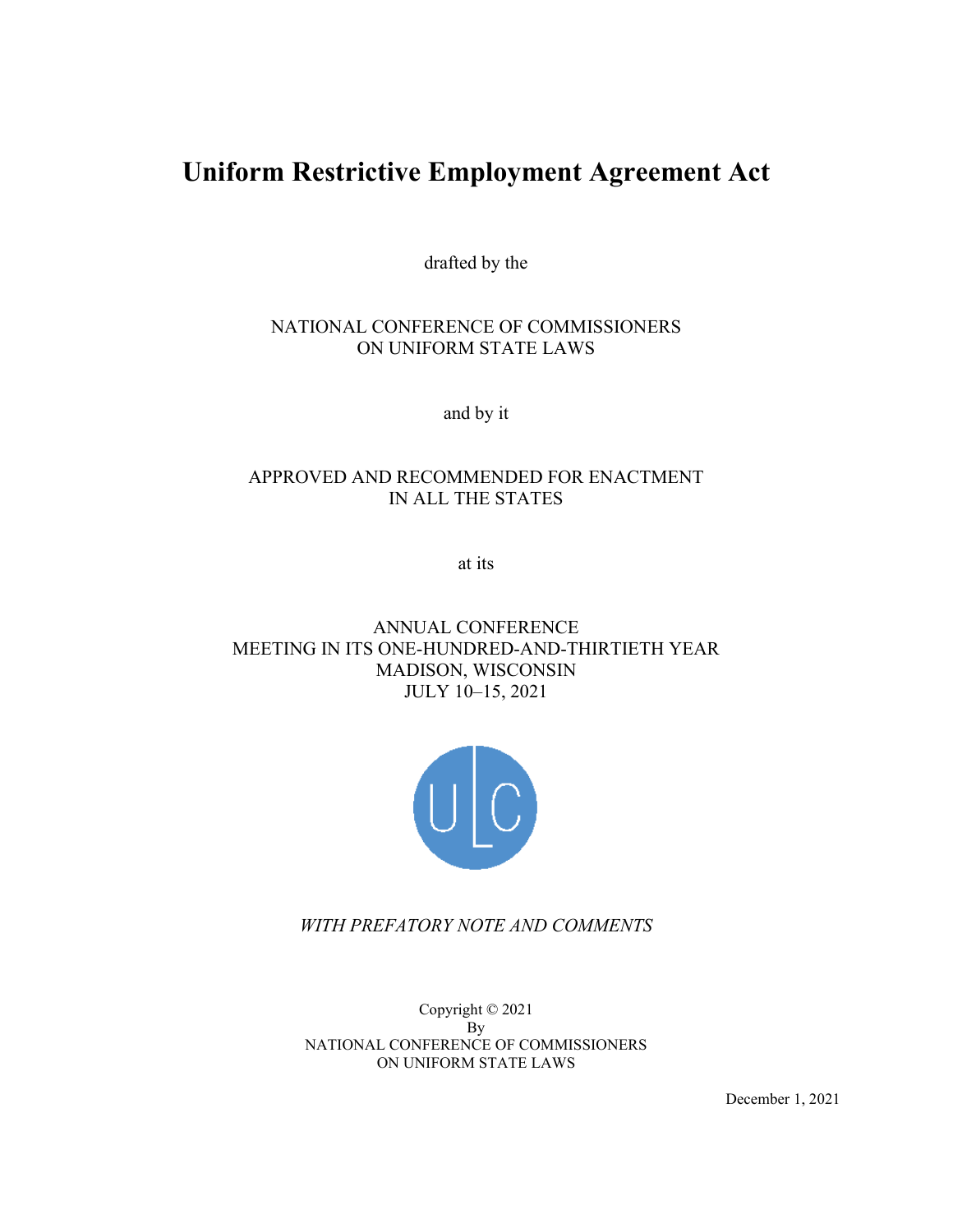# **ABOUT ULC**

The **Uniform Law Commission** (ULC), also known as National Conference of Commissioners on Uniform State Laws (NCCUSL), now in its 130th year, provides states with non-partisan, well-conceived and well-drafted legislation that brings clarity and stability to critical areas of state statutory law.

ULC members must be lawyers, qualified to practice law. They are practicing lawyers, judges, legislators and legislative staff and law professors, who have been appointed by state governments as well as the District of Columbia, Puerto Rico and the U.S. Virgin Islands to research, draft and promote enactment of uniform state laws in areas of state law where uniformity is desirable and practical.

- ULC strengthens the federal system by providing rules and procedures that are consistent from state to state but that also reflect the diverse experience of the states.
- ULC statutes are representative of state experience, because the organization is made up of representatives from each state, appointed by state government.
- ULC keeps state law up-to-date by addressing important and timely legal issues.
- ULC's efforts reduce the need for individuals and businesses to deal with different laws as they move and do business in different states.
- ULC's work facilitates economic development and provides a legal platform for foreign entities to deal with U.S. citizens and businesses.
- Uniform Law Commissioners donate thousands of hours of their time and legal and drafting expertise every year as a public service, and receive no salary or compensation for their work.
- ULC's deliberative and uniquely open drafting process draws on the expertise of commissioners, but also utilizes input from legal experts, and advisors and observers representing the views of other legal organizations or interests that will be subject to the proposed laws.
- ULC is a state-supported organization that represents true value for the states, providing services that most states could not otherwise afford or duplicate.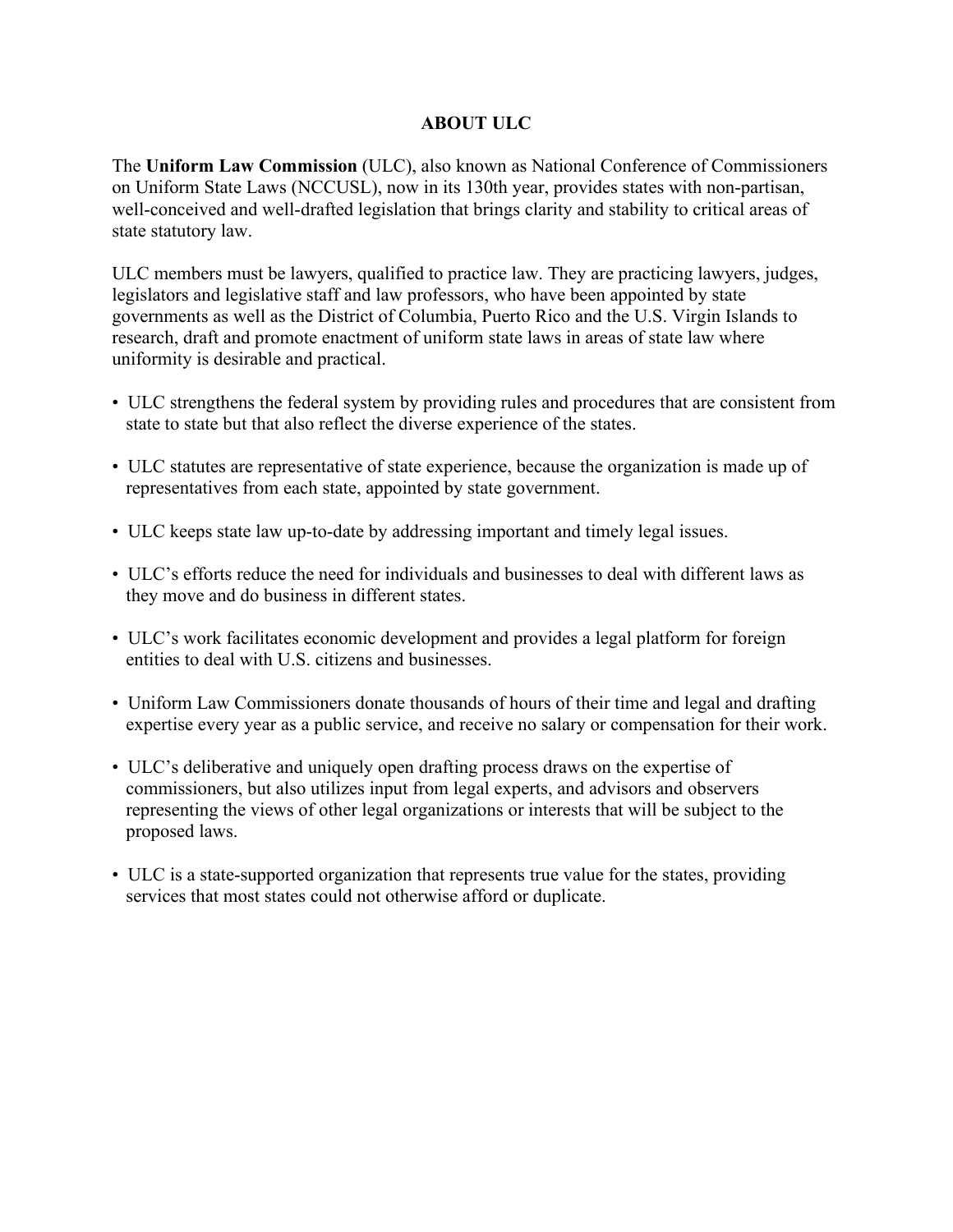The committee appointed by and representing the National Conference of Commissioners on Uniform State Laws in preparing this act consists of the following individuals:

**H.** Clayton Walker Vincent P. Cardi West Virginia Paul W. Chaiken Maine Anne E. Hartnett Delaware Joanne B. Huelsman Wisconsin Peter F. Langrock Vermont Gene N. Lebrun South Dakota David C. McBride Delaware Mark H. Ramsey Oklahoma Keith A. Rowley Nevada Justin L. Vigdor New York Joan Zeldon **William W. Barrett** Carl H. Lisman Richard T. Cassidy Vermont, *Chair* Kenneth M. Rosen Alabama Steven L. Willborn Nebraska

**Stewart J. Schwab** Stephen Y. Chow Joanne M. Pepperl **Tim Schnabel** 

South Carolina, *Vice Chair* District of Columbia Indiana, *Division Chair* Vermont, President

## **Other Participants**

New York, *Reporter* Massachusetts, *American Bar Association Advisor* Nebraska, *Style Liaison* Illinois, *Executive Director* 

Copies of this act may be obtained from:

Uniform Law Commission 111 N. Wabash Ave., Suite 1010 Chicago, Illinois 60602 (312) 450-6600 [www.uniformlaws.org](about:blank)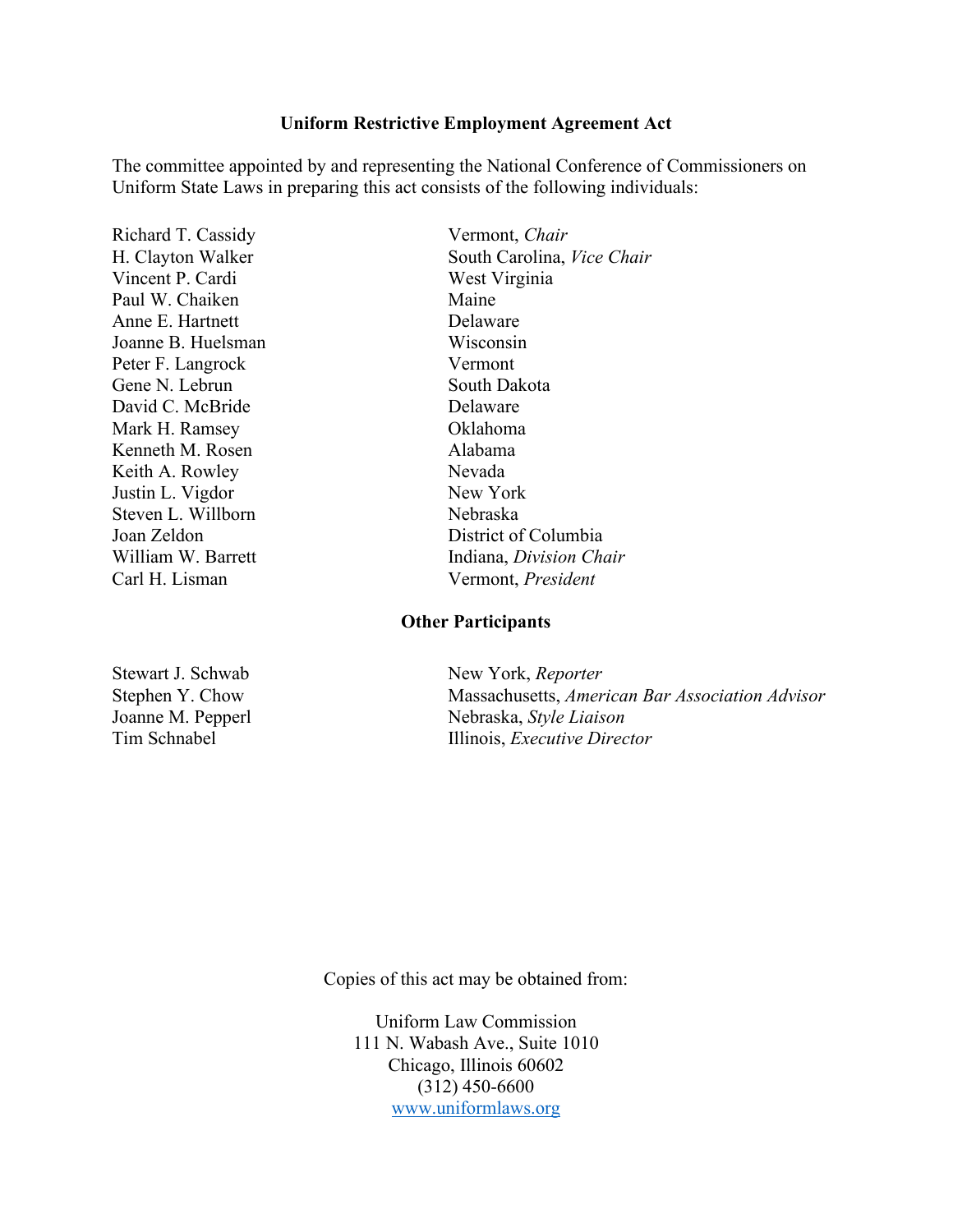# **Table of Contents**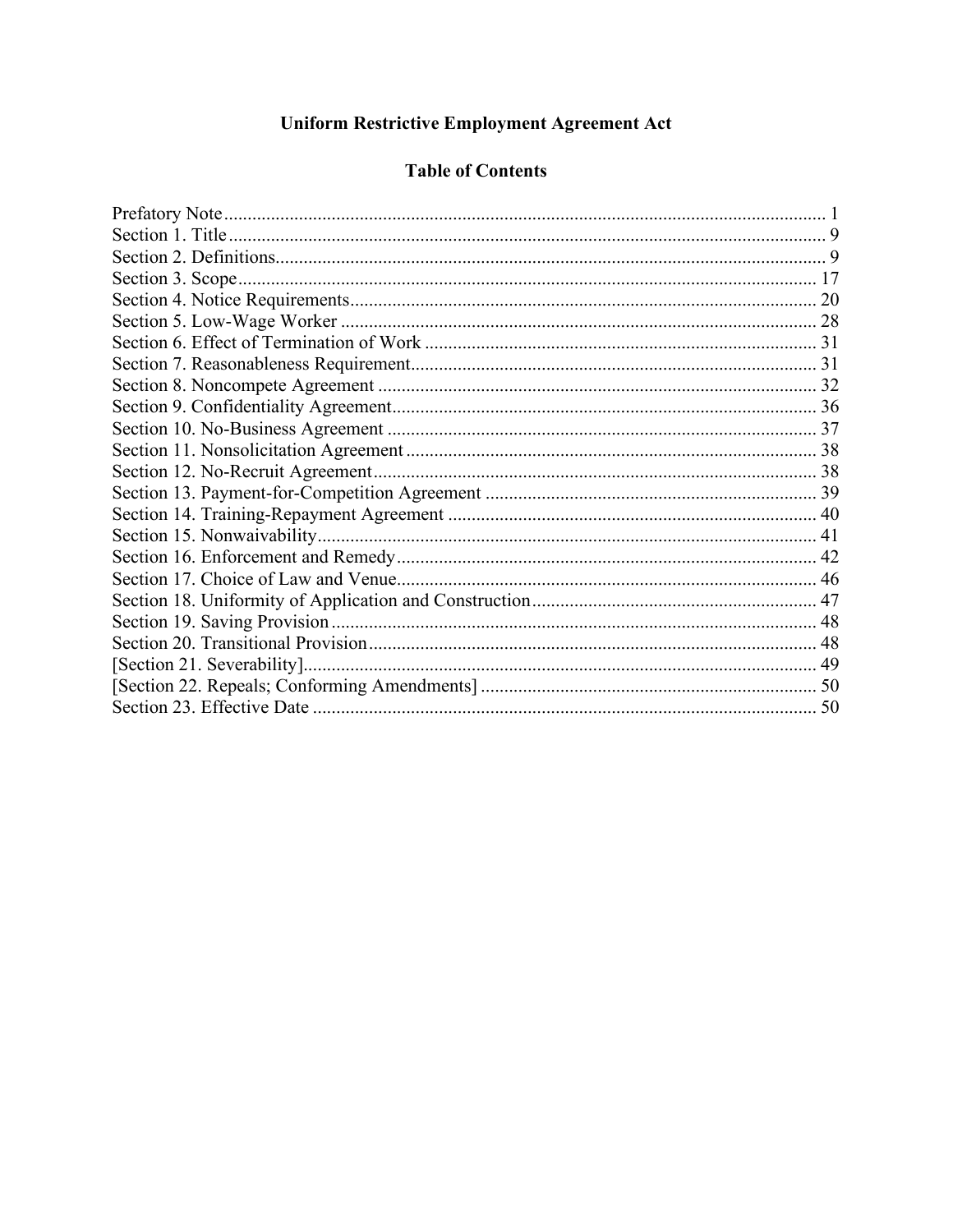# **Prefatory Note**

<span id="page-4-0"></span>This act regulates restrictive employment agreements, which are agreements that prohibit or limit an employee or other worker from working elsewhere after the work relationship ends. The act does not regulate what a worker can or cannot do while working for the original employer. A noncompete agreement (also called a noncompetition agreement, covenant not to compete, CNC, DNC, or do-not-compete agreement) is the most stringent of the restrictive employment agreements. A noncompete expressly prohibits the worker, upon termination of employment, from creating, joining, or working for a competing firm. A typical modern noncompete specifies the length of time, geographic area, and scope of business that the worker may not engage in.

 While noncompete agreements get the most attention, they are part of a family of leaves early. All these agreements are covered by this act. *No-poach agreements* are cousins to between an employer and its worker, a no-poach is an agreement between two employers restrictive employment agreements: others include *nonsolicitation agreements* prohibiting the solicitation of former customers; *no-business agreements* prohibiting doing business with former customers whether solicited or not; *no-recruit agreements* prohibiting the recruitment or hiring of former co-workers; *confidentiality agreements* (also known as nondisclosure agreements) prohibiting the use or disclosure of trade secrets or other confidential information; *payment-forcompetition agreements* to pay the employer if the employee competes, solicits, recruits, or does business; and *training-repayment agreements* to pay back training expenses if the employee restrictive employment agreements: while a restrictive employment agreement is an agreement (perhaps joint venturers or franchisees of the same brand) not to hire each other's workers. Nopoach agreements are not covered by this act.

## **Uniform Restrictive Employment Agreement Act** — **core elements**

- • *Wide scope*: Regulates all restrictive post-employment agreements, including noncompetes, confidentiality agreements, no-business agreements, nonsolicitation agreements, no-recruit agreements, payment-for-competition agreements, and training reimbursements agreements.
- *Low-Wage Workers*: Prohibits noncompetes and all other restrictive agreements except confidentiality agreements and training-reimbursement agreements for low-wage workers, defined as those making less than the state's annual mean wage.
- *Notice*: Requires advance notice and other procedural requirements for an enforceable noncompete or other restrictive agreement.
- rights of action, to address the chilling effect of unenforceable agreements. • *Penalties*: creates penalties and enforcement by state departments of labor and private
- *Red/Purple Pencil: Prohibits a court from rewriting an overbroad agreement rather than*  declaring it unenforceable, with two alternatives.

# **Value of a Uniform Act**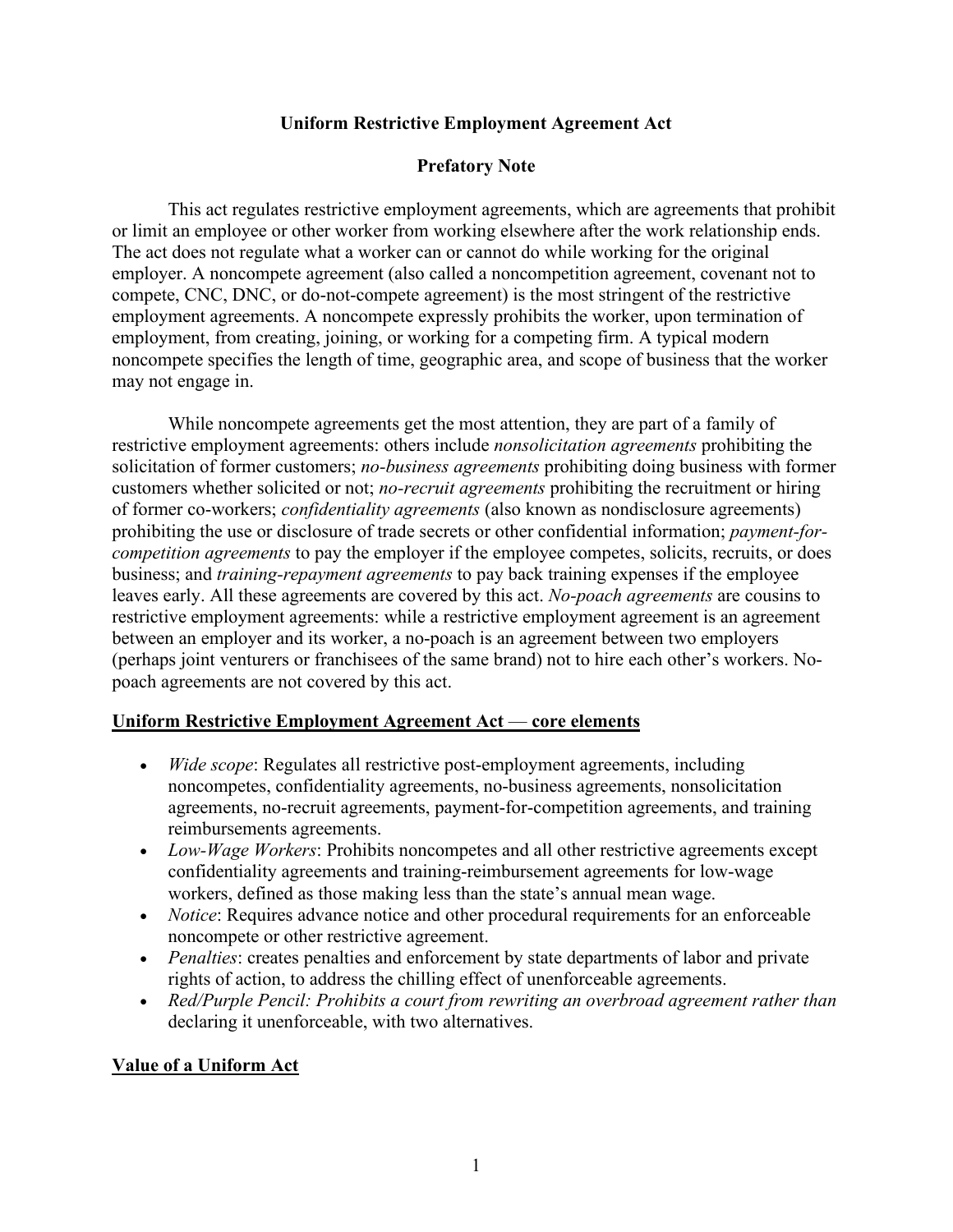A Uniform Restrictive Employment Agreement Act provides real value to legislatures and stakeholders. Business-community and employee-advocate groups are frustrated both with the lack of clarity within most states on when noncompetes are enforceable or unenforceable and with the variety of approaches among states. State-to-state and within-state variations make it difficult for national employers to adopt consistent policies for the various jurisdictions in which they do business and for workers to know their rights and obligations under a noncompete. The same is true of employees who need predictability in our increasingly mobile society.

Importantly, unlike most employment-law topics, stakeholders do not divide cleanly on pro-employer/pro-employee lines. Employers want both to keep current workers from leaving, and to hire experienced workers from other firms.

A broad consensus is developing across the political spectrum that reform is necessary in this field.<sup>[1](#page-5-0)</sup> Press reports suggest that the Biden Administration may seek federal legislation to adopt a California style prohibition on noncompetition agreements. The Federal Trade Commission is considering regulatory action. The American Enterprise Institute has prepared a report arguing that noncompete agreements hinder mobility of the American workforce and reduce the overall dynamism in our economy. The AEI author declares that "the prospects of federal legislation ... have never looked better" and concludes:

"The momentum is unmistakable—and likely irreversible, as each new legislative success makes the next one easier to achieve. The challenge now is to evolve to a more coherent and comprehensive approach to reform that delivers stronger benefits to workers, entrepreneurs, and the broader economy. In any event, the rising tide of reform means this is one area of policy that is almost certain to become friendlier to workers, more embracing of competition, and more conducive to economic dynamism in the years ahead."[2](#page-5-1)

This Uniform Act, if promptly enacted, can supply the comprehensive approach to reform that helps workers, entrepreneurs, and competition without federal legislation or regulation in an area that is traditionally a matter of state law.

## **Background and Legislative Activity**

Noncompete agreements and other restrictive covenants arise in several typical scenarios. Officers and top managers are one focus. Research-and-development engineers and high-tech workers privy to trade secrets are another. Physicians, dentists, and other professionals are a third, and salespersons who develop customer relationships are a fourth. Recently, however, noncompetes are increasingly used to restrain lesser skilled, low-wage employees, stifling worker mobility and access to higher-paying jobs. The overuse of noncompetes on low-wage workers has been a focus of recent policy debate and legislation.

<span id="page-5-1"></span><span id="page-5-0"></span><sup>&</sup>lt;sup>1</sup> See John W. Lettieri, A Better Bargain: How Noncompete Reform Can Benefit Workers and Boost Economic Dynamism 2 (American Enterprise Institute Dec. 7, 2020) (observing that "despite deep political divisions on many economic issues, there is growing biparisan consensus on the benefits of reining in noncompetes"). 2 Id. at 11.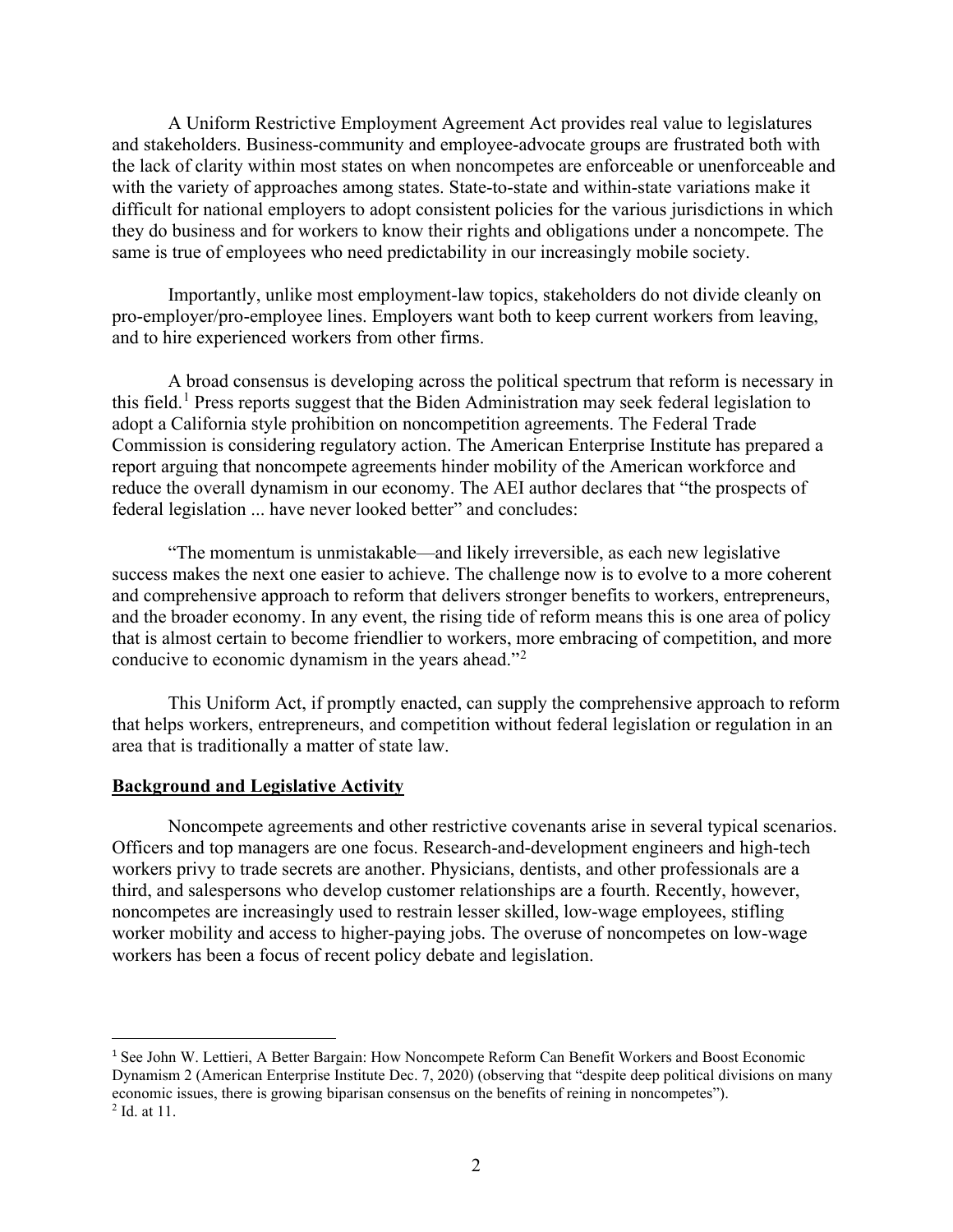Noncompetition agreements have a long legal history tracing back to medieval guilds. One polar position, articulated most prominently by Judge Posner, is that a covenant not to compete should be treated like any other contract, meaning it should be enforceable if there was an offer, acceptance, and consideration, subject to standard contract defenses such as fraud, duress, unconscionability, or mutual mistake. No American jurisdiction takes this view. The opposite polar position is that a covenant not to compete should never be enforceable because it is always against public policy. California, North Dakota, and Oklahoma come close to this latter position, holding that a CNC is only enforceable in connection with the sale of a business.

 reject this "blue-pencil" rule. The common law tradition takes an intermediate position. For a noncompete agreement to be enforceable, courts require (1) a protectable interest of the employer; and (2) that the noncompete be reasonably tailored in time, geography, and scope to further that interest. Common-law states differ on details of this two-part test and on other aspects of noncompete law such as consideration requirements and the blue-pencil rule. The Restatement explains that, for a CNC agreed to after the start of the employment relationship, the "majority rule is that continuing employment of an at-will employee is sufficient consideration," but that a "significant minority of jurisdictions require 'new' or 'additional' consideration." The Restatement declares that a court may modify and enforce an overbroad CNC, but some common-law jurisdictions

 protecting trade secrets include the purchase of a business, goodwill with customer relationships, however, the employer's understandable desire to prevent a former employee from competing is A legitimate protectable employer interest is the key requirement for CNC enforceability under the common law. Trade secrets are the most frequently discussed legitimate interest. Importantly, almost all states have now enacted the Uniform Trade Secrets Act to define and directly protect trade secrets, which means that states have common principles and language about this core protectable interest. Other standard legitimate employer interests in addition to and investment in an employee's market reputation. Some states add other legitimate employer interests such as protecting key employees and training and education of employees. Critically, not a protectable interest, even if the employee competes by using general skills, experience, and on-the-job training learned on the first job.

While reliable data are sparse, many believe that noncompetition agreements are becoming more common and expanding beyond their traditional areas of use. Perhaps the most comprehensive survey was conducted by Professor Evan Starr and colleagues in 2014. Among his findings are that some 20 percent of all workers say they are currently subject to a CNC, and almost 40 percent say they have been subject to a CNC sometime in their career. While highly paid workers are more likely to have a CNC (including 85 percent of executives), some 14 percent of those making under \$40,000 a year had a CNC.

*Media attention*. Some notorious cases have received considerable media attention in recent years. Among the many illustrations are these:

• Jimmy John's sandwich shops restricted its "sandwich artists" after leaving Jimmy John's from working for another company that made more than 10 percent of its revenue by selling sandwiches for 2 years within 3 miles of any Jimmy John's.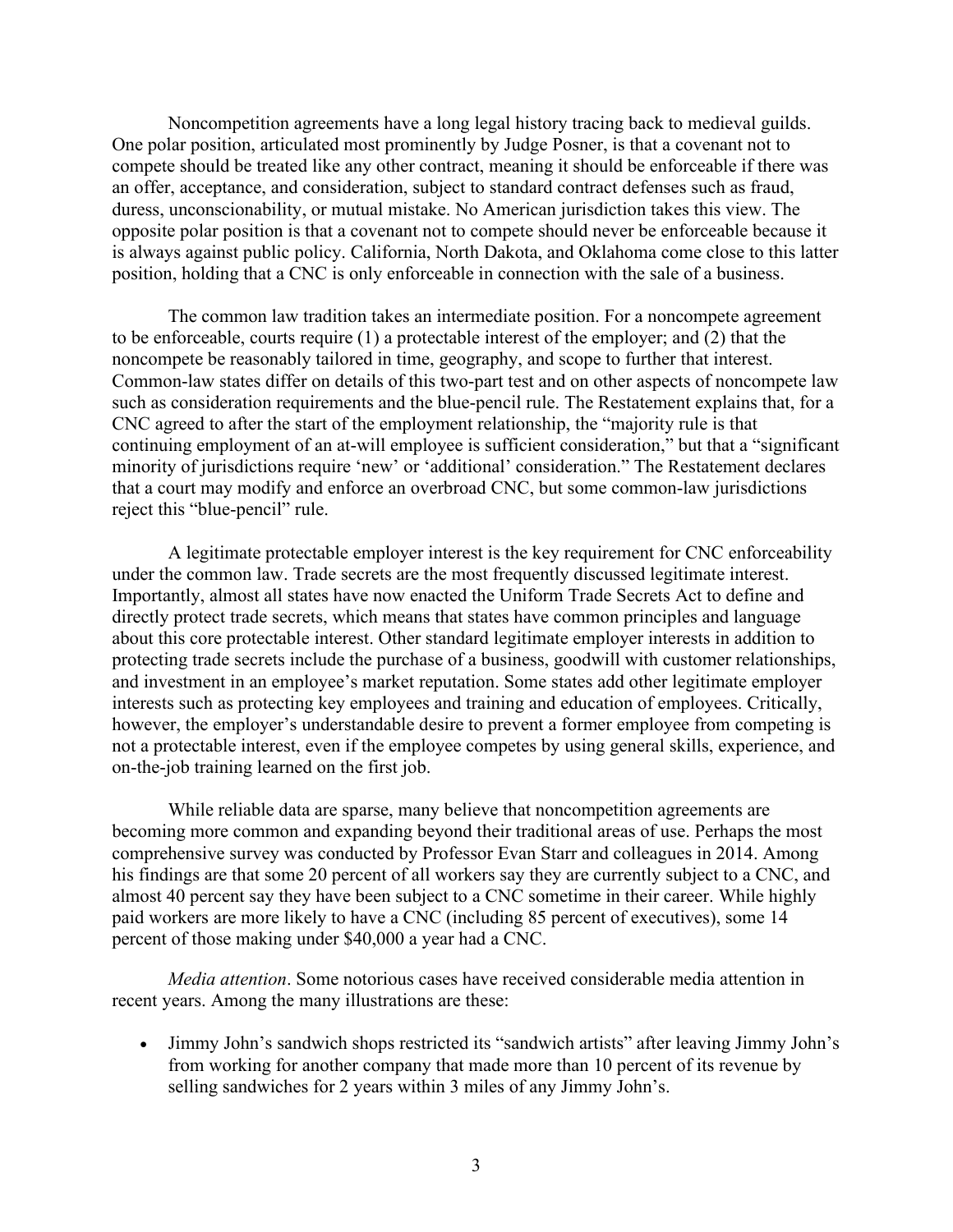- Amazon required temporary warehouse workers to sign broad non-compete clauses, prohibiting them for 18 months from working for a business that sells a competing good or service, which greatly limited some workers from finding employment after termination.
- Camp Bow Wow, a doggy day care and boarding company, requires its employees to sign non-compete agreements to prevent their former employees from utilizing "trade secret" dog walking and sitting techniques.
- Don Cue, who needed treatment from his urologist, felt abandoned when he could not contact his doctor in Iowa due to a non-compete clause.
- Duke University entered into a no-poach agreement with the University of North Carolina-Chapel Hill to not hire each other's medical faculty. Both UNC and Duke settled the suit with Duke paying \$54 million.

In response to this recent media attention, there has been some response at the federal level and considerable action and debate at the state level.

 transparency and fairness of noncompetes by requiring that employers propose the agreement *Recent Federal Action.* In July 2021, President Biden issued an executive order encouraging the Federal Trade Commission to consider exercising its rulemaking authority to curtail the unfair use of noncompetes and other agreements that limit worker mobility.<sup>3</sup> This continued various other federal statements and proposed bills in recent years. In 2016, the U.S. Treasury issued a report declaring that the overuse of restrictive covenants was harming the American economy. Later that year, the White House issued a state call to action, calling on state policymakers to join in "best-practice policy objectives" including: (1) banning noncompete agreements for certain categories of workers, including low-income workers, those unlikely to possess trade secrets, and workers laid off or terminated without cause; (2) improving before a job offer or promotion has been accepted and provide additional consideration beyond continued employment; and (3) incentivizing employers to write enforceable contracts by eliminating the blue-pencil rule, whereby judges could revise a noncompete, in favor of the redpencil rule that renders a noncompete with unenforceable provisions entirely unenforceable.

In 2015, Democrat Senators Murphy and Franken introduced the Mobility and Opportunity for Vulnerable Employees (MOVE) Act, which would ban noncompete agreements for employees making less than \$15 an hour or \$31,200 per year. In 2019, Republican Senator Rubio introduced a similar low-wage bill, and a bipartisan group introduced a bill—the Workforce Mobility Act—that would generally ban noncompetes. It does not appear that Congress is actively considering any of these bills.

<span id="page-7-0"></span> Trade Commission Act to curtail the unfair use of non-compete clauses and other clauses or agreements that may <sup>3</sup> Executive Order on Promoting Competition in the American Economy Sec. 5(g) (July 09, 2021) ("To address agreements that may unduly limit workers' ability to change jobs, the Chair of the FTC is encouraged to consider working with the rest of the Commission to exercise the FTC's statutory rulemaking authority under the Federal unfairly limit worker mobility").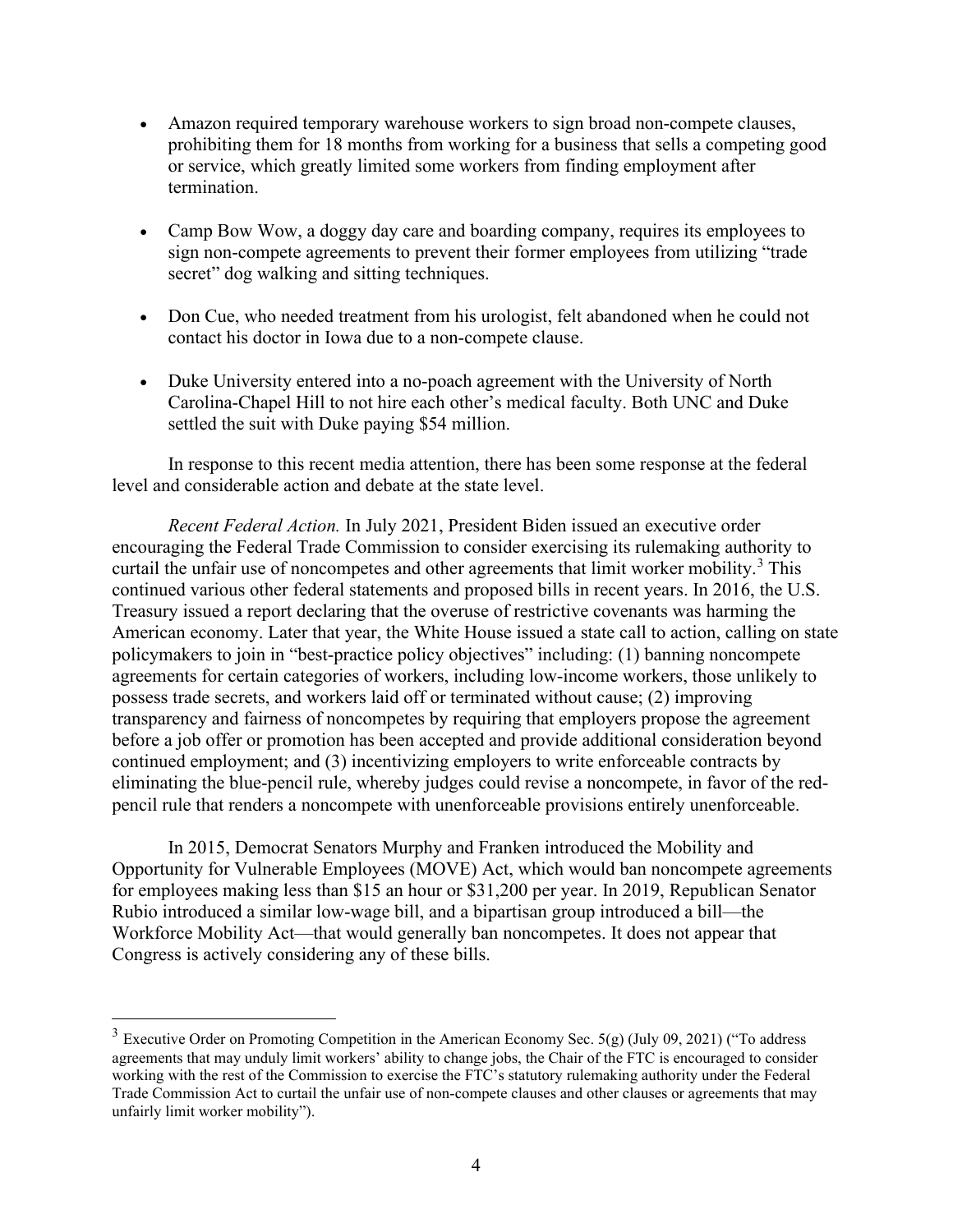antitrust laws, and the Department of Justice has pressed charges against companies with no- urging the FTC to "initiate a rulemaking to classify abusive worker non-compete clauses as an The Federal Trade Commission and Department of Justice in 2016 issued an Antitrust Guidance for Human Resource Professionals warning that no-poach agreements may violate poach agreements. In November 2019 a group of 19 state attorneys general wrote an open letter 'unfair method of competition' and per se illegal under the FTC Act for low wage workers or where the clause is not explicitly negotiated."

*State Legislative Activity*: States are also actively considering legislation about noncompetes. The pandemic reduced some activity, but Oregon, Virginia, and D.C. have enacted statutes since 2020.

 Eighteen states have enacted some noncompete legislation in 2018-21. Most focus on low-wage workers rather than more comprehensive reform, and most focus only on noncompetes rather than all post-employment restrictions. These include:

‒Nevada, 2021. Bans noncompetes for certain hourly workers, prohibits employers from enforcing some nonsolicitation agreements, and provides employees with attorney's fees and costs if an employer violates the statute.

‒Oregon, 2021. For the fourth time in six years, Oregon has updated its noncompete statute. In the most recent legislation, Oregon decreased the maximum duration of a noncompete from 18 months to 12 months; limited enforceability to employees whose gross annual salary and commissions at the time of termination exceeds \$100,533, adjusted yearly for inflation; and made noncomplying noncompetes void rather than voidable. Prior amendments require employers to give advance notice of a noncompete.

‒Washington, D.C., 2021. Voids most noncompetes.

‒Virginia, 2020. Voids noncompetes for low-wage worker. Requires employers to post notice of the act, but does not require individual notice before signing. Does not regulate nonsolicitation agreements.

‒Some 36 bills in 18 different states are currently before a state legislature in some form. Despite this legislative activity, most states still rely on common law to regulate noncompetes.

## **Policy Considerations and Empirical Evidence**

 against workers. The policy debate for other employment law is whether the purported benefit Any policy discussion of noncompetes must balance several factors. Importantly, noncompete law differs from much other employment law, which politically pits employers (for example a \$15 minimum wage) imposes too high costs on employers which in turn may hurt workers (to continue the example, a high minimum wage may induce employers to hire fewer workers, creating unemployment among low-skilled workers). While noncompetes have some of this employer-versus-employee flavor, the debate differs in that employers are on both sides of the issue—employers want to keep current employees, but also want to hire experienced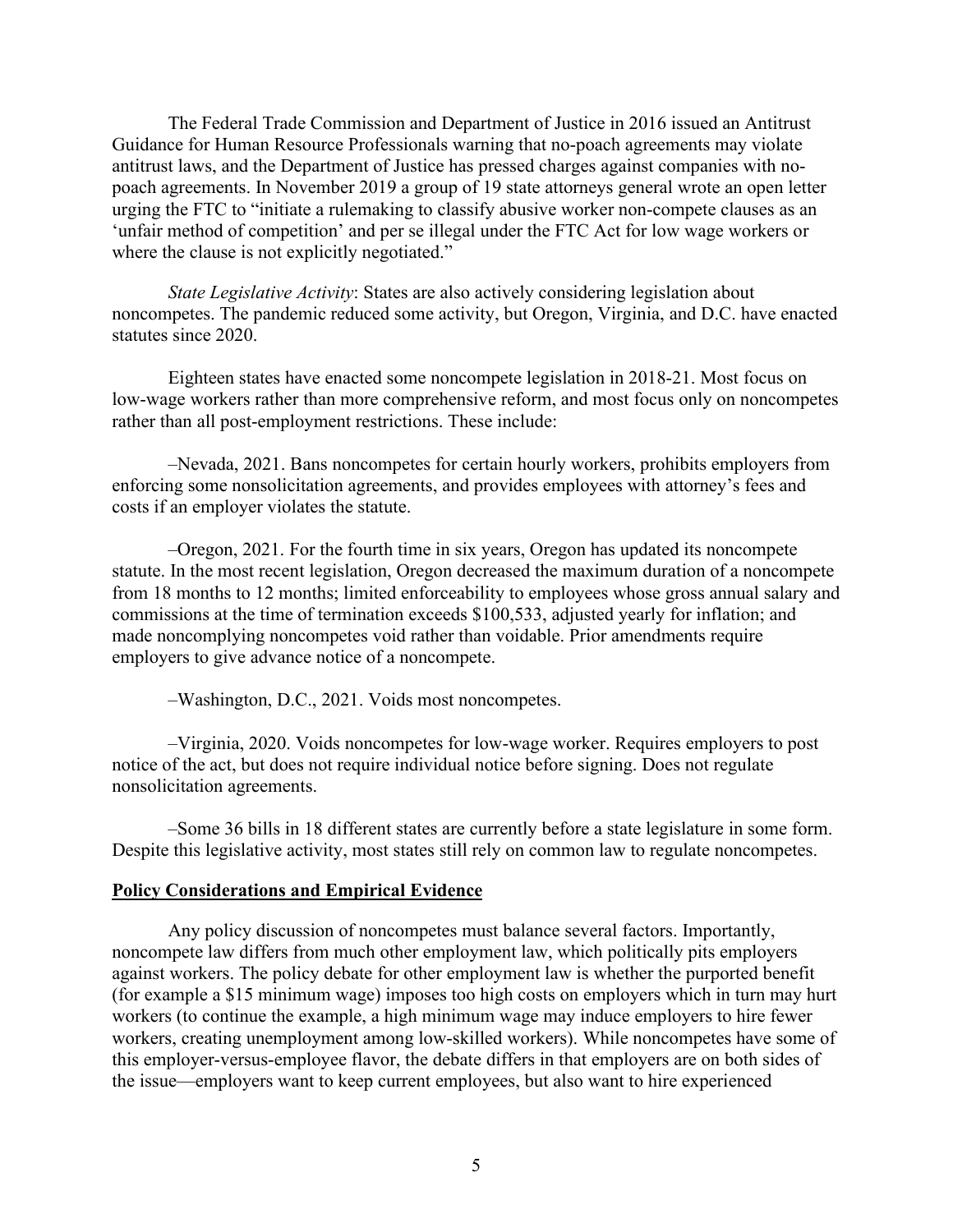employees from other firms. Recognizing that employers want to both retain and hire, there is room for an intermediate position among employers on noncompetes.

The positive argument for noncompetes is that they allow employers to give their employees greater access to trade secrets and to customers, and thereby encourage employers to invest both in employee training and in developing commercially valuable information.

 economic development. Restrictive employment agreements also directly prevent someone from The danger of noncompetes is that they restrict workers from moving to more productive opportunities, potentially harming not only the worker but also social productivity. The social cost to other firms or workers is what economists call an externality, in that the contracting employer and worker don't necessarily consider the harm of their agreement on outsiders. The productivity argument has been forcefully put in the high-tech industry, where the positive spillover effects have been lauded. Broadly speaking, these rationales are summarized as revolving around innovation and entrepreneurship. Restrictive employment agreements, and noncompete agreements in particular, obstruct the flow of all knowledge, not just protectable interests, in a local economy, and such flows are key ingredients in innovation and forces behind spinning off and creating a new business in the same line of work. Individuals with new ideas, better ideas, process improvements, or whatever else beyond are directly prevented from turning those ideas into new enterprises. With the country's startup rate stagnant and twenty percent below pre-Great Recession levels and a majority of metropolitan areas seeing more firms die than start each year, restrictive employment agreements come with real economic costs.

The dangers for low-wage workers are especially significant because those noncompetes are often used simply to constrain workers without serving a countervailing legitimate business interest. An individual low-wage worker rarely has significant access to trade secrets and rarely is the decisive factor in a customer's choice of firm.

sketched here. Empirical evidence testing these contrasting theories is new but growing rapidly. Professor Evan Starr has published a recent review of the empirical literature, which is briefly

 five U.S. workers is subject to a noncompete agreement, and nearly 40 percent of all workers As a baseline, survey evidence from several sources suggests that approximately one in have had a noncompete at some point in their career.<sup>[4](#page-9-0)</sup> Higher-skilled and higher-paid workers are more likely to sign a noncompete, but even low-paid workers sign them. Indeed, according to 2014 data from Starr and colleagues, hourly-paid workers comprise the majority of noncompete signers. Noncompetes are also found regularly in states such as California that do not enforce them. Another study showed dramatic bundling of restrictive employment agreements. When an

<span id="page-9-0"></span><sup>&</sup>lt;sup>4</sup> Starr, Evan and Prescott, J.J. and Bishara, Norman D, Noncompete Agreements in the U.S. Labor Force (May 7, 2020). Journal of Law and Economics, Forthcoming, Available at

 SSRN:<https://ssrn.com/abstract=2625714>o[r http://dx.doi.org/10.2139/ssrn.2625714.](https://dx.doi.org/10.2139/ssrn.2625714)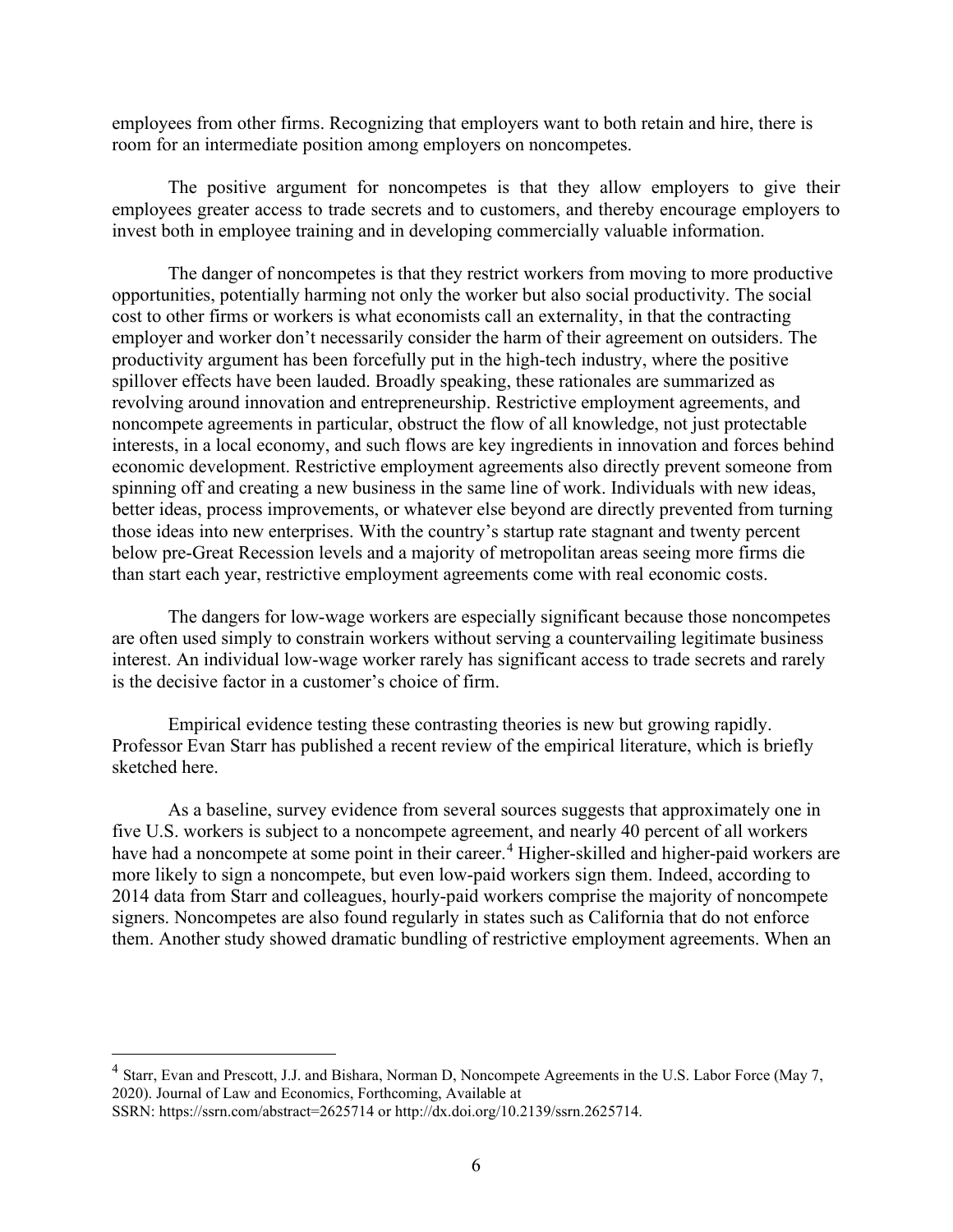employer uses a noncompete agreement, it is very likely that it also uses other restrictive agreements against the same worker.<sup>5</sup>

 job satisfaction and longer job tenure. Starr finds that noncompete agreements presented at the Scholars have also empirically studied the contracting process of noncompetes. Two studies find that noncompete agreements are rarely negotiated over or rejected outright. They also find that noncompetes are frequently offered—between 33 percent and 46 percent of the time—after the individual has accepted the job offer (but not with any sort of promotion or change in responsibilities). The Starr study finds that these workers with a delayed noncompete have no additional earnings or training than workers without a noncompete, but do have lower outset of the job offer, by contrast, are associated with higher wages and more training relative to unbound workers.

 provisions, and that workers tend to believe that such contracts are generally enforceable, even Another study by Starr and colleagues shows that noncompetes used in states that will not enforce them (e.g., California) have similar effects on employee mobility.<sup>[6](#page-10-1)</sup> Follow up work by Prescott and Starr shows that workers are generally unaware of the laws that regulate these when they are not. These papers substantiate the longstanding hypothesis about the potential *in terrorem* effects of noncompetes.

Much of the empirical literature attempts to examine the overall effects of laws regulating noncompetes on wages, firm investment, entrepreneurship, and other outcomes for particular groups of workers. Some studies show that high-level workers can be better off with noncompetes, such as top managers,<sup>[7](#page-10-2)</sup> executives,<sup>[8](#page-10-3)</sup> and physicians.<sup>9</sup>

On the other hand, other studies find deleterious effects of noncompetes. One study examines a 2015 ban on noncompetes for high tech workers in Hawaii, which allows researchers to compare high tech workers in Hawaii to other industries in Hawaii unaffected by the ban and to high tech workers in other states.<sup>10</sup> The general findings are that after the ban for high tech workers, high-tech job mobility in Hawaii rose by 11 percent and new-hire wages rose by 4 percent, suggesting that banning noncompetes improved the livelihood of tech workers.

<span id="page-10-0"></span><sup>5</sup> Natarajan Balasubramanian, Evan Starr, and Shotaro Yamaguchi, Bundling Postemployment Restrictive Covenants: When, Why, and How It Matters?, available at https://papers.ssrn.com/sol3/papers.cfm?abstract id=3814403 (written March 28, 2021).

<span id="page-10-1"></span> $6$  Evan Starr, J.J. Prescott, and Norman Bishara, The Behavioral Effects of (Unenforceable) Contracts, Journal of Law, Economics, and Organization (Sept. 2020).

<span id="page-10-2"></span> $<sup>7</sup>$  Natarajan Balasubramanian, Evan Starr, and Shotaro Yamaguchi, Bundling Postemployment Restrictive</sup> Covenants: When, Why, and How It Matters?, available at

<span id="page-10-3"></span>[https://papers.ssrn.com/sol3/papers.cfm?abstract\\_id=3814403](https://papers.ssrn.com/sol3/papers.cfm?abstract_id=3814403) (written March 28, 2021).<br><sup>8</sup> Omesh Kini, Ryan Williams, and Sirui Yin, CEO Noncompete Agreements, Job Risk, and Compensation, Review of Financial Studies (Sept. 21, 2020).

<span id="page-10-4"></span><sup>&</sup>lt;sup>9</sup> Kurt Lavetti, Carol Simon, and William D. White, The Impacts of Restricting Mobility of Skilled Service Workers: Evidence from Physicians, available at [http://kurtlavetti.com/UIPNC\\_vf.pdf](http://kurtlavetti.com/UIPNC_vf.pdf) (June 29, 2018).

<span id="page-10-5"></span><sup>&</sup>lt;sup>10</sup> Natarajan Balasubramanian, Jin Woo Chang, Mariko Sakakibara, Jagadeesh Sivadasan, and Evan Starr, Locked In? The Enforceability of Covenants Not to Compete and the Careers of High-Tech Workers, Journal of Human Resources (April 2020).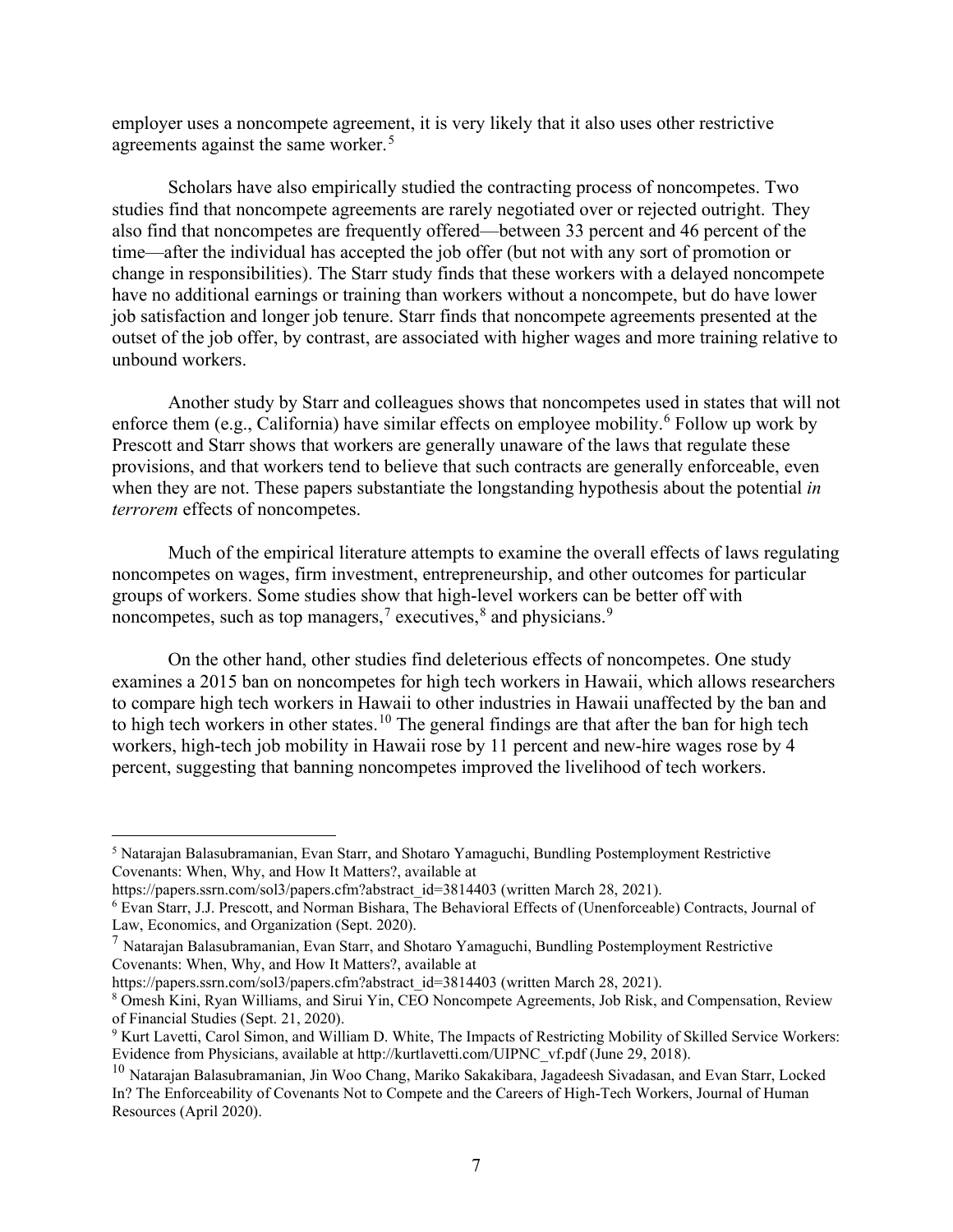A similar study by Lipsitz and Starr examines Oregon's 2008 ban on noncompete agreements for hourly workers.<sup>[11](#page-11-0)</sup> The findings are similar: comparing hourly workers in Oregon before and after the ban relative to a set of control states, they find that hourly wages rose 2-3 percent and job-to-job mobility rose 12-18 percent.

off, the agreements impose costs on hiring firms almost as great as these benefits.<sup>[13](#page-11-2)</sup> Even when some workers benefit from enforcing a noncompete, the spillover harm to other firms may exceed the benefits. One study finds that when one state enforces noncompetes more vigorously, wages fall not only within that state but also in neighboring states who didn't change their policies.[12](#page-11-1) Another study finds that, even when noncompetes make executives better

Overall, as these studies suggest, noncompetes and other restrictive employment agreements may serve valid purposes in the right circumstances, but are too often used in ways that limit worker mobility and hinder overall economic growth. Legislatures understand this and will continue to take action. As such, the time is ripe for the states to adopt a uniform approach.

<span id="page-11-0"></span><sup>&</sup>lt;sup>11</sup> Lipsitz, Michael and Starr, Evan, Low-Wage Workers and the Enforceability of Non-Compete Agreements (October 19, 2020). Management Science, Forthcoming, Available at

<span id="page-11-1"></span>SSRN: https://ssrn.com/abstract=3452240 or http://dx.doi.org/10.2139/ssrn.3452240.  $12$  Johnson, Matthew and Lavetti, Kurt and Lipsitz, Michael, The Labor Market Effects of Legal Restrictions on Worker Mobility (June 6, 2020). Available at

<span id="page-11-2"></span>SSRN: [https://ssrn.com/abstract=3455381 o](https://ssrn.com/abstract=3455381)[r http://dx.doi.org/10.2139/ssrn.3455381.](https://dx.doi.org/10.2139/ssrn.3455381)<br><sup>13</sup> Liyan Shi, The Macro Impact of Noncompete Contracts, available at

<https://static1.squarespace.com/static/59e19b282278e7ca5b9ff84f/t/5ffdb74c21decb768c5aa9f4/1610463053458/no> ncompete\_shi.pdf (Feb. 2020).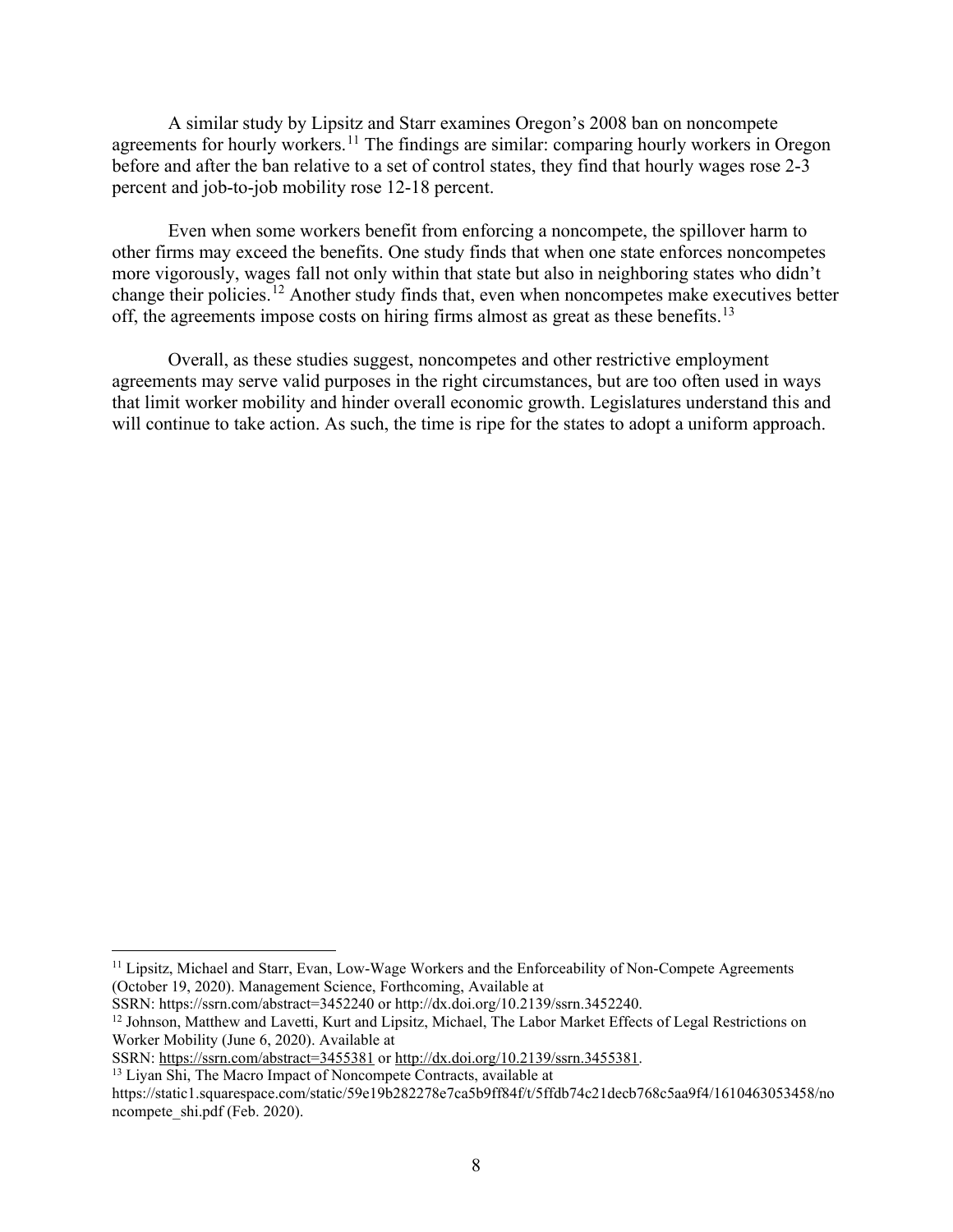#### <span id="page-12-0"></span>**Section 1. Title**

This [act] may be cited as the Uniform Restrictive Employment Agreement Act.

## <span id="page-12-1"></span>**Section 2. Definitions**

In this [act]:

(1) "Confidentiality agreement" means a restrictive employment agreement that:

(A) prohibits a worker from using or disclosing information; and

- (B) is not a condition of settlement or other resolution of a dispute.
- (2) "Electronic" means relating to technology having electrical, digital, magnetic, wireless, optical, electromagnetic, or similar capabilities.

(3) "Employer" means a person that hires or contracts with a worker to work for the person.

- (4) "No-business agreement" means a restrictive employment agreement that prohibits a worker from working for a client or customer of the employer.
- (5) "Noncompete agreement" means a restrictive employment agreement that prohibits a worker from working other than for the employer. The term does not include a nobusiness agreement.

(6) "Nonsolicitation agreement" means a restrictive employment agreement that prohibits a worker from soliciting a client or customer of the employer.

 prohibits a worker from hiring or recruiting another worker of the employer. (7) "No-recruit agreement" means a restrictive employment agreement that

 agreement that imposes an adverse financial consequence on a worker for working other than for (8) "Payment-for-competition agreement" means a restrictive employment

9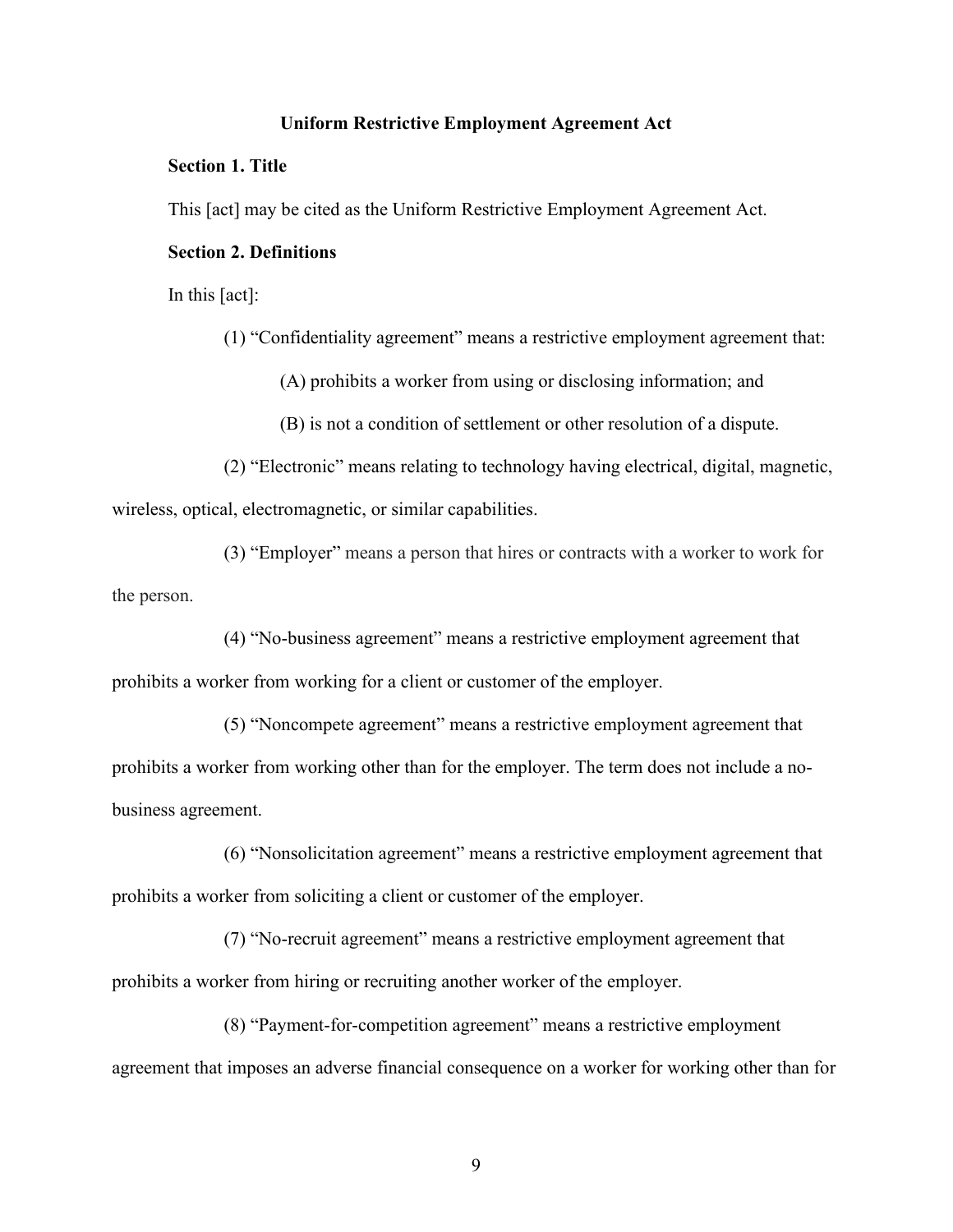the employer but does not expressly prohibit the work.

(9) "Person" means an individual, estate, business or nonprofit entity, or other legal entity. The term does not include a public corporation or government or governmental subdivision, agency, or instrumentality.

(10) "Record" means information:

(A) inscribed on a tangible medium; or

(B) stored in an electronic or other medium and retrievable in perceivable form.

 other than for the employer after the work relationship ends or a sale of a business is competition agreement, and training-repayment agreement. (11) "Restrictive employment agreement" means an agreement or part of another agreement between an employer and worker that prohibits, limits, or sets a condition on working consummated. The term includes a confidentiality agreement, no-business agreement, noncompete agreement, nonsolicitation agreement, no-recruit agreement, payment-for-

reorganization, or other transaction, however denominated, of: (12) "Sale of a business" means sale, merger, consolidation, amalgamation,

 of its assets; or  $(A)$  all or part of a business or nonprofit entity or association, or all or part

(B) a substantial ownership interest in the entity or association.

(13) "Sign" means, with present intent to authenticate or adopt a record:

(A) execute or adopt a tangible symbol; or

(B) attach to or logically associate with the record an electronic symbol, sound, or process.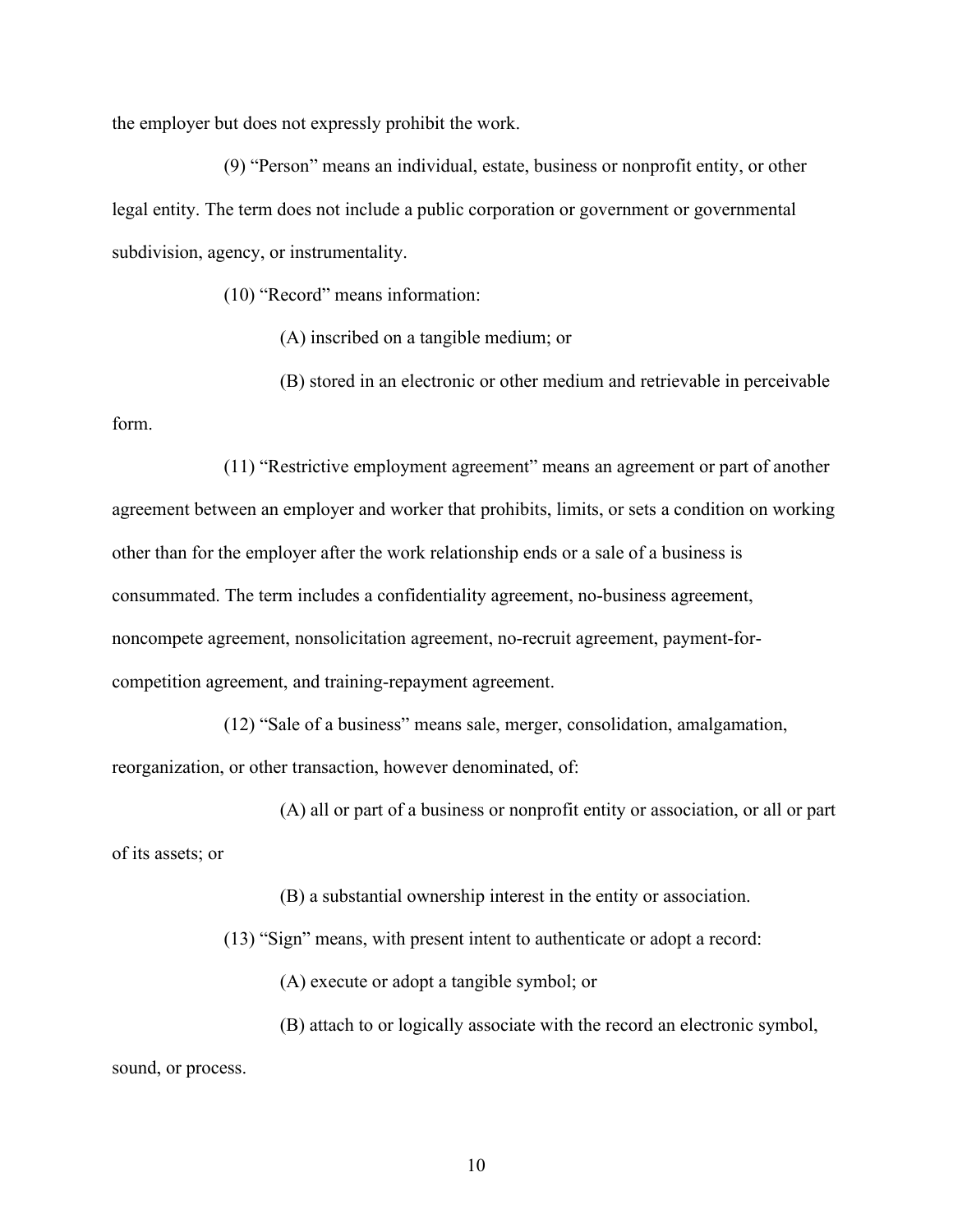(14) "Signed agreement" means a restrictive employment agreement signed by the worker and employer.

from a source other than the employer that: (15) "Special training" means instruction or other education a worker receives

worker's work;  $f(A)$  is designed to enhance the ability of the worker to perform the

(B) is not normally received by other workers; and

(C) requires a significant and identifiable expenditure by the employer distinct from ordinary on-the-job training.

 basis, an employer agrees to pay a worker. The term: (16) "Stated rate of pay" means the compensation, calculated on an annualized

(A) includes a wage, salary, professional fee, other compensation for

personal service, and the fair market value of all remuneration other than cash; and

(B) does not include:

(i) a healthcare benefit, severance pay, retirement benefit, or

expense reimbursement;

(ii) distribution of earnings and profit that is not compensation for

personal service; or

(iii) anticipated but indeterminable compensation, including a tip,

bonus, or commission.

 $1(4)$ . (17) "Trade secret" has the meaning in [cite to Uniform Trade Secrets Act Section

1(4)]. (18) "Training-repayment agreement" means a restrictive employment agreement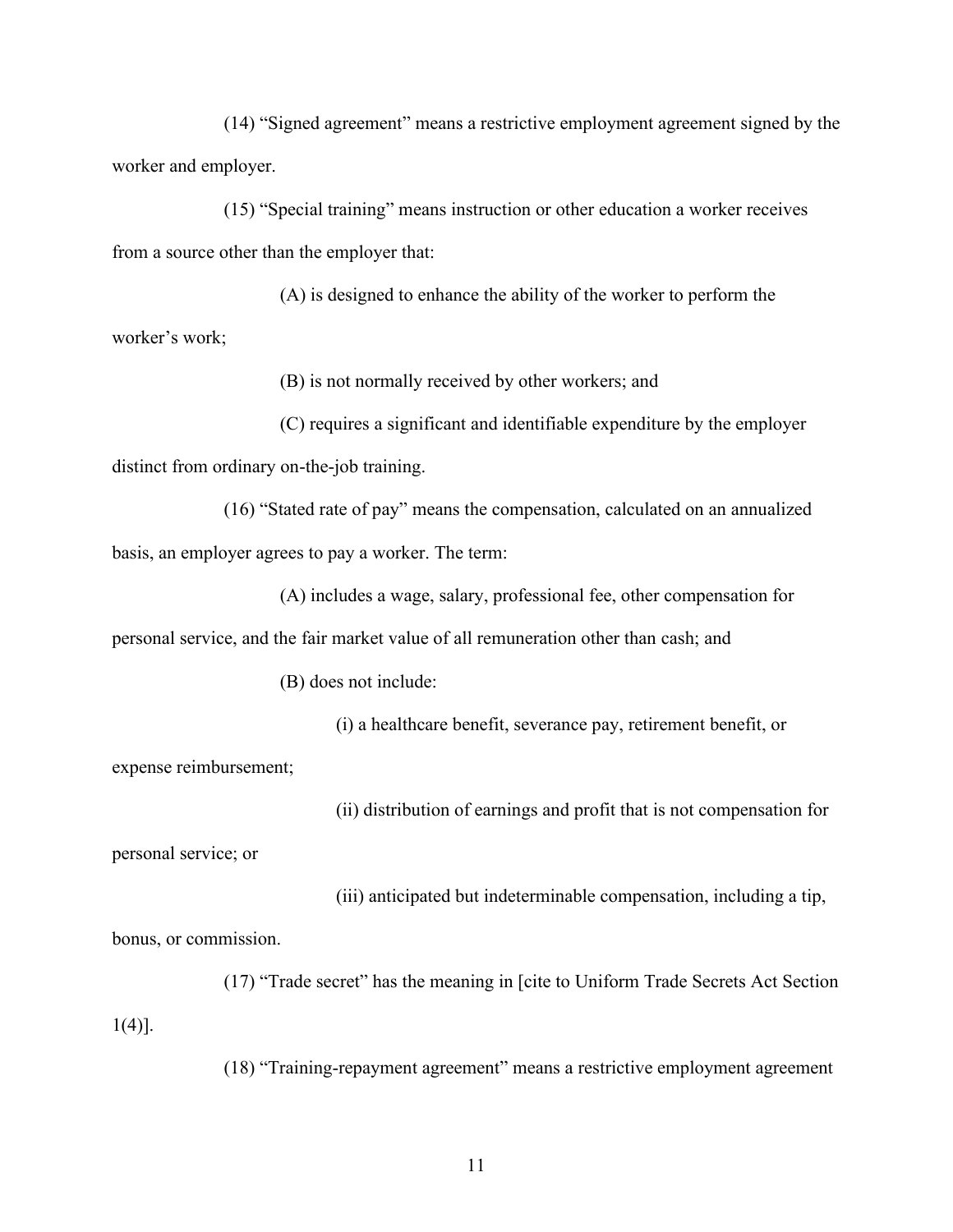that requires a worker to repay the employer for training costs incurred by the employer.

(19) "Work" means providing service.

(20) "Worker" means an individual who works for an employer. The term:

(A) includes an employee, independent contractor, extern, intern,

volunteer, apprentice, sole proprietor who provides service to a client or customer, and an

individual who provides service through a business or nonprofit entity or association;

(B) does not include an individual, even if the individual performs

incidental service for the employer, whose sole relationship with the employer is:

(i) as a member of a board of directors or other governing or

advisory board;

 $(ii)$  an individual under whose authority the powers of a business

or nonprofit entity or association are exercised;

(iii) an investor; or

(iv) a vendor of goods.

*Legislative Note: In paragraph (17), a state should cite to the state's Uniform Trade Secrets Act Section 1(4) or the equivalent definition of trade secret for civil misappropriation.* 

## **Comment**

A cluster of definitions cover the relationship between employers, workers, and work covered by this act. "Work" is a defined term that means providing service, as distinct from selling a product, investing money, or governing a business.

 example, a celebrity chef may provide services to a restaurant through an LLC, for reasons of limited liability or tax. The chef is a worker of the restaurant within the meaning of this act, "Worker" intentionally is a broad term that includes anyone who provides services, i.e., anyone who works. The term "worker" includes an employee but also includes an independent contractor, extern, intern, volunteer, apprentice, and any other individual providing service. It includes a sole proprietor who provides service to a customer, which usually is indistinguishable from an independent contractor. It also includes an individual who operates through an LLC. For regardless of the legal form, because the chef provides services.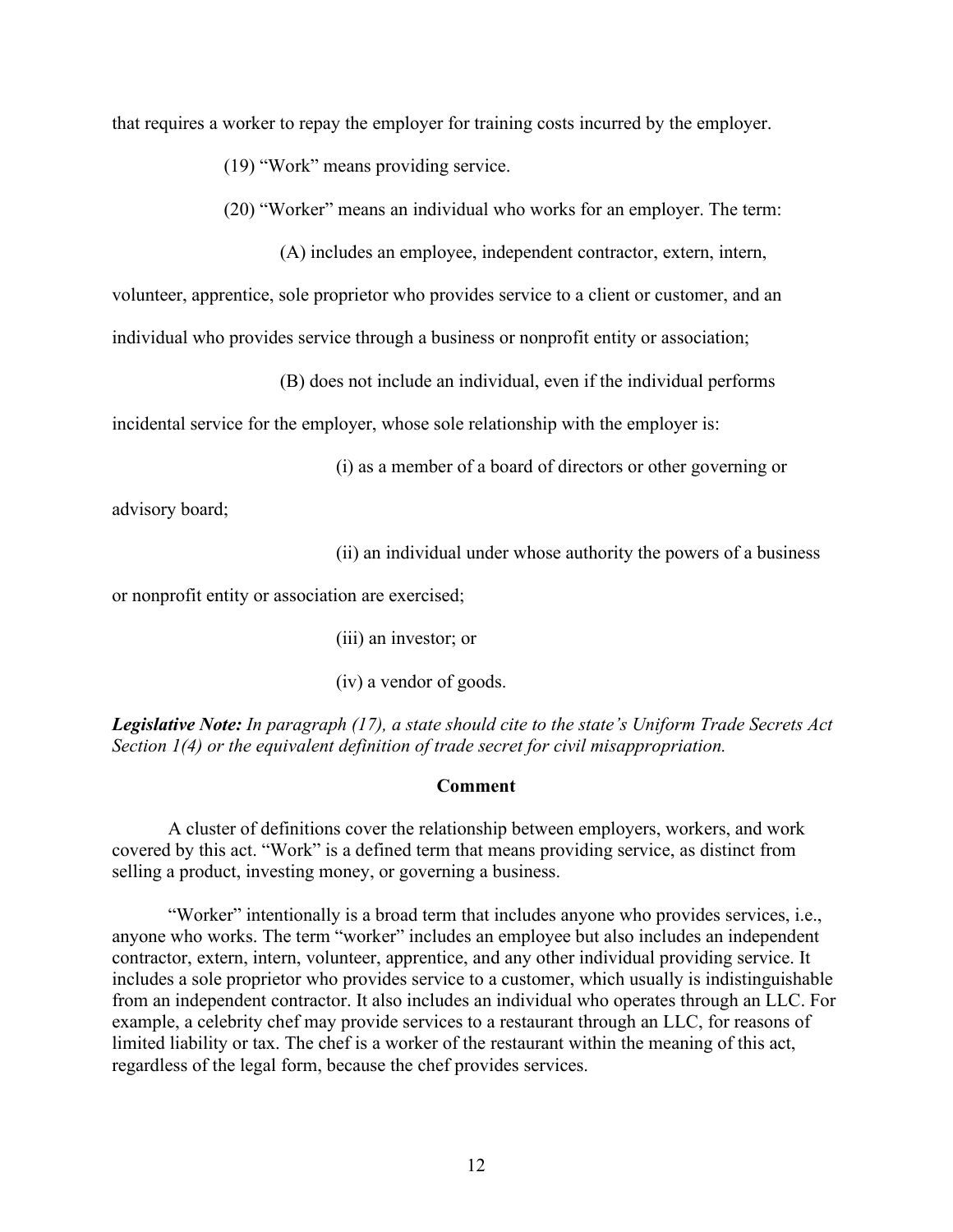This broader umbrella avoids having to parse the controversial and confusing topic of who is an employee versus an independent contractor. Some states, like Georgia, broaden the term "employee" to include an independent contractor and others. Other states, such as Rhode Island, explicitly exclude an independent contractor from their definition of employee. Other states remain silent on the issue. To avoid confusion, this act defines the term "worker" rather than redeploy the term "employee" in a broad sense. Substantively, the act includes independent contractors and others because the policy goals of protecting trade secrets and customer relationships and encouraging training while promoting mobility and competition are salient not

 only for employees but also for these other workers—hence the broader coverage of this act. The term "worker" has limits, however. Someone who only sells goods as opposed to restrictive agreement a director might enter about competing with the firm after the directorship services—say an artisan selling the pottery the artisan made—is not a worker covered under this act. Therefore, an agreement by the artisan not to sell to others is not regulated by this act. Neither is a passive investor as opposed to an active manager of a business. The CEO who sits on the board of directors is a worker—not because of the board seat but because a CEO is a worker providing services to the company. The definition stipulates that an outside director, however, who has no other role with the entity, is not a worker. While arguably a director provides service to the firm in ways that a vendor or investor does not and thus is more like a worker providing service to the firm, still the director (unlike the CEO or other employees) is legally charged with governing the firm as distinct from working for the firm. Whatever raises such distinct policy issues that it is best not to regulate such agreements under this act. In a similar vein, a partner *qua* partner is not a worker but rather a person who owns and governs the business. But a partner who also provides services to customers through the partnership is, to that extent, a worker. The internal governing agreement between partners is not an agreement covered by this act, but an agreement that restricts a partner who provides services from working elsewhere after the work relationship ends is covered by this act.

An employer is a person that hires or contracts with a worker. From the definition of person, the employer can be an individual or (as is more common) a corporate or other legal entity. When the worker is an independent contractor or sole proprietor, the employer is the customer that contracts with the worker.

employer is improperly restricting competition against itself.<br>13 Importantly, the act's definition of person excludes government, so the act covers privatesector employers but not public-sector employers. By including all employers in the business and nonprofit sectors of the economy, the act covers about 74 percent and 10 percent of the American workforce, respectively. Government employers are excluded from the act because the policy issues of noncompetes are quite distinct in this sector. It is not uncommon for a government worker to be restricted in the type of work after leaving the government. For example, a high official in a regulatory agency might be required not to work in the industry regulated by this agency for two years after leaving the agency. Often these restrictions on government workers are imposed by statute or regulation rather than individual agreement. Further, the policy reasons for such noncompetes differ dramatically from noncompetes in the private sector, focusing on ethical concerns that the government worker not be biased in regulating the industry to gain future employment in the industry, rather than whether the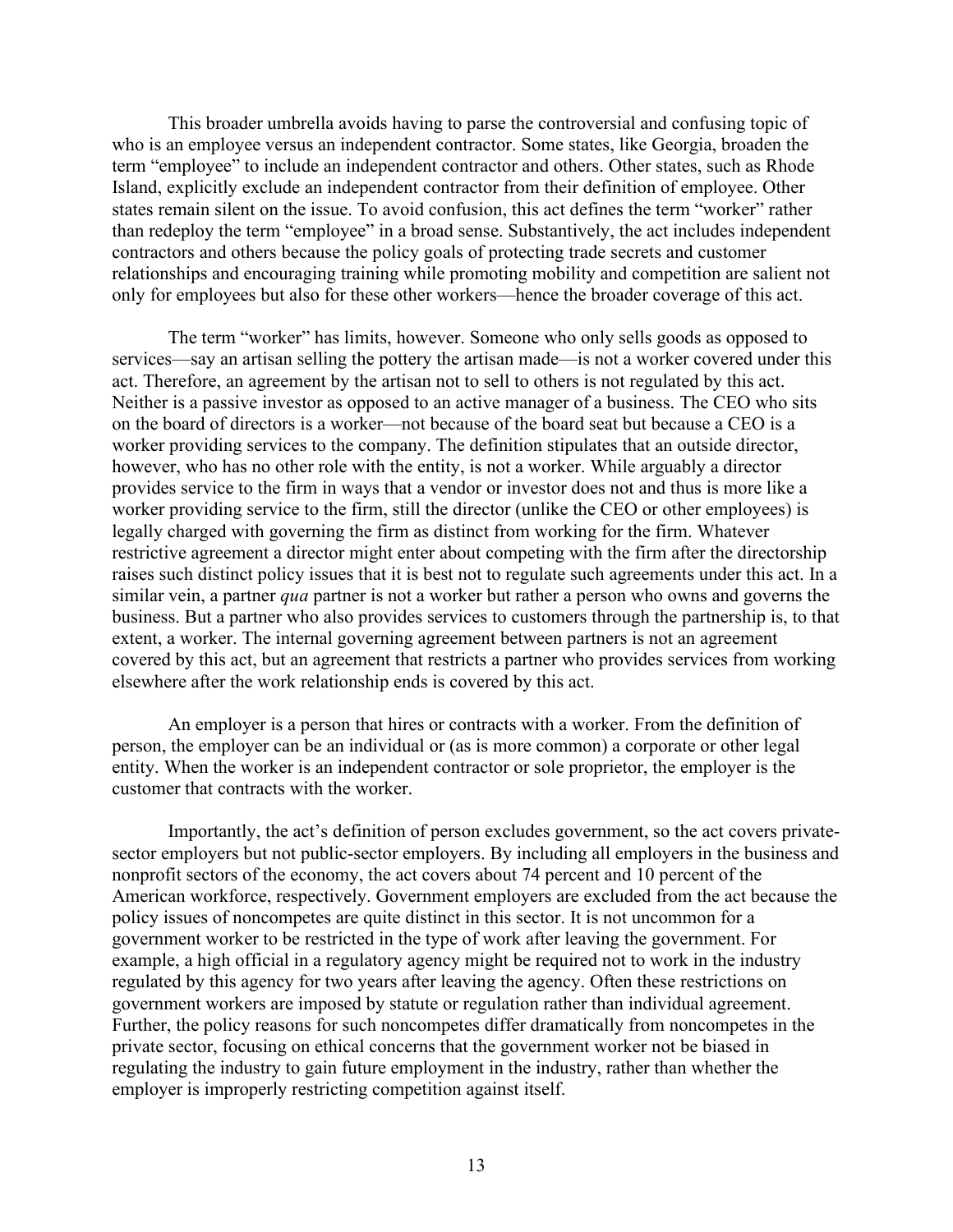agreements, and other restrictive agreements. In addition to the broad coverage of all workers, a distinctive feature of this act is that it covers all restrictive employment agreements, not just noncompetes. Some state statutes only regulate noncompetes, explicitly excluding nonsolicitation agreements, confidentiality

 restrictive employment agreement is limiting. It has three core elements. First, the act only This means the act does not cover a no-poach agreement whereby two employers agree not to While the array of covered agreements is broader than noncompetes, the definition of covers agreements about post-work activity. The act does not cover an agreement between an employer and worker about current working conditions. For example, an agreement that full-time employee E cannot work for anyone else while employed by X (sometimes known as moonlighting) is not covered by this act, because the agreement does not limit actions after the work relationship ends. Second, not every agreement that covers a post-work action is a restrictive employment agreement, but only an agreement that prohibits, limits, or sets conditions on working elsewhere after the work relationship ends. For example, an agreement that says a worker must return a work computer within seven days after ending work is not a restrictive employment agreement and thus not covered by this act. While the return-computer agreement covers an action by the former worker after the work relationship ends, it does not prohibit, limit, or set conditions on other work. Third, the agreement must be between an employer and worker. hire each other's workers. A no-poach agreement may run afoul of federal or state antitrust laws, but is not subject to this act.

elsewhere after the work relationship ends. The act defines seven particular types of restrictive employment agreements and sets particular requirements for each of them. Even if an agreement does not meet the definition of a nonsolicitation agreement, confidentiality agreement or other named agreement, however, it is a restrictive employment agreement if it prohibits, limits, or sets conditions on working elsewhere after the work relationship ends or a sale of business is consummated. For example, consider these hypothetical agreements: (a) Employee agrees to pay employer \$1,000 if she leaves employment without employer's permission; (b) Employee agrees to report to employer any information she's using in her next job if the information was used or acquired when working for the employer (or pay a penalty); (c) Employee agrees to move his permanent place of residence at least 200 miles away from employment site if employee leaves employment without employer's permission (or pay a penalty). Arguably none of these agreements meets the definition of one of the enumerated types of restrictive employment agreement, but the act still regulates them as a restrictive employment agreement that limits or sets conditions on working

 from working elsewhere after the work relationship ends or a sale of business is consummated. A noncompete agreement, also known as a covenant not to compete (CNC) or a do-notcompete (DNC) agreement, is generally considered the most restrictive of the restrictive employment agreements. The act defines a noncompete as an agreement that prohibits a worker The definition is intentionally broad. For example, it includes an agreement that says a worker will never work anywhere in the world after leaving the employer. Later sections of the act decree which noncompetes are prohibited and unenforceable (and our hypothetical "cannot work anywhere ever" agreement is certainly prohibited and unenforceable).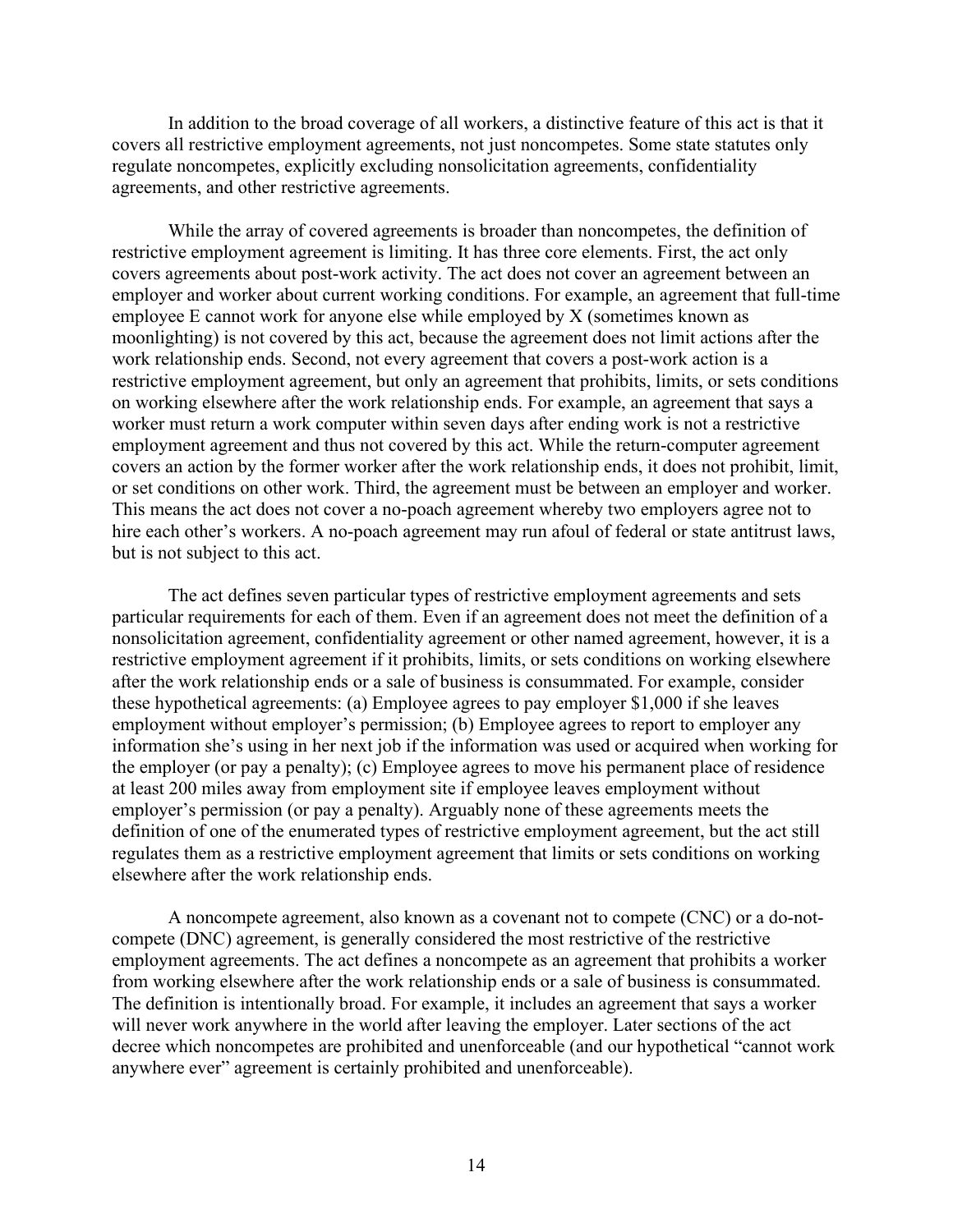compete as an agreement "that restrains, prohibits, or otherwise restricts an individual's ability, Some state statutes have narrower definitions of a noncompete that include the concept of competition in the definition. For example, Massachusetts defines a noncompetition agreement as one where the employee "will not engage in certain specified activities competitive with his or her employer after the employment relationship has ended." Virginia defines a covenant not to following the termination of the individual's employment, to compete with his former employer." But this confuses the need for a broad definition from the substantive requirement that an agreement cannot go beyond actual competition. The definition needs to cover agreements that go beyond actual competition with an employer so that the act can prohibit such overbroad noncompetes. Many states define a noncompete agreement with similar breadth to this act, including Alabama, Montana, and Washington, which define a noncompete agreement as a contract that restrains employees from engaging in a lawful profession, trade, or business.

 A "nonsolicitation agreement" prevents a former worker from seeking out the business of the employer's customer or client. Closely related is a "no-business agreement" in which a former worker cannot do business with the employer's customer or client, regardless of whether them differently. the worker solicited (initiated contact) with the client or the client sought out the worker. Only a few states, such as Massachusetts, Oregon, Rhode Island, explicitly distinguish no-business agreements from nonsolicitation agreements. The two agreements are similar, with the nobusiness agreement restricting the former worker more tightly than the no-solicit. Because a nobusiness agreement is more restrictive than a nonsolicitation agreement, the act defines and treats

 act self-consciously does not define "solicit" or "recruit." Much debate can arise on whether a A "no-recruit agreement" is similar to a nonsolicitation or no-business agreement except that it involves co-workers rather than customers or clients of the employer. And while a nonsolicitation and no-business agreement distinguishes who was the moving force, the definition of a no-recruit agreement combines the two types. An agreement is a no-recruit agreement either if it limits the worker from reaching out to (i.e., soliciting) a former co-worker or if it bans the worker from hiring (i.e., doing business with) a former co-worker regardless of who reached out first to whom. The act treats either type of no-recruit agreement identically. The solicitation has occurred, such as whether merely sending a business card announcing a new position, or placing an announcement on LinkedIn, is a solicitation. These subtle fact patterns resist statutory definition and are best left to the courts.

 topic of confidentiality agreements that purport to prevent a former worker from reporting a A "confidentiality agreement" is often known as a nondisclosure agreement or NDA. It is broadly defined here as any agreement that "sets conditions on working elsewhere after the work relationship ends" (the basic definition of a restrictive employment agreement) by "prohibit[ing] the worker from using or disclosing information." The definition explicitly excludes, however, an agreement entered into as a condition of settlement. While such a confidentiality agreement might limit work elsewhere, other policy goals, such as the desire to resolve litigation, are at play in those situations. Furthermore, through this exclusion the act avoids the highly controversial violation of law such as sexual harassment. While good public policy undoubtedly limits such confidentiality agreements, these strictures are better dealt with in a whistleblower or sexual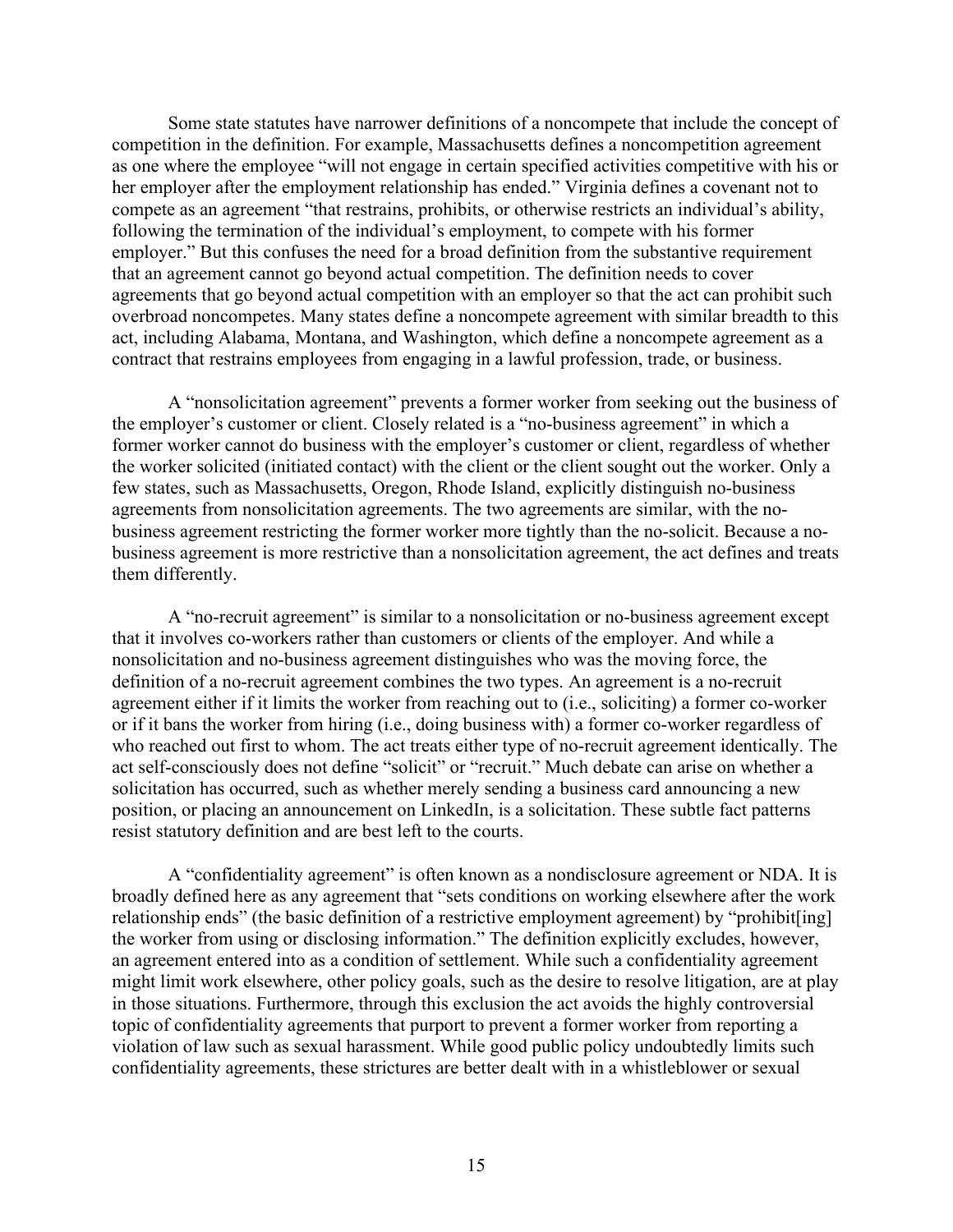harassment statute that has a different focus than the balance between trade secrets and worker mobility.

with a former client. As Section 3(f) makes clear, however, the act does not cover an agreement A "payment-for-competition agreement" does not explicitly prohibit a worker from competing or from, say, soliciting a client, but imposes an adverse financial consequence for competing that may similarly deter the worker's mobility. An example is an agreement by which the worker will pay the former employer for lost revenue caused by the worker doing business that requires a worker to forfeit compensation that accrued before termination. For example, suppose the parties agree that a terminated worker forfeits the right to compensation for accrued vacation that the worker did not take. This act does not cover such an agreement, leaving it to wage and hour laws. As a second example, an employment or partnership agreement might say that retirement benefits will be delayed or forfeited if the terminated worker works for a competitor. The act does not cover this agreement, leaving it to ERISA or other law.

 training expenses if the worker ceases to work for the employer. For example, an employer may promises to repay a training expense if the worker leaves within five years of the training. This is A "Training-repayment agreement" is an agreement in which the worker agrees to repay pay for a worker's tuition to attain a degree but require the worker to repay the cost if the worker leaves the employer for a competitor. An agreement that requires repayment regardless of whether the worker leaves is not a restrictive employment agreement covered by this act because it does not prohibit, limit, or set conditions on subsequent work. For example, an employer who agrees to pay \$X for a worker's special training now in return for the worker's promise to repay the employer \$X/5 for 5 years has not entered a training-reimbursement agreement covered by this act. Written like that, it applies the same whether the worker stays or quits and thus does not prohibit, limit, or deter an employee from working elsewhere. More typical is an agreement that conditions repayment on whether the worker leaves. An example might be a worker who a restrictive employment agreement regulated by the act (and under Section 13 would be overbroad). The agreement sets a condition on working elsewhere (to wit, if the worker works elsewhere within five years, the worker must repay training costs). Even though repayment is also triggered by quitting to stay home, the agreement deters, and thus sets a condition on, the worker from working elsewhere.

"Special training" is defined to be distinct from general, on-the-job training for which the employer cannot properly seek reimbursement if the worker leaves. The definition has four key requirements. First, the training must be from a source other than the employer. Second, the training must be given only to select workers. These two requirements address the concept of general training as not rising to a level that should be protectable by any sort of restrictive employment agreement. Third, the training must benefit the worker's performance. This requirement forces the training to add value to the worker, that can be taken to other employers, and therefore justify a repayment of the cost of special training. Lastly, the training must be a significant and identifiable cost. Tuition at a college or outside training center is a primary example here. Mushy claims of vague training do not qualify.

"Stated rate of pay" furthers the goal of predictability at the time of contracting. Employers and employees alike want to know whether an agreement is prohibited and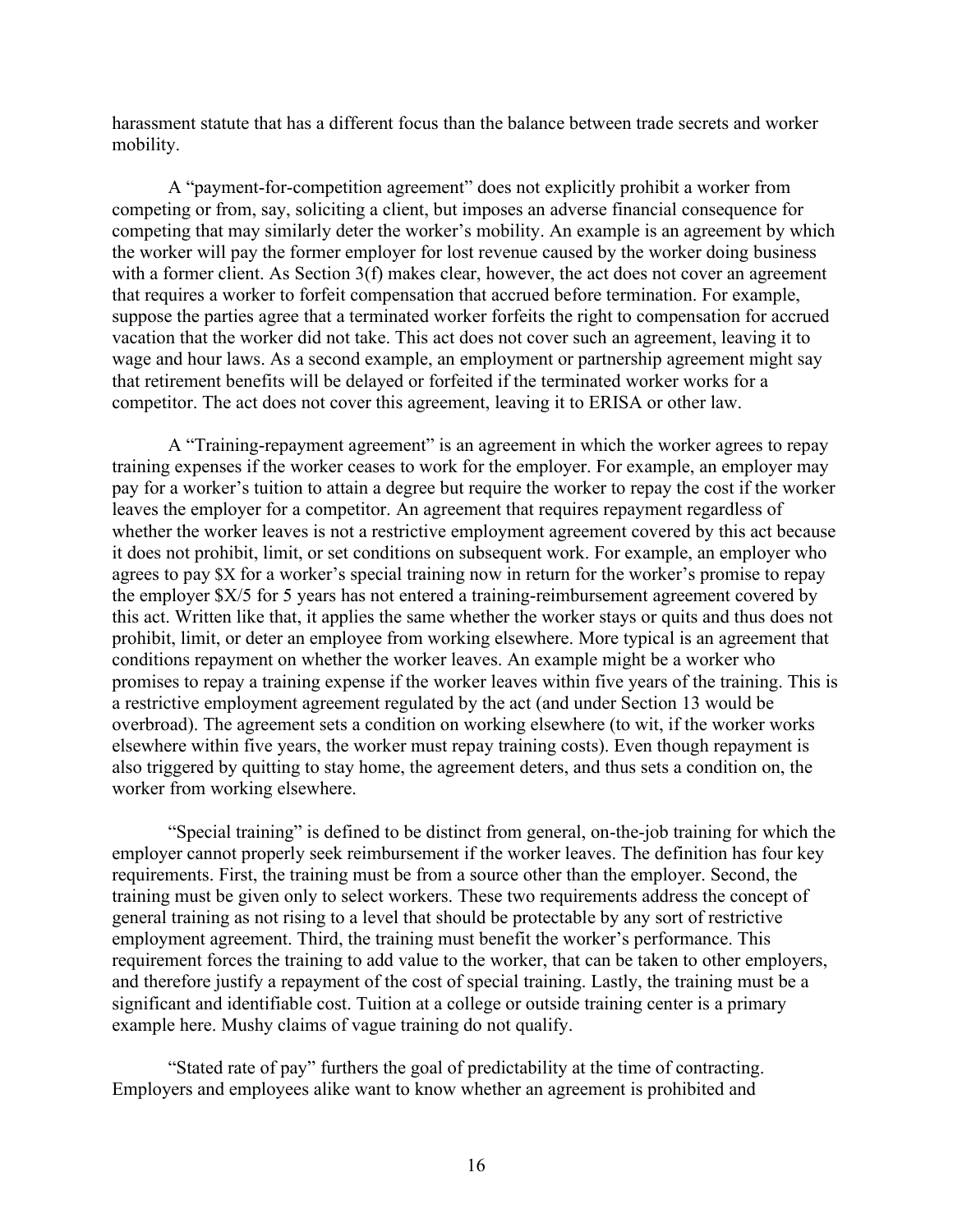unenforceable. The stated rate of pay is designed so that parties know before the worker starts work whether the worker's pay meets the state average annual wage threshold. A worker who agrees to a salary of \$100,000 clearly meets the threshold, as does a worker who agrees to a fulltime job (40 hours a week) at a wage of \$50 per hour. But a sales worker to be paid on a 20 percent commission of net sales would not have a definite annual compensation and so, under Section 5(1), a noncompete would be prohibited and unenforceable. By contrast, if the worker is guaranteed a minimum compensation to be charged against commissions the worker does have a definite annual compensation.

## <span id="page-20-0"></span>**Section 3. Scope**

 agreement is part of another agreement, this [act] does not affect other parts of the other (a) This [act] applies to a restrictive employment agreement. If a restrictive employment agreement.

(b) This [act] supersedes common law only to the extent that it applies to a restrictive

employment agreement but otherwise does not affect principles of law and equity consistent with this [act].

(c) This [act] does not affect [cite to other state law or rule that regulates a restrictive

employment agreement not inconsistent with this act].

(d) This [act] does not affect an agreement to take an action solely to transfer, perfect, or enforce a patent, copyright, trade secret, or similar right.

 (e) This [act] does not affect a noncompetition obligation arising solely as a result of an existing ownership interest in a business entity.

(f) This [act] does not affect an agreement that requires a worker to forfeit compensation after the work relationship ends, including vacation or retirement benefits, the right to which accrued before the work relationship ends.

*Legislative Note: In subsection (c) a state should cite statutes or rules that impose additional restrictions on a restrictive employment agreement.* 

## **Comment**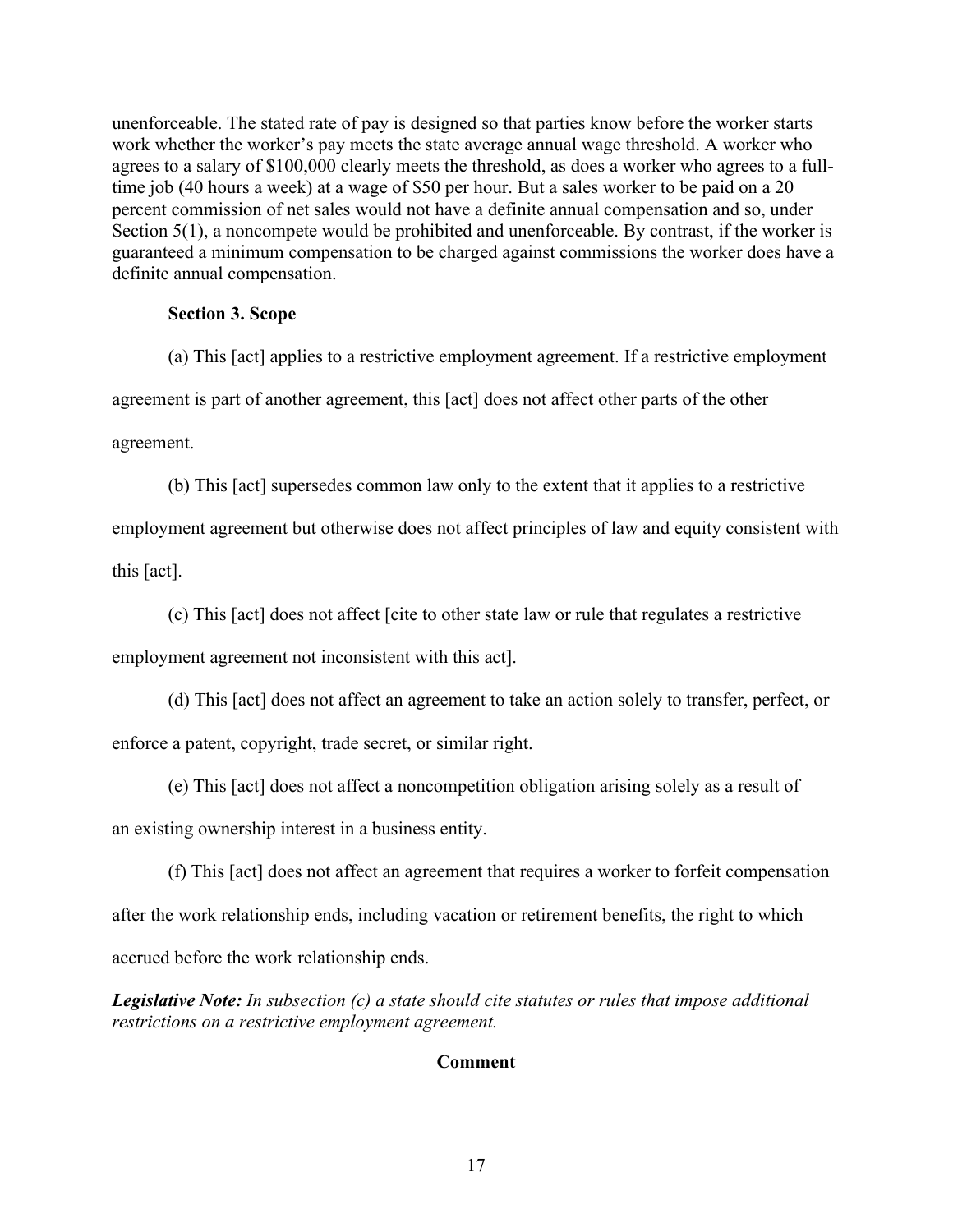both standalone and embedded restrictive agreements, but does not affect other parts of an Some restrictive employment agreements are standalone contracts, but many are embedded within a larger employment agreement. As subsection 3(a) states, this act regulates employment contract.

 workers. The common law in practice often does not enforce a noncompete against a low-wage requirement can consider the persuasiveness of the prior case to the extent the case is consistent Subsection 3(b) declares that the act supersedes specific common-law doctrine regulating a restrictive employment agreement but does not alter more general common law. Parts of the act clearly alter common-law doctrine on restrictive employment agreements and the act takes priority. For example, Section 5(1) flatly prohibits noncompete agreements with low-wage worker. For example, many scholars believe the infamous Jimmy John noncompetes are unenforceable under the common law because the employer has no legitimate interest. But the common law has no per se prohibition on a noncompete for a low-wage worker, and the lack of clarity itself creates a chilling effect on worker mobility. Other parts of the act codify, build upon, or clarify common-law doctrine. For example, subsection 8(2) requires a noncompete to be narrowly tailored in duration, geographical area, and scope of actual competition. This narrowly tailored requirement is a familiar part of the common law of noncompetes (although many states articulate the required tailoring as "reasonable" rather than "narrow"). While a court decision on whether a particular noncompete is narrowly tailored rendered prior to the act is no longer binding precedent after the effective date of the act, a court construing the act's narrowly tailored with the act.

 law or choice-of-venue provision that applies to a restrictive employment agreement, the act does not alter the underlying choice-of-law or choice-of-forum jurisprudence of a state. The act does not replace general contract or tort law, as subsection 3(b) makes clear. Thus, defenses such as fraud, duress, and unconscionability that apply generally to contract actions are unaffected by this act. Similarly, while Section 17 regulates a contractual choice-of-

force such statutes. In subsection  $3(c)$ , each state should declare which statutes or rules regulating restrictive employment agreements remain in effect after passage of this act. For example, every state has ethics rules that prohibit noncompetes against attorneys (sometimes by court rule, sometimes by statute), and it is expected that every state will maintain its prohibition. Many states have a specific statute regulating or prohibiting the noncompetes of physicians, broadcasters, or tech workers. In general, such statutes are compatible with this act and a state may elect to keep in

force such statutes.<br>Other statutes, however, may be incompatible with the act. For example, a statute that allows a nonsolicitation agreement to last up to two years after the work relationship ends is incompatible, because Section 11 prohibits a nonsolicitation agreement that extends beyond one year after the work relationship ends. As specified in Section 22. Repeals; Conforming Amendments, a state should examine these nonconforming statutes and determine whether conforming revisions or repeal is required.

Subsection 3(d) clarifies that an agreement that requires a former worker solely to transfer, perfect or enforce intellectual property is outside the scope of this act. Many of these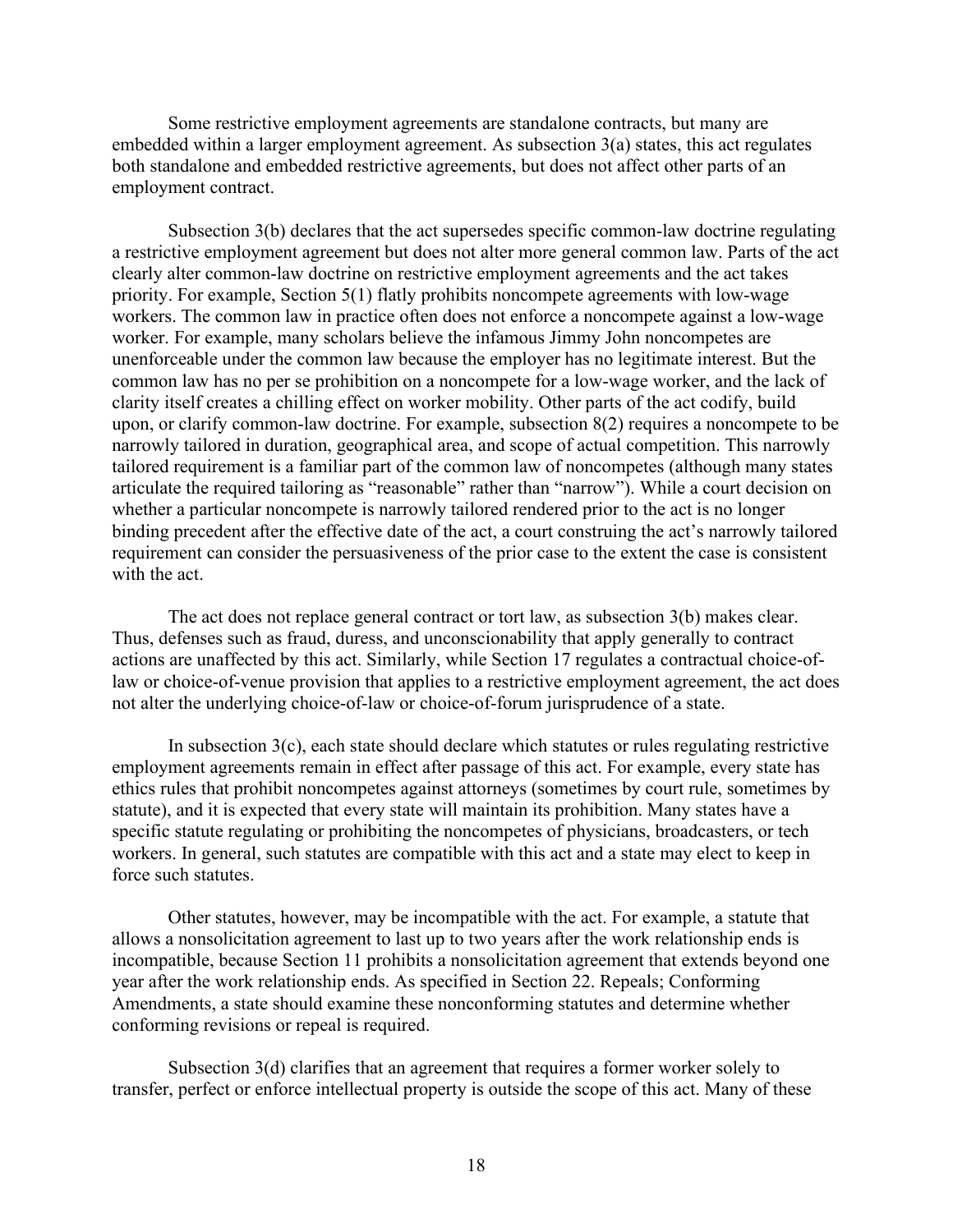elsewhere. For example, the act does not cover an agreement by which a worker agrees to assist agreements would be outside the ambit of the act in any event because, while they may require some action by the former worker, they don't prohibit, limit, or set conditions on working an employer after the work relationship ends in perfecting a patent for an invention on which the worker participated while working for the first employer, because such an agreement does not limit or set conditions on working elsewhere. But even if an agreement involving patent or copyright arguably sets conditions on working elsewhere, subsection 3(d) makes clear the act does not cover such an agreement. An example might be an intellectual-property holdover or claw-back agreement. While this agreement arguably sets conditions on subsequent work in that the worker cannot use the invention while working elsewhere, such an agreement is not regulated by this act. The web of patent, copyright, and other relevant law is predominantly federal rather than state, is complex, and raises issues distinct from the goals of this act of promoting competition by workers while protecting employers' legitimate business interests. Rather than restricting what workers can do after the work relationship ends, the primary function of an intellectual-property holdover agreement is to allocate ownership and license rights of patents and copyrights. A finer line comes from subsection 3(d)'s exclusion of "an agreement to take an action solely to enforce . . . a trade secret." (The exclusion of an agreement solely to "transfer" or "perfect" has little relevance for a trade secret, because a former worker would not be asked to transfer or perfect a trade secret.) An agreement whereby a worker agrees not to misappropriate a specified trade secret is not subject to this act, because it is an agreement to take an action (nonmisappropriation) solely to enforce a trade secret. But an agreement that purports to cover confidential information beyond a trade secret is subject to this act (assuming the agreement meets the general definition of a restrictive employment agreement), because such an agreement does more than govern an action solely to enforce a trade secret.

 between a partner *qua* partner and a partner providing services as a worker. The act does not Subsection 3(e) continues the distinction made in Section 2(20)'s definition of worker affect a noncompetition obligation arising solely from a partner or other investor's ownership in a business entity. Thus, the act does not cover a partnership agreement allocating the governance rights between partners during or after the partnership. The act does cover, however, an agreement that prohibits or limits a partner who has provided services (as distinct from exercising governance or investment rights) from working elsewhere after the work relationship ends.

Subsection 3(f) declares that the act does not cover an agreement whereby a worker forfeits compensation accrued prior to termination. This scope provision is related to Section 2(8)'s definition of a payment-for-compensation agreement and Section 13's regulation of a payment-for-competition agreement. The act regulates an agreement whereby a worker agrees to pay, reimburse, or disgorge compensation earned after the work relationship ends, because this is often the functional equivalent of a nonsolicitation or noncompete agreement. For example, an agreement whereby a former worker pays double the receipts from any former client undoubtedly deters the worker from soliciting that client, and thus should be subject to the act. However, the act does not regulate an agreement to forfeit a benefit, such as wages, vacation, or retirement pay, that the worker accrued while working for the first employer. The balance of interests differ here, and regulation of these agreements is left to other applicable law, such as state wage-and-hour laws, ERISA, or professional ethical rules on covenants not to compete.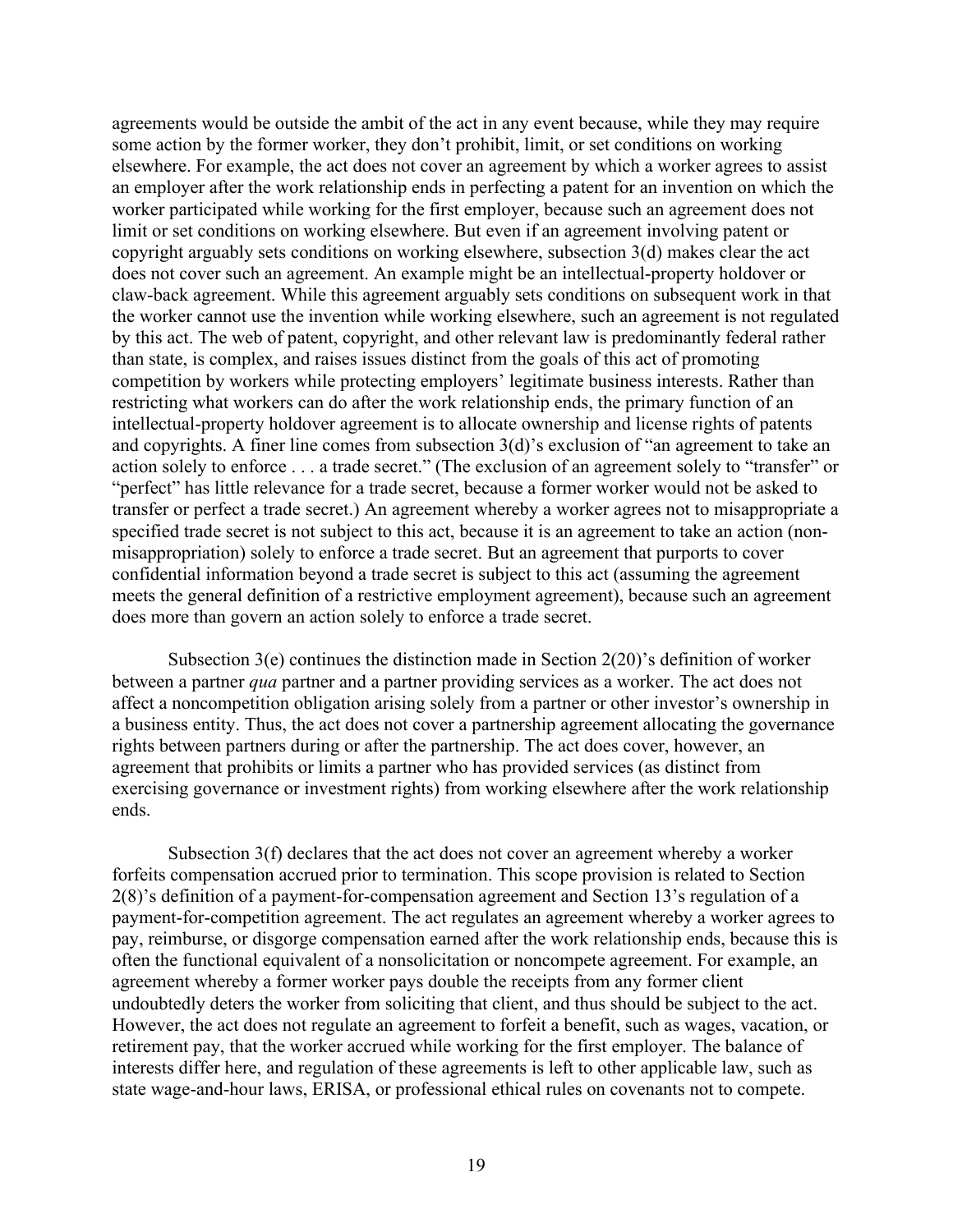#### <span id="page-23-0"></span>**Section 4. Notice Requirements**

(a) Except as provided in subsection (e), a restrictive employment agreement is prohibited and unenforceable unless:

(1) the employer provides a copy of the proposed agreement in a record to:

 the prospective worker accepts work or commences work, whichever is earlier; (A) subject to subsection (b), a prospective worker, at least 14 days before

 least 14 days before the increase or the worker accepts a change in job status or responsibilities, (B) a current worker who receives a material increase in compensation, at whichever is earlier; or

 of value to which the worker already is entitled, at least 14 days before the agreement is required (C) a departing worker who is given consideration in addition to anything to be signed;

worker if available, prescribed by the [State Department of Labor] under subsection (d);<br>(3) the proposed agreement and the signed agreement clearly specify the (2) with the copy of the proposed agreement provided under paragraph (1), the employer provides the worker in a record the separate notice, in the preferred language of the

or sets conditions on after the work relationship ends; information, type of work activity, or extent of competition that the agreement prohibits, limits,

(4) the agreement is in a record separately signed by the worker and employer and the employer promptly provides the worker a copy of the signed agreement; and

 agreement to the worker, not later than 14 days after the worker, in a record, requests a copy, (5) subject to subsection (c), the employer provides an additional copy of the unless the employer reasonably and in good faith is unable to provide the copy not later than 14

20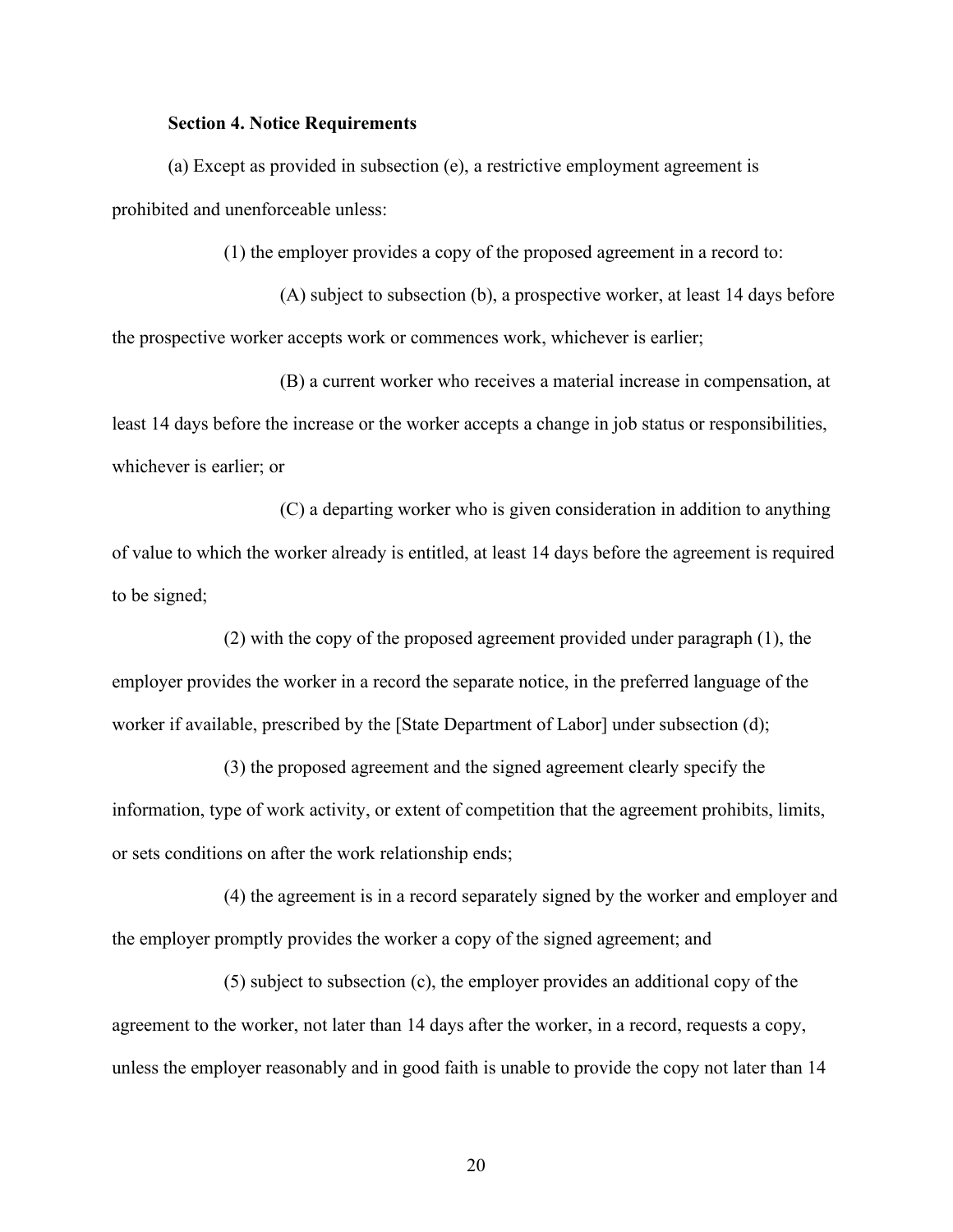days after the request and the worker is not prejudiced by the delay.

(b) A worker may waive the 14-day requirement of subsection (a)(1)(A) if the worker receives the signed agreement before beginning work. If the worker waives the requirement, the worker may rescind the entire employment agreement not later than 14 days after the worker receives the agreement.

(c) An employer is not required under subsection (a)(5) to provide an additional copy of the agreement more than once during a calendar year.

 understand, of the requirements of this [act], including the requirements of subsection (a) and Department of Labor] may: (d) The [State Department of Labor] shall prescribe the notice an employer must provide under subsection (a)(2). The notice must inform the worker, in language an average reader can Sections 5 through 14 and state that this [act] establishes penalties against an employer that enters into a prohibited agreement. The [State Department of Labor] shall make the notice available to employers on its publicly accessible website or in other appropriate ways. The [State

(1) produce a separate notice for each type of restrictive employment agreement; and

(2) translate the notice into languages other than English used by a substantial portion of the state's labor force.

 (e) This section does not apply to a restrictive employment agreement in connection with the sale of a business of which the worker is a substantial owner and consents to the sale.

#### **Comment**

This section and the following prohibitory sections declare that an agreement is "prohibited and unenforceable" unless it meets various requirements. The combined phrase is intentional. The law has long declared that certain noncompetes and other restrictive employment agreements are "unenforceable," which means the affected worker can ignore the

21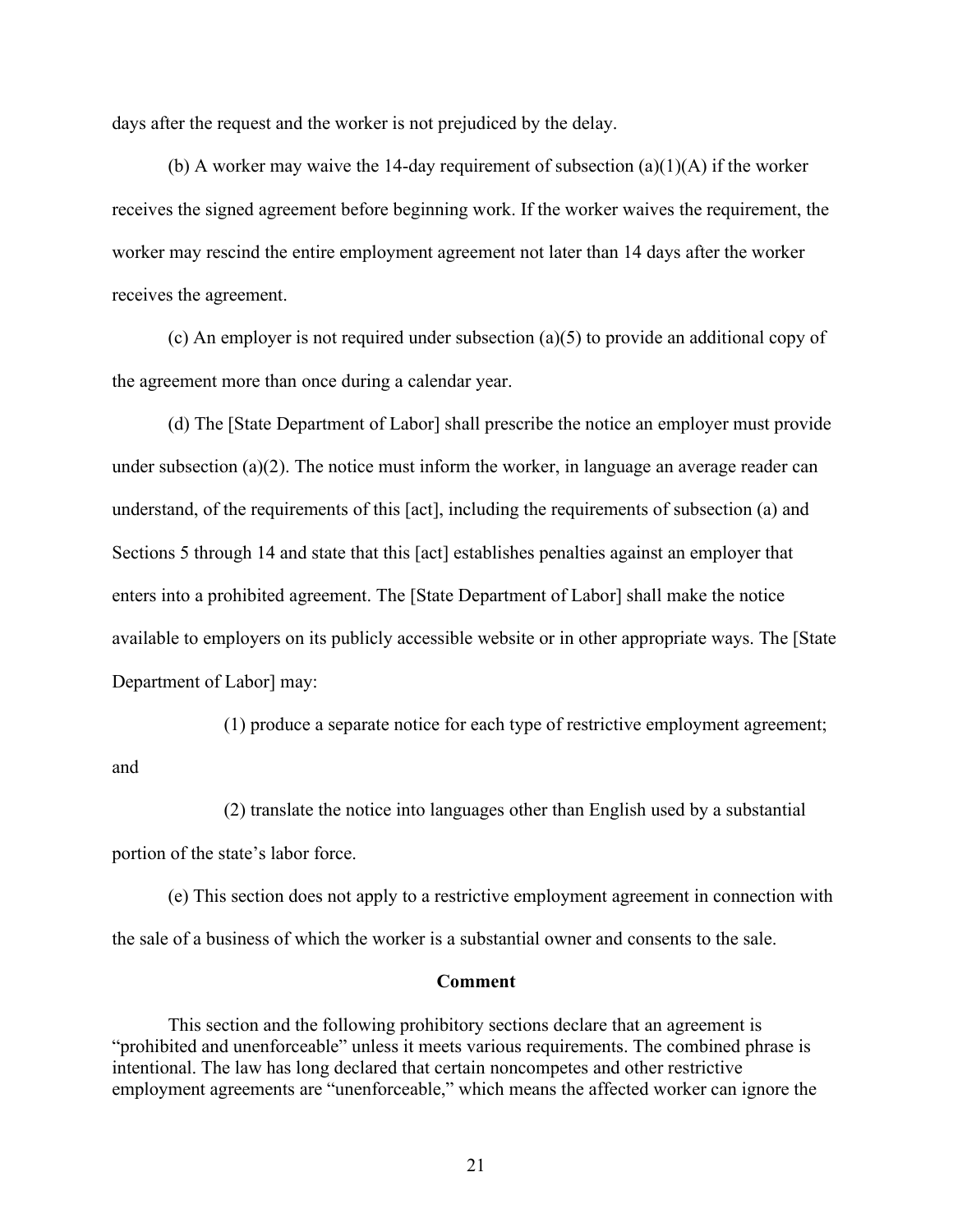agreement and not be successfully sued for breach. This act continues that consequence for agreements not meeting the act's requirements. But many noncompetes are agreed to by an employer and worker even when clearly unenforceable. For example, as discussed in the prefatory note, the incidence of noncompetes in California is nearly 20 percent of the workforce, even though they are generally unenforceable there. To deal with the problem of lingering unenforceable covenants, the act "prohibits" an improper agreement in addition to making it unenforceable. This has two effects. First, it communicates to employers, workers, and other readers of the act that such agreements are improper and banned. Second, it deals with the serious chilling effect that a restrictive employment agreement can have even if unenforceable. An improper restrictive employment agreement is prohibited as well as unenforceable, and the consequence in an appropriate case can be statutory penalties under Section 16(e).

 particular restrictive agreement it is requesting of each employee. Section 4 establishes procedural notice requirements for a valid restrictive employment agreement. It is one of the most important sections of the act, both because it expands beyond the common law and because failure to comply makes an agreement prohibited and unenforceable even if the agreement meets the substantive requirements of the act. The act requires an employer to give both general notice of the act's requirements and bespoke notice of the

 benefits. Notice is thus a key component of a well-functioning labor market. A worker cannot Notice is critical for an effective restrictive agreement. Recent empirical studies suggest that workers who are given advance notice tend to get higher wages and more training than workers without a noncompete, but that workers without notice tend not to get offsetting evaluate the relative merits of a restrictive agreement that the worker does not know about. A worker who only learns of a noncompete after work has begun has few alternatives. Quitting a job is far more costly than turning down a job offer, and renegotiating pay or other items is usually unrealistic.

The common law, while establishing substantive requirements for an enforceable restrictive employment agreement, has created essentially no procedural requirements. Intricate, bright-line notice rules are not within the DNA of the common law. Legislation is needed for effective notice requirements.

 earlier of a formal offer letter or 30 business days before work begins. New Jersey's draft statute a copy of the agreement either with the formal offer of employment or 10 days before work Several state statutes require that employers give some type of notice to employees before a restrictive employment agreement is valid. The least protective approach requires disclosure of the terms of the noncompete agreement by the time work begins or the employee accepts the offer of employment. Washington and New Hampshire are two states that have taken this approach. A slightly more protective approach requires disclosure at the time of the job offer that the employer will require a noncompete agreement with a three-day review period for the worker to later review the actual agreement. Maine has taken this approach. At the other end of the spectrum, the most protective approach requires disclosure of the agreement's terms by the takes this approach. One middle-ground approach requires employers to provide employees with begins, whichever is earlier. Massachusetts takes this approach.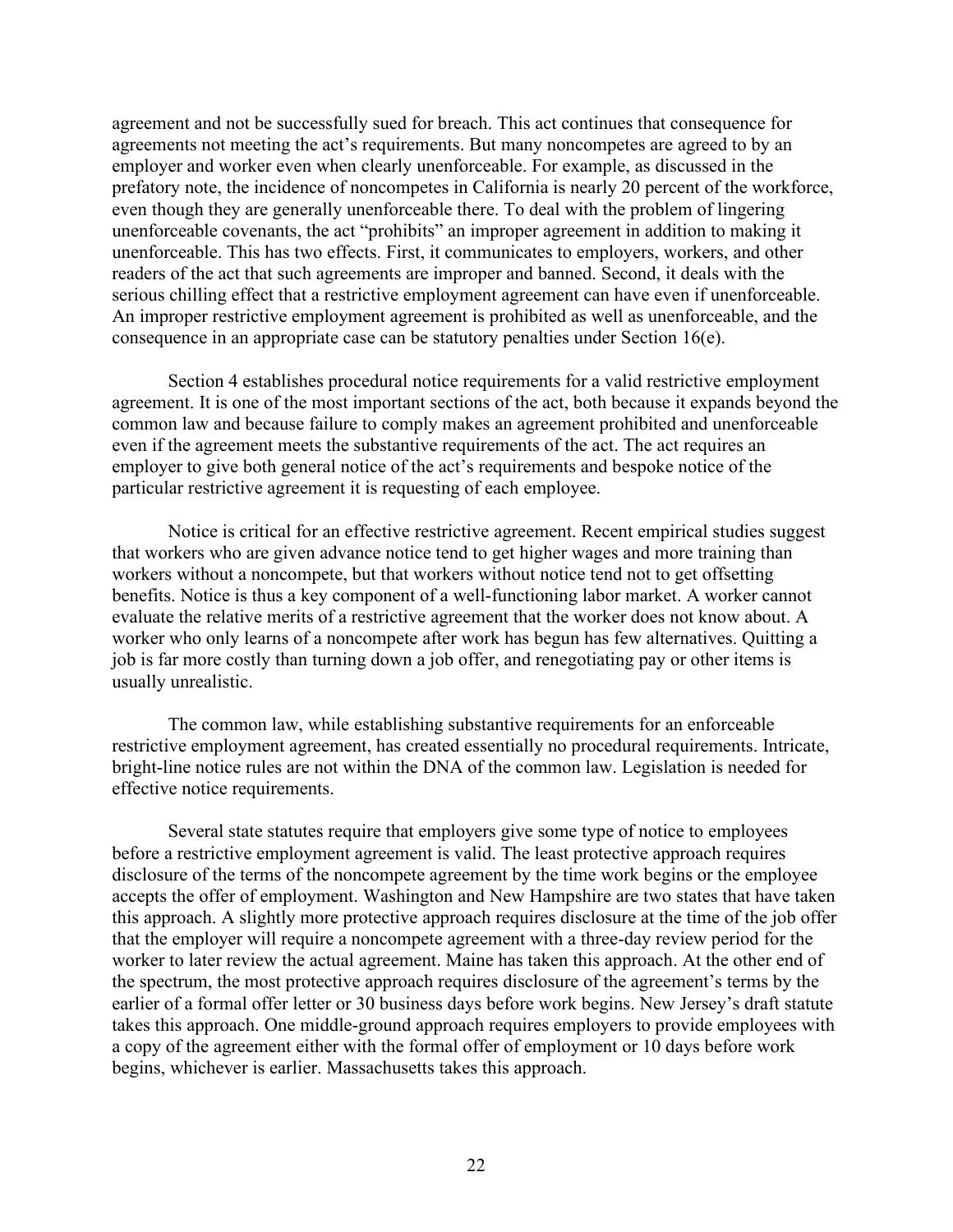14 days before the acceptance of work or work begins, whichever is earlier. "Before acceptance This act opts for a middle-ground approach. Subsection  $4(a)(1)(A)$  requires an employer to provide a prospective worker with a copy of the proposed restrictive employment agreement of work" is preferable to "before a formal offer of employment" because it is sometimes unclear whether an offer is formal and often a worker may accept the position, at least in principle, before a formal offer. The critical window for a worker to understand and potentially negotiate whether a restrictive employment agreement will be required is before the worker accepts.

 secrets or customer relationships with a confidentiality, nonsolicitation, or noncompete agreement. For example, a back-office file clerk may be promoted to a high-level sales director. Other times the worker always was in a job that had access to trade secrets or customer Subsection  $4(a)(1)(B)$  covers the often-tricky situation of imposing a restrictive agreement on an incumbent worker. At least two common patterns emerge here. Sometimes an incumbent worker is in a job where a restrictive agreement is inappropriate, perhaps because the job gives no access to trade secrets or customers. The employer then contemplates shifting the worker to a job with trade secrets or customers and now legitimately wants to protect the trade relationships, but for whatever reason the employer did not have a restrictive agreement. The employer now wants to impose one. For example, the worker began work as a high-level sales director. In either case, the policy goal is to give sufficient notice that the parties can negotiate an appropriate agreement with appropriate compensation.

offering to rehire into the same job, now with a restrictive agreement attached. Some states, such as Oregon, require a "subsequent bona fide advancement" in order to impose a restrictive agreement on an incumbent worker. One issue is that bona fide advancement can be an ambiguous term. The larger problem is that this approach ignores the common pattern where an incumbent worker is in a job where a restrictive agreement is appropriate but for whatever reason the employer did not get one at the time of initial hire. Requiring a subsequent bona fide advancement essentially means the employer can never get the appropriate agreement—or perhaps must go through the charade of firing the at-will worker and then

 general language. For example, Alabama's statute states that an agreement must be supported by Some common-law jurisdictions and several statutes allow a new noncompete agreement to be enforceable against an incumbent worker who keeps the same job so long as the employer gives consideration in addition to continued employment. Types of additional consideration can vary and may include a promotion, increased compensation, additional benefits, additional training, or even a one-time payment. States that have followed this approach use relatively "adequate consideration"; Washington's statute says the employer must provide "independent consideration"; and Massachusetts's statute states that the agreement must be supported by "fair

 and reasonable consideration independent from the continuation of employment." On the other hand, the traditional rule followed by most states is that a worker's continued employment is sufficient consideration. Some states that follow this approach require that the employer actually retain the worker for a substantial amount of time, instead of merely promising continued employment. For example, Kentucky, New York, and Illinois courts have all recently held that mere continued at-will employment is insufficient consideration without it being for a substantial period. One challenge associated with requiring additional consideration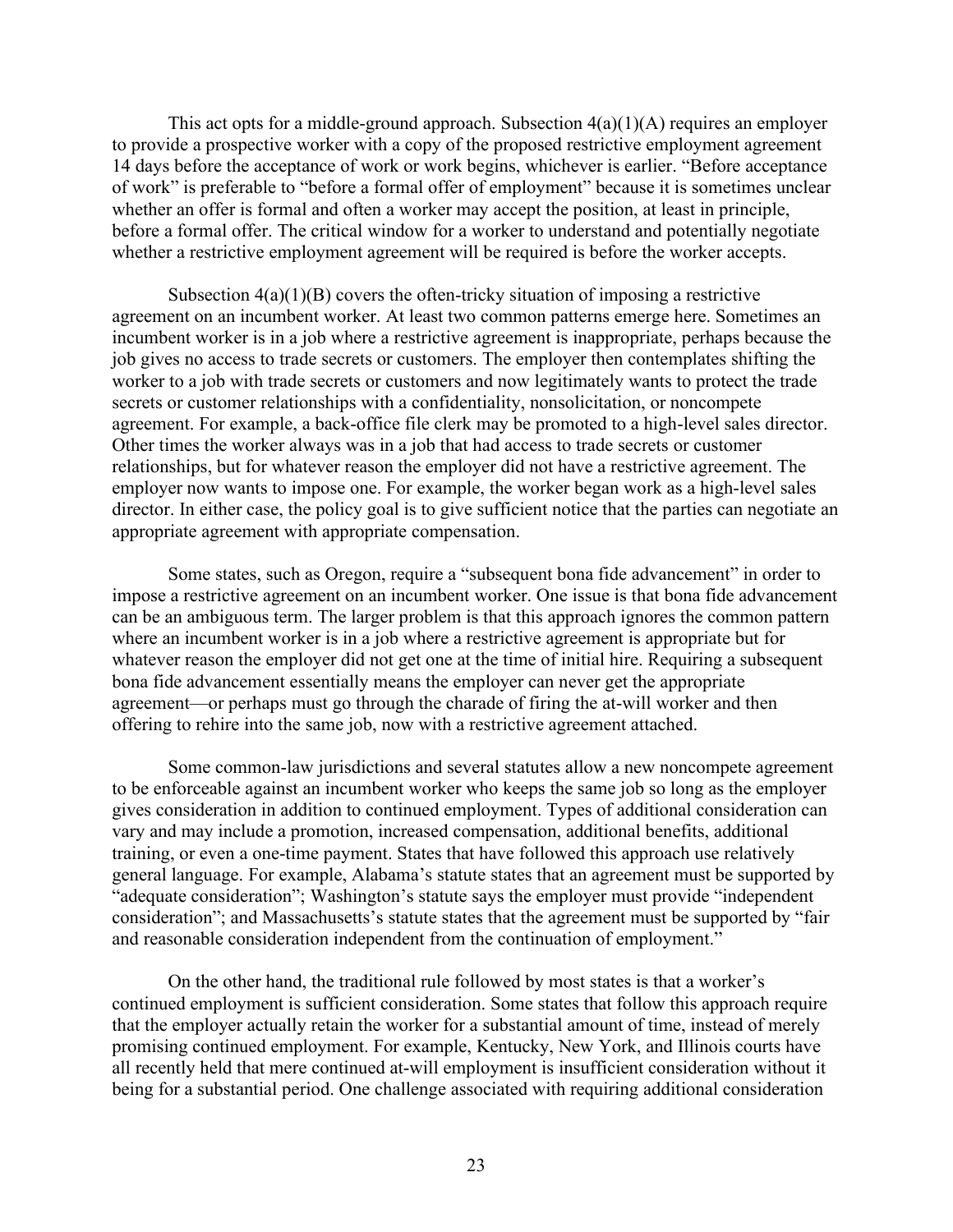beyond continued employment is that states could interpret "additional consideration" differently and it may be unclear to employers what kind of additional consideration is needed. Moreover, vague statutory language may leave open the question of how much additional consideration is required. This would also create a lack of clarity for employers and workers and lead to inconsistency in application. While a statute can attempt to define "additional consideration" to mitigate these problems, what type of and how much additional consideration is appropriate is a fact-specific question that ought to be driven by the context of the job at issue.

agreement. This act requires that an employer give an incumbent worker a material increase in compensation to impose a valid restrictive agreement. The employer must give notice of this restrictive agreement 14 days before the worker takes on new job responsibilities or gets the increase, whichever is earlier (if there is no significant change in the work, then the notice must be 14 days before the increase). In the hypothetical case of the file clerk, the employer must give a copy of the proposed restrictive agreement 14 days before the worker accepts the sales-director position or gets the pay increase, whichever is earlier. In the case of the always-a-sales-director, there is no change in job status or responsibilities, so the employer must give a copy of the restrictive agreement at least 14 days before the increase in compensation. In either situation, the advance-notice requirement gives some time for contemplation and negotiation of the new

Subsection  $4(a)(1)(C)$  covers the situation when a restrictive agreement is negotiated on the eve of a worker's departure from the employer, usually as part of a severance package. The act requires consideration and 14 days' notice before the worker must sign. The goal is similar to that in the Older Workers Benefit Protection Act, requiring a period of time for the departing worker to consider options before signing the agreement.

Subsection  $4(a)(2)$  requires the employer to provide a worker the notice created by the relevant state agency of the act's requirements. This general notice about the act accompanies the employer's notice of the particular proposed agreement, so that the worker knows about both the particular agreement the employer is requesting and the act's requirements about that agreement. The agency may prescribe a separate notice for each particular type of restrictive agreement. For example, an employer requesting only a noncompete agreement does not need to inform a worker about the act's requirements for other types of agreements, if the state agency has a notice tailored to noncompete agreements.

 individual worker with whom the employer is proposing a restrictive agreement. The act's notice requirement differs from a posting requirement found in some statutes such as Virginia's noncompete act. The Virginia statute requires that employers post a summary of the noncompete act where other labor-related postings are normally found. However, such a requirement does not necessarily achieve the policy goal of informing the worker of the act's requirements at the time that information will be useful. After all, not every worker will be asked to sign a restrictive employment agreement, and not all workers asked to sign will read the poster or even be aware of the poster before entering the agreement. This act more effectively achieves the policy goal of informing affected workers of the act's requirements by requiring an employer to give an official form summarizing the act's requirements precisely at the same time and to the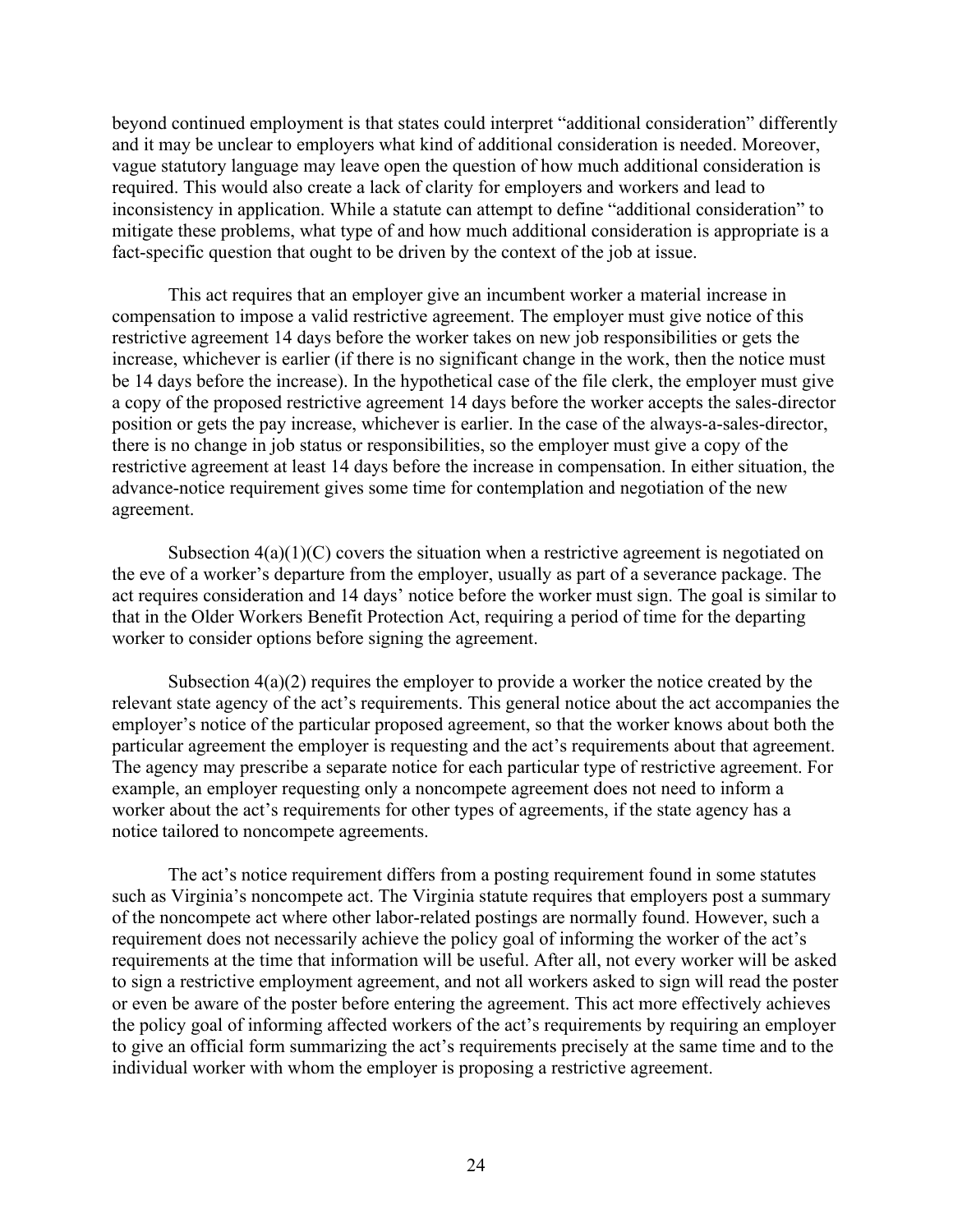Subsection  $4(a)(3)$  requires the employer to give bespoke specificity of the requested restrictive agreement. The employer must clearly specify the information that is deemed confidential (e.g., what items are claimed to be trade secrets), the type of work activity that is being restricted (e.g., customers with whom the worker has personally worked for a substantial amount of time), or the extent of competition (e.g., oral surgery but not general dentistry in a specified geographic region for a specific period of time) that the agreement prohibits or limits after the work relationship ends. The "clearly specify" requirement means that an employer cannot merely state that 'business information' is covered by a confidentiality agreement or that the worker 'cannot compete' in a noncompete agreement. Instead, the employer must specify exactly what type of information or what type of competition restrictions a worker will face postemployment. This specificity enables the worker to fully evaluate how the restrictive employment agreement will affect future work and make a fully informed decision of whether to sign the agreement.

 situations where the restrictive employment agreement is part of a larger work agreement. In this Some common-law jurisdictions allow oral restrictive agreements. Some state statutes, such as those of Florida and Georgia, require restrictive employment agreements to be in writing and signed by the employee. Other states, such as Alabama and Massachusetts, require an enforceable agreement to be in writing and signed by both employee and employer. The inconsistency among the states creates unpredictability for employers and workers. Accordingly, subsection 4(a)(4) requires all restrictive employment agreements to be in writing or other appropriate record and signed by the worker and the employer. This procedural requirement fits nicely with the Act's notice requirement and helps ensure that workers enter agreements voluntarily and with knowledge. The separately signed requirement is included for those situation, the worker and employer must sign the restrictive employment agreement on its own, which helps call attention to the provision, whether or not they also sign the larger work agreement.

Subsection 4(a)(5) grants a worker the right to obtain another copy of the agreement. Often a long-term employee cannot locate the restrictive employee agreement the employee signed a decade or two earlier, assuming it was ever signed and given to the employee. Unless the worker can get another copy, the worker cannot know the status of any post-employment restrictions and whether the worker can move to another firm. Granted, the employer may also have a hard time finding a copy of an agreement signed long ago. As such, the employer may need longer than 14 days to provide a copy, and can have more time if trying in good faith to find the agreement and the worker is not prejudiced by the delay. The terminology 'prejudiced by the delay' refers to a situation where, for example, the worker may have requested a copy because of a competing job offer. If the job offer is set to expire in 16 days and the employer has not produced a copy of the agreement by then, the worker is free to take the job offer on day 16 unencumbered by the restrictive agreement, for the delay would otherwise prejudice the worker. Subsection 4(a)(5) also promotes the policy of employers keeping accurate employment records of workers subject to a restrictive employment agreement.

Subsection 4(b) boosts worker mobility by allowing a worker to waive the 14-day notice requirement. Sometimes a worker wants to start work immediately upon acceptance of the job and is willing to immediately accept the restrictive agreement. Waiver is especially justified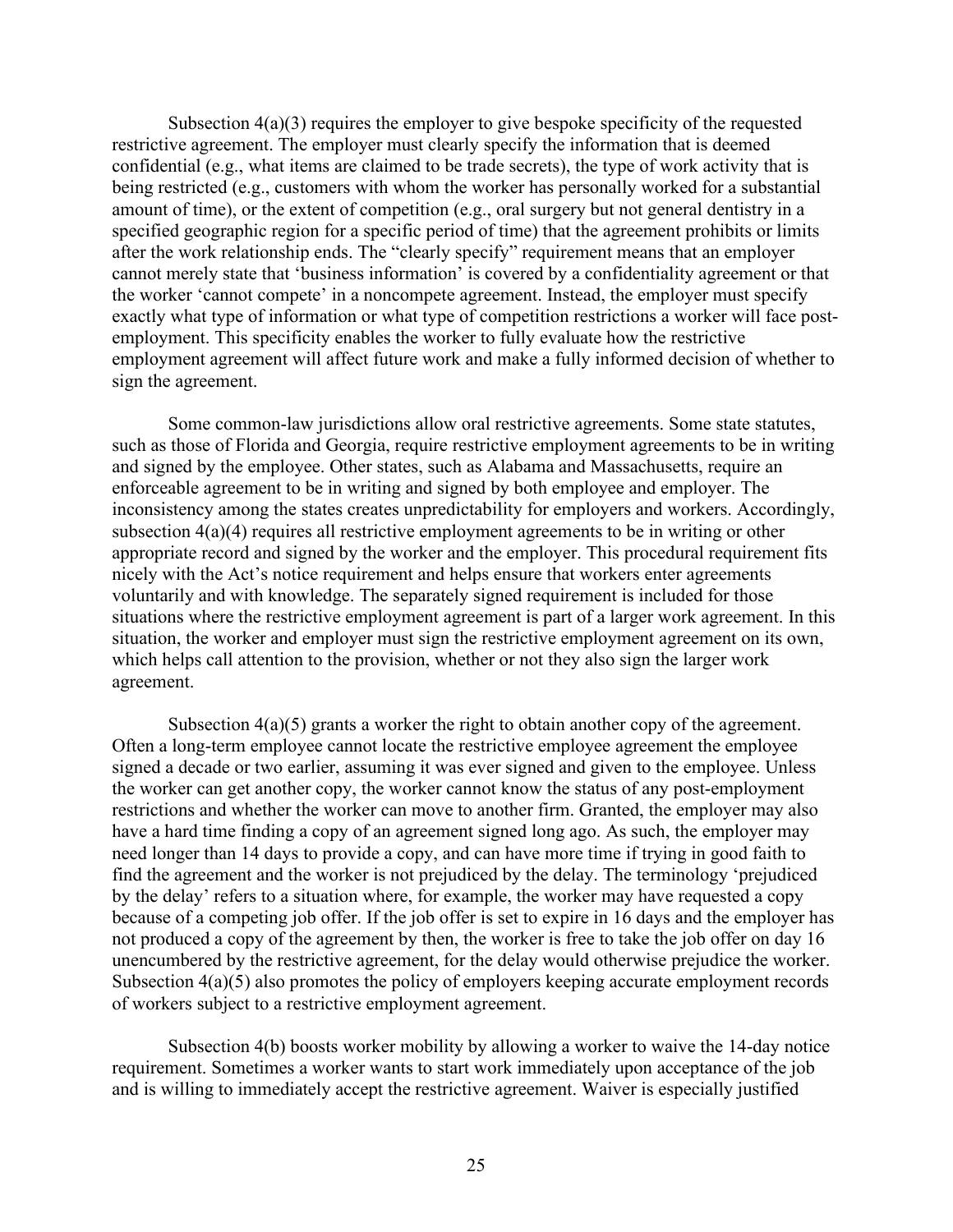can review the terms of the restrictive employment agreement for 14 days after work begins, and to an enforceable agreement. Possibly an employer may hesitate to give a worker access to when a public emergency requires the worker to begin work as soon as possible. But even personal need of the worker can be a compelling reason to start work quickly. To reduce the potential for abuse from the waiver, the act incorporates a quasi-trial period in which the worker if the worker deems the terms unsuitable, terminate the work relationship without being subject customers or trade secrets during this 14-day walk-away period without the assurance of an enforceable restrictive agreement, although trade secret and other law provide some protection. On balance, allowing waiver of the 14-day notice best promotes the policy of enhancing worker mobility and limiting the potential for abuse of a restrictive employment agreement.

Subsection 4(c) specifies that the worker can demand a copy of the agreement no more frequently than once a year, to minimize the burden on an employer of complying with frequent worker requests.

Subsection 4(d) requires a state agency to prepare a notice that summarizes the core requirements of this act in language an average reader can understand. Short, simple words, short sentences, reasonably large font size, and contrasting colors to highlight the most important points are all useful ways to increase readability. The agency has considerable flexibility in the content of the notice. The agency should consider how many types of forms it wants to produce. It may be advisable to have a separate form for each type of restrictive agreement, and perhaps separate forms for employees and independent contractors and other workers. This allows each form to be shorter and more precisely worded. But having more forms may lead to needless repetition, confusing variations, and may overwhelm a worker who is handed several forms. The agency may decide, for example, to have a form for noncompete agreements, another for confidentiality agreements, and another for nonsolicitation and no-recruit agreements together. The American workforce speaks diverse languages and not all workers have a strong proficiency in English. The agency should consider whether the overall understanding of this act by the workforce would be enhanced by translating its forms into other languages used by a substantial portion of the state's labor force. The forms will need to be updated at least annually, to include the state's current annual mean wage and other relevant changes.

 two sample templates: One form for a noncompete agreement; another for a nonsolicitation While the act gives the state agency considerable discretion in creating forms, below are agreement. Other forms can be created in a comparable manner.

# **Noncompete Agreement Notice Required by the Uniform Restrictive Employment Agreement Act**

## **1. Why am I getting this notice?**

 You are getting this notice because your employer is asking you to sign a noncompete agreement about it. that prevents you from competing against your employer after your employment ends. The law requires your employer to give you this notice. The notice explains the agreement and the law

## **2. What must my employer give me?**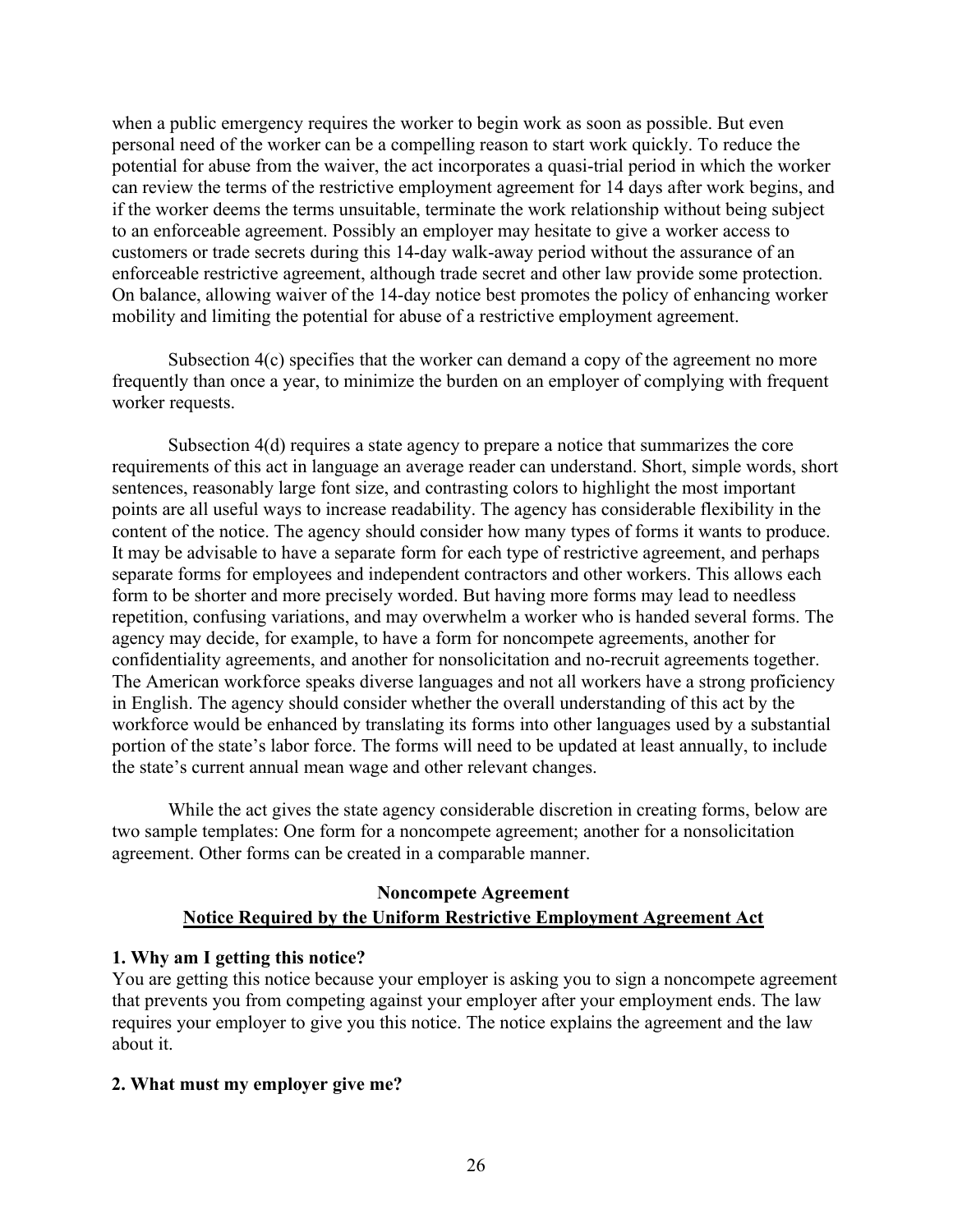Your employer must give you a copy of the proposed noncompete agreement and also a copy of the final signed agreement. You have 14 days before starting work to review the agreement unless you decide to start work earlier. If you are already working for your employer, you have 14 days to review the agreement before accepting it. Also, you can request another copy at any time during your employment.

# **3. Are some noncompete agreements illegal?**

Yes. Noncompete agreements are prohibited and not enforceable against workers terminated without good cause and workers earning less than the state's annual mean wage, which is currently [fill in state's annual mean wage, which can be found at [https://www.bls.gov/oes/current/oessrcst.htm\]](about:blank). Additionally, your employer can only use a noncompete agreement to protect a trade secret or customer or client relationship. When selling a business of which you are a significant owner, you may be asked to enter a noncompete agreement if you consent to the sale.

# **4. What work will I be restricted from if I sign the noncompete agreement?**

 five years. Your employer must clearly tell you what kind of jobs you cannot take after your work ends. These can only be jobs that actually compete against the employer, not other jobs you might do. The restriction must be as limited as possible in geographic area and length of time. For most noncompete agreements, the maximum time it can prevent you from working elsewhere is one year. However, if you are selling a business, it can prevent you from working elsewhere for up to

# **5. What options do I have?**

You can:

a. Talk with a lawyer. A lawyer can explain the situation and help you decide whether to sign the agreement.

b. Negotiate with your employer. Even if the agreement is allowed under this law, you can ask your employer to change it.

c. Think it over and sign the agreement if you want to.

# **6. What if I sign an agreement that is prohibited by this law?**

 If you sign an agreement that this law prohibits, the employer cannot enforce it against you. If your employer takes you to court and you win, you may be entitled to damages and attorney's fees. In some situations, you may also sue your employer.

# **Nonsolicitation Agreement Notice Required by the Uniform Restrictive Employment Agreement Act**

# **1. Why am I getting this notice?**

 You are getting this notice because your employer is asking you to sign a nonsolicitation agreement that prevents you from soliciting business from your employer's clients or customers after your employment ends. The law requires your employer to give you this notice. The notice explains the agreement and the law about it.

# **2. What must my employer give me?**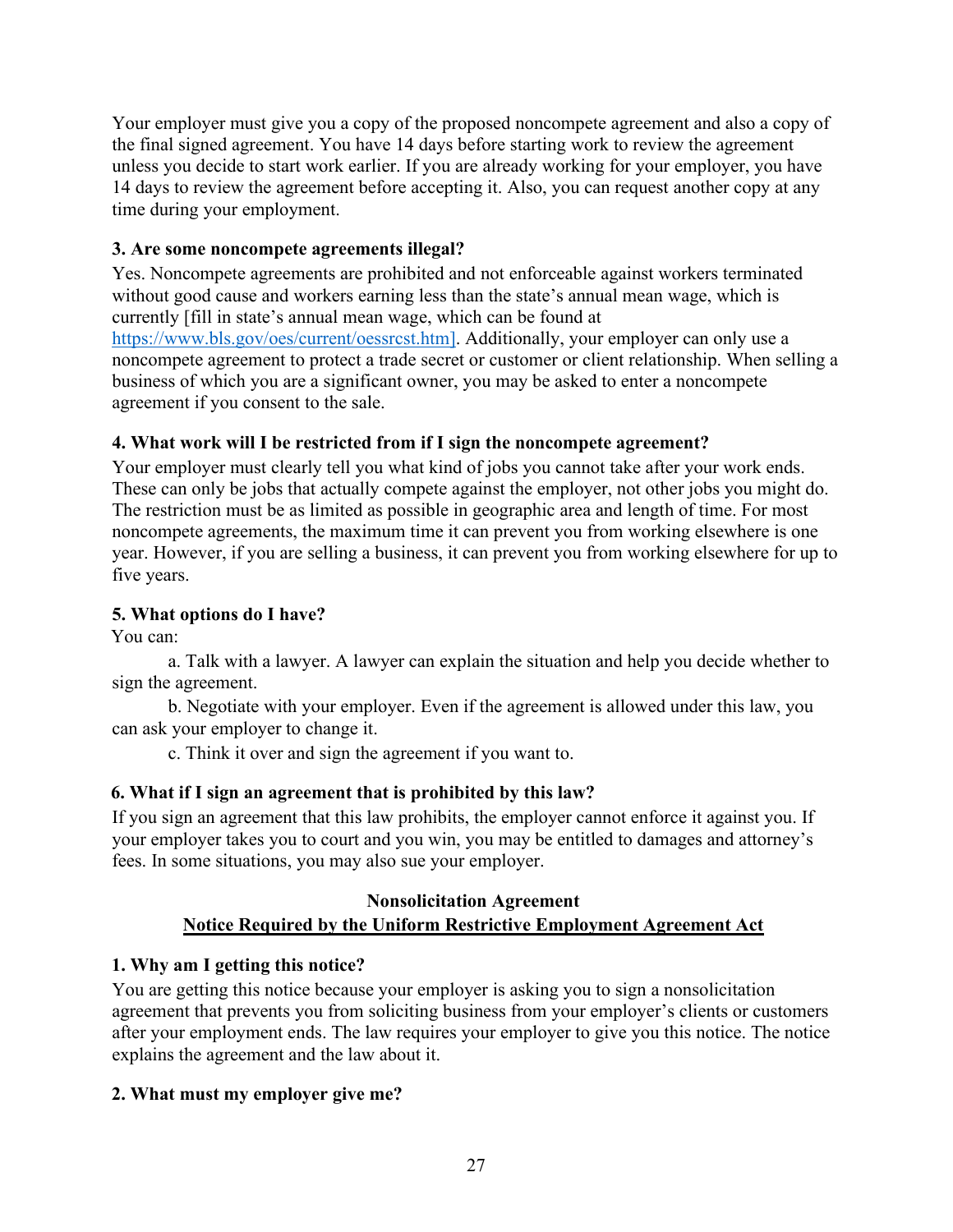Your employer must give you a copy of the proposed nonsolicitation agreement and also a copy of the final signed agreement. You have 14 days before starting work to review the agreement unless you decide to start work earlier. If you are already working for your employer, you have 14 days to review the agreement before accepting it. Also, you can request another copy at any time during your employment.

# **3. Are some nonsolicitation agreements illegal?**

 year. Yes. Nonsolicitation agreements are prohibited and not enforceable against workers terminated without good cause and workers earning less than the state's annual mean wage, which is currently [fill in state's annual mean wage, which can be found at [https://www.bls.gov/oes/current/oessrcst.htm\]](about:blank). Your employer can only use a nonsolicitation agreement to protect client or customer relationships that are ongoing and whom you worked with personally, Additionally, the restriction must be reasonable and last for no longer than one

# **4. What work will I be restricted from if I sign the nonsolicitation agreement?**

 soliciting. However, if your former client or customer comes to you on their own, without you Your employer must clearly tell you which clients or customers you are restricted from soliciting them, you will be permitted to do business with them.

# **5. What options do I have?**

You can:

a. Talk with a lawyer. A lawyer can explain the situation and help you decide whether to sign the agreement.

b. Negotiate with your employer. Even if the agreement is allowed under this law, you can ask your employer to change it.

c. Think it over and sign the agreement if you want to.

# **6. What if I sign an agreement that is prohibited by law?**

If you sign an agreement that is prohibited under the [act], then the agreement is unenforceable. If your employer takes you to court and you win, you may be entitled to damages and attorney's fees. In some situations, you may also sue your employer.

# <span id="page-31-0"></span> **Section 5. Low-Wage Worker**

A restrictive employment agreement, other than a confidentiality agreement or training-

repayment agreement, is:

(1) prohibited and unenforceable if, when the worker signs the agreement, the

worker has a stated rate of pay less than the annual mean wage of employees in this state as

determined by the [State Department of Labor] [United States Department of Labor, Bureau of

Labor Statistics]; and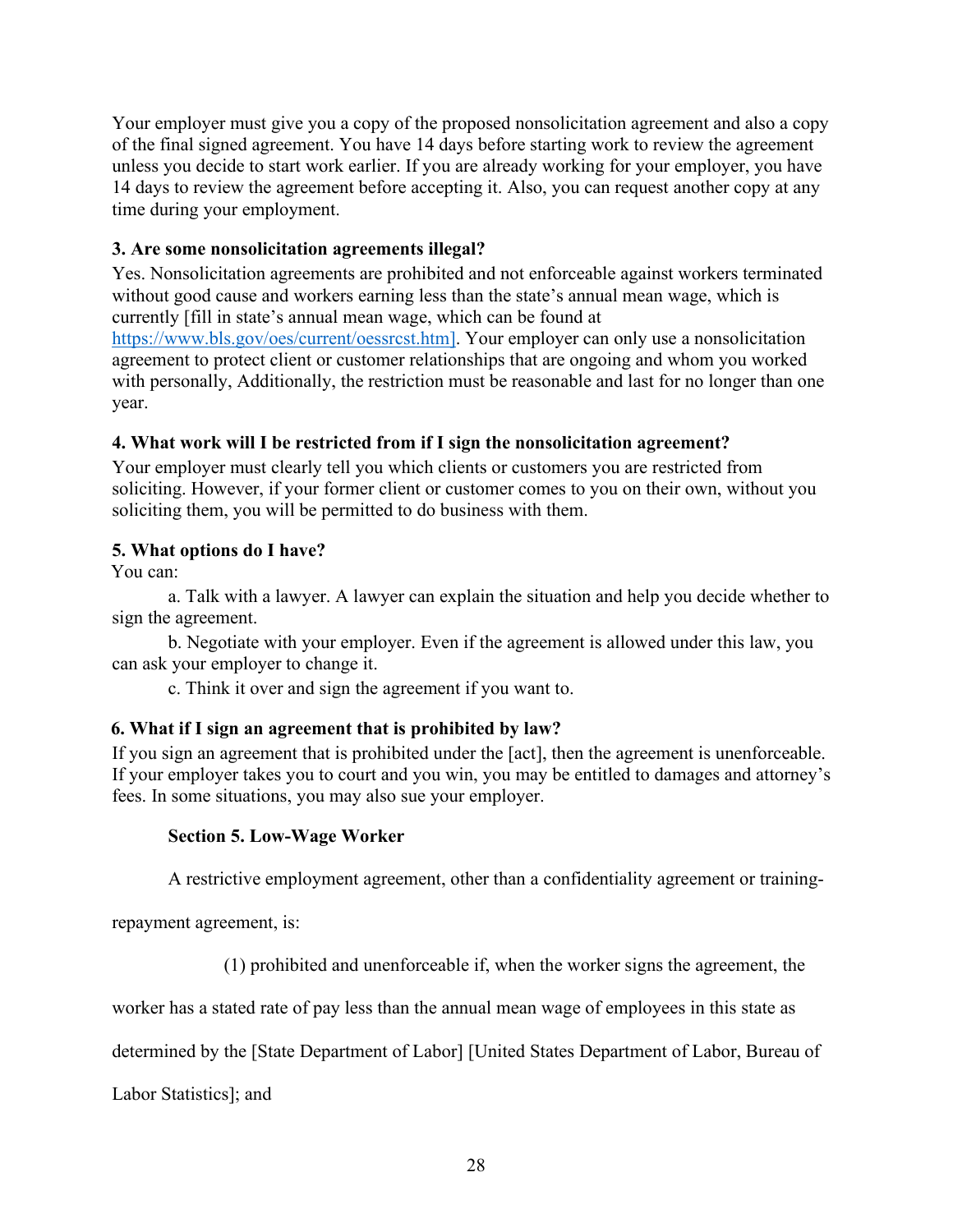(2) unenforceable if, at any time during the work relationship, the worker's

compensation from the employer, calculated on an annualized basis, is less than the annual mean

wage of employees in this state as determined by the [State Department of Labor] [United States

Department of Labor, Bureau of Labor Statistics].

*Legislative Note: A state may set the requirement at more than the annual mean wage of employees in the state, such as one and one half times or twice the annual mean wage, either for all workers or for certain categories of workers.* 

*A state should choose between the bracketed entities.* 

#### **Comment**

 for the parties (and later a reviewing court) to be able to clearly determine when entering the Section 5 is a core part of the act. Paragraph 5(1) applies at the time the restrictive employment agreement is entered into, and both prohibits and makes unenforceable a restrictive employment agreement (other than a confidentiality agreement or training-reimbursement agreement) against a worker whose stated rate of pay is below the annual mean wage. The goal is restrictive agreement if it is prohibited and unenforceable. Paragraph 5(2) covers the situation where the initial stated rate of pay was above the annual mean wage but actual compensation turns out to fall below that level. This could occur, for example, if the annual mean wage rises over time but the worker's pay remains fixed. The act does not prohibit such a restrictive employment agreement that was valid when entered into, but does make it unenforceable.

The state annual mean wage has several desirable features for being the threshold figure for determining who is a low-wage worker. First, it automatically adjusts for inflation as average wages rise. Second, the figure is easily accessible. The U.S. Department of Labor Bureau of Labor Statistics tracks this number on a state-by-state basis and updates its database yearly. See [https://www.bls.gov/oes/current/oessrcst.htm.](https://www.bls.gov/oes/current/oessrcst.htm) Thus, even if a state does not collect or publish its own annual wage data, it can refer to an easily accessible source. Third, the figure varies by state, reflecting the particular economic status of each state. Fourth, the figure is not based on an arbitrary multiple of some other statistic. Fifth, the figure is a core aspect of the labor market rather than tangentially related.

Other possible thresholds lack one or more of these characteristics. For example, a fixed dollar amount does not adjust to inflation and, unless each state separately picks a number, it is not tailored to local labor conditions. A multiple of the minimum wage does not change readily with inflation and requires an arbitrary multiple to be meaningful. A threshold based on the poverty level requires an arbitrary multiple and the base number is not directly related to the labor market.

A major feature of the annual mean wage threshold is that it roughly corresponds to workers whose restrictive agreements would typically be unenforceable on common-law tradesecrets criteria anyway. Few workers making less than the annual mean wage have meaningful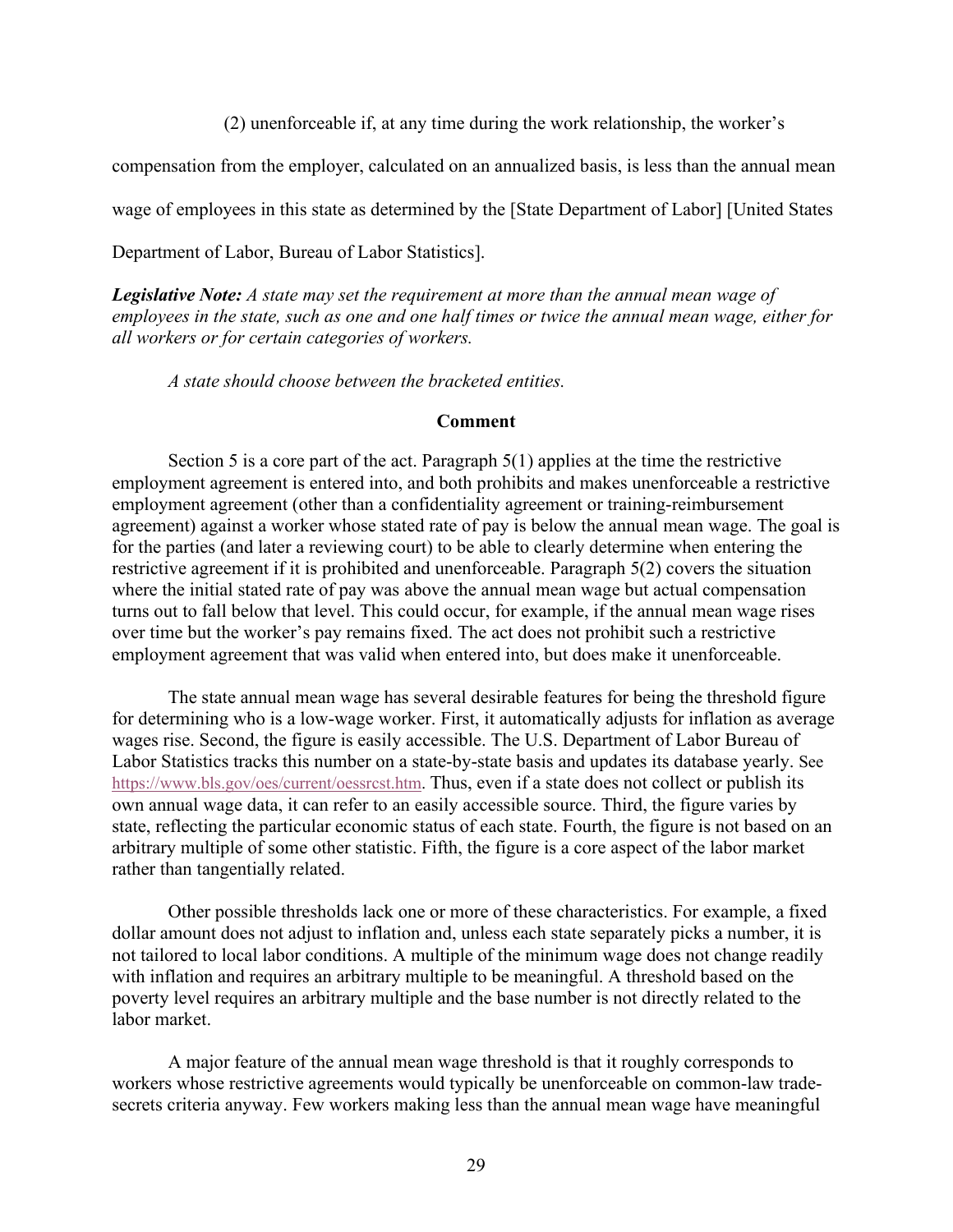validity of a restrictive agreement for which the employer has a legitimate interest. access to trade secrets. In 2020, the annual mean wage nationwide was \$56,310, ranging from \$41,600 in Mississippi to \$70,010 in Massachusetts (with greater ranges in U.S. districts and territories). Workers making more than the annual mean wage typically have a college degree, while those making less than the annual mean wage have less education. Having a college degree, in turn, makes it twice as likely the worker has access to a trade secret. This threshold thus adds clarity and certainty to the question of enforceability without greatly altering the

While empirical data are somewhat less clear for customer relationships than trade secrets, the annual mean wage threshold likely gives a rough correspondence with an unenforceable interest in customer relationships as well. A worker making less than the average mean wage rarely has enough star power or is engaged in a near-permanent customer relationship such that the customer will follow the worker to a new employer. Higher-paid customer representatives may have such power, and thus the employer is more likely to have a protectable interest in the customer relationships enjoyed by a worker paid more than the annual mean wage. It is likely that enforcing a restrictive employment agreement against a worker below the chosen threshold is unjustifiable.

Other economic policy rationales may justify using a multiple of the annual mean wage as a threshold, such as 150 percent or more, and the act contemplates some states choosing a higher threshold. The goals of increasing competition in labor markets, nurturing startup ecosystems, and cultivating more innovation across firms may be furthered by having only very highly paid workers restrained by a restrictive employment agreement. Since workers with greater propensity to innovate or start a company are generally more experienced and higher paid, to fully exploit the potential entrepreneurship and innovation dividends of mobility may require a higher wage threshold for a restrictive employment agreement, especially in certain professions such as medicine or the tech industry.

Paragraph  $5(1)$  uses "stated rate of pay" (as defined in Section 2(15)) as the figure to compare to the annual mean wage, rather than all earnings or the amount earned in the prior year. This figure adds clarity at the critical moment of contracting. Both worker and employer should know the definite amount the worker will be making, based on the rate of pay and the expected hours, and thus should be able to easily determine whether it exceeds the annual mean wage. Annual earnings, particularly when they depend on commissions, bonuses, or premium pay, are much less certain at the time of hiring, and thus create ambiguity in enforcement at this critical time in the employment relationship.

Paragraph 5(2) requires that compensation remain above the annual mean wage throughout the employment relationship. For example, if the stated rate of pay barely exceeds the annual mean wage at acceptance and does not rise as quickly over the years as the annual mean wage, the restrictive agreement may become unenforceable over time.

Section 5 exempts a confidentiality agreement and training-reimbursement agreement from its requirements, allowing an otherwise appropriate confidentiality agreement to be enforced against a low-wage worker or dismissed worker. Confidentiality remains a major requirement for any worker, and an appropriate confidentiality agreement does not greatly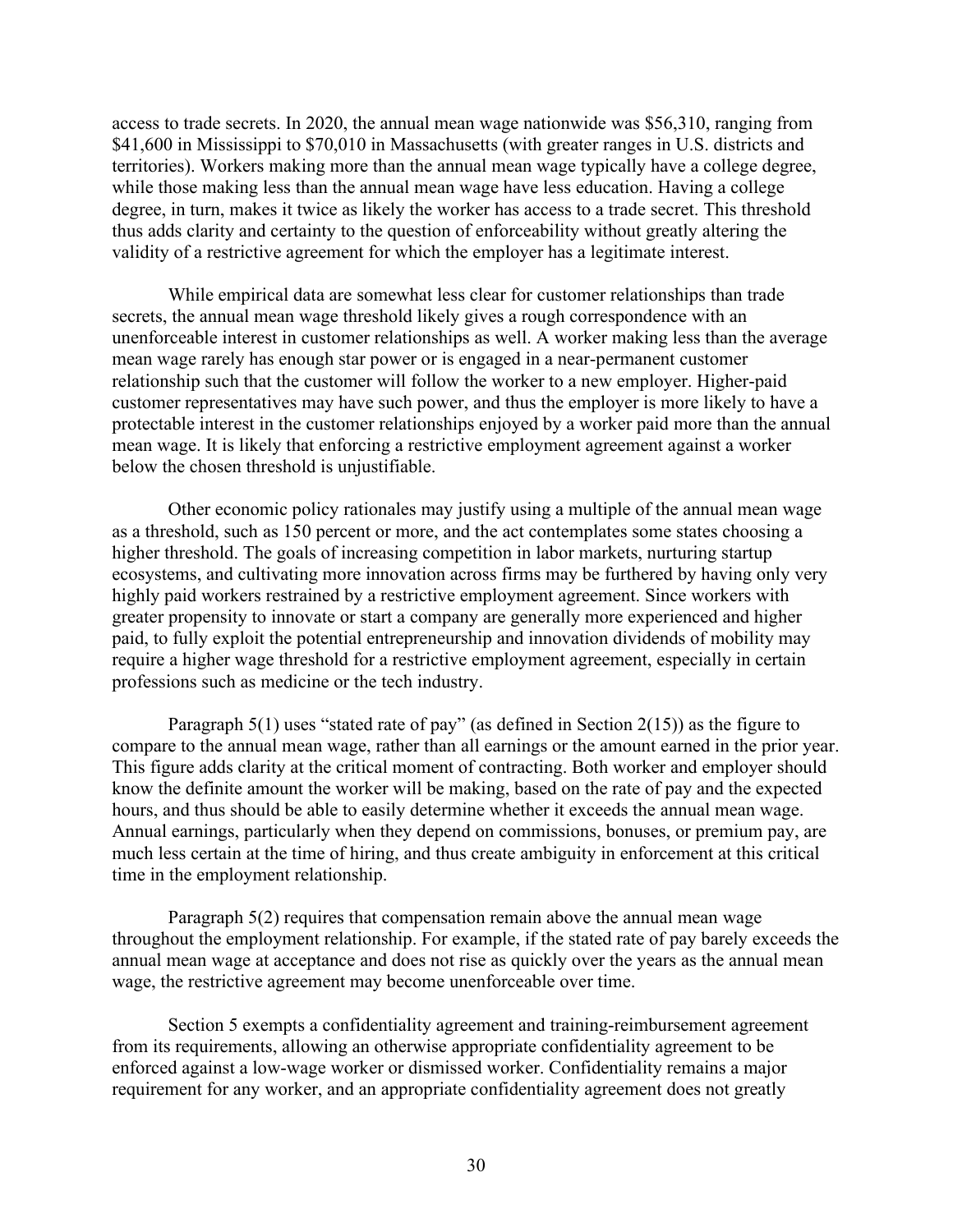restrict mobility. Without an enforceable confidentiality agreement, an employer may hesitate to hire even a low-paid worker. On similar grounds, public policy should encourage employers to provide special training to low-wage workers, in order to improve their skills and enable them to earn more.

## <span id="page-34-0"></span>**Section 6. Effect of Termination of Work**

A restrictive employment agreement, other than a confidentiality agreement or training-

repayment agreement, is unenforceable if:

(1) the worker resigns for good cause attributable to the employer; or

(2) the employer terminates the worker for a reason other than [substantial]

[willful] [gross] misconduct or the completion of the agreed work or the term of the contract.

*Legislative Note: A state should insert the term the state uses for determining major disqualification for unemployment insurance benefits.* 

## **Comment**

Section 6 reflects the concern that enforcing a restrictive employment agreement against a dismissed worker is often inherently unjust. An employer cannot layoff a worker, revealing that it no longer needs the services, and simultaneously prevent the worker from earning a livelihood elsewhere in the industry, which typically is where the worker is most valuable and can earn the most. A similar rationale exists when a worker is constructively discharged or otherwise quits for good cause attributable to the employer. An employer cannot force a worker out and also prevent the worker from working elsewhere. On the other hand, it is appropriate to enforce an otherwise proper restrictive employment agreement against a worker who voluntarily quits. Likewise, a worker who is terminated for misconduct cannot use the misconduct to get out of an otherwise valid restrictive agreement. The common law generally considers termination an important or even decisive factor in deciding enforceability of a noncompete clause; this act adds clarity and precision by making this an absolute rule.

 Paragraph 6(2) also covers situations where the worker has an employment contract for a completed, the worker has not been dismissed as in an indefinite-term contract. If the restrictive agreement meets the other requirements of the act, the agreement in such a termination is fixed duration or until a specified task is completed. A typical situation would be a contract for three years or until the software code is written, respectively. When the term is up or the task is enforceable.

## <span id="page-34-1"></span>**Section 7. Reasonableness Requirement**

A restrictive employment agreement is prohibited and unenforceable unless it is

reasonable.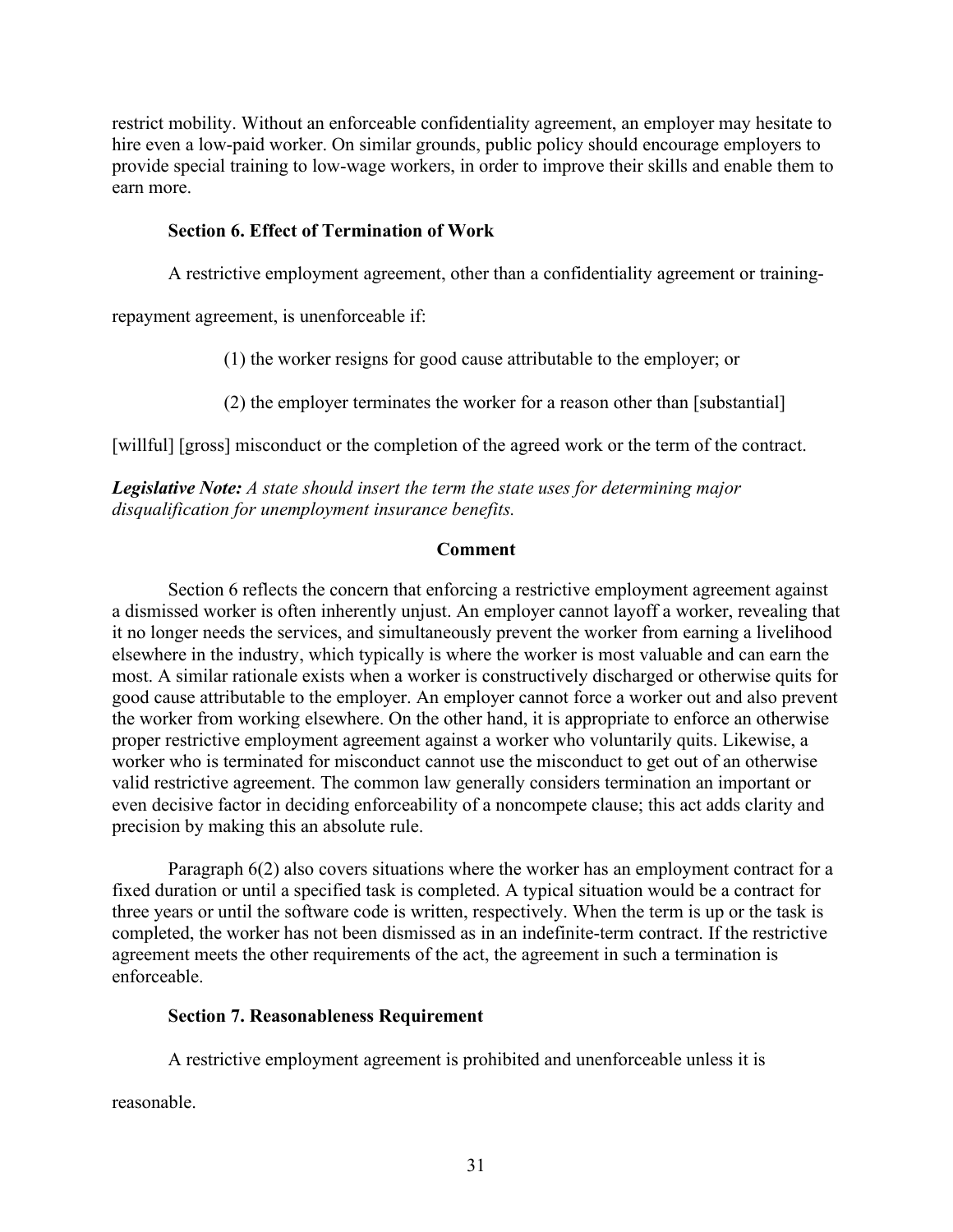#### **Comment**

general contract law, which rarely considers reasonableness as a factor in enforcing a contract. A core tenet of the act, articulated in Section 7, is that every restrictive employment agreement must be reasonable to be enforceable. The reasonableness requirement has long been recognized in the law of restrictive employment agreements, which distinguishes this area from

 general contract law, which rarely considers reasonableness as a factor in enforcing a contract. The reasonableness inquiry considers all the facts, and generally requires a balancing of the harms. the employer's interest, the worker's interest, and the public interest. In cost-benefit terms, the reasonableness inquiry can be framed as asking whether the benefits of the agreement outweigh

 unenforceable because of Section 7. In other words, there is no safe harbor for a restrictive employment agreement; every agreement must meet the test of reasonableness. Sections 8-14 of the act proscribe specific requirements for particular types of restrictive employment agreements. But even if an agreement meets the specific requirements of the relevant section, the agreement may still be unreasonable and therefore unenforceable. For example, Section 11 declares that a nonsolicitation agreement is unenforceable if it lasts longer than a year. In a certain situation, however, even eight months may be an unreasonably long restriction, if for example customers in a particular industry frequently switch firms regardless of the particular worker who provides their service. In that case the nonsolicitation agreement is

 requirements of Section 5, and the other generally applicable requirements of the act. Additionally, as explained in Section 2's comment on the definition of "restrictive" employment agreement," there may be a restrictive employment agreement that is not one of seven enumerated types of agreement. Such an agreement must meet the reasonableness requirement of Section 7, as well as the notice requirements of Section 4, the compensation

#### <span id="page-35-0"></span>**Section 8. Noncompete Agreement**

A noncompete agreement is prohibited and unenforceable unless:

(1) the agreement protects any of the following legitimate business interests:

(A) the sale of a business of which the worker is a substantial owner and

consents to the sale;

- (B) the creation of a business in which the worker is a substantial owner;
- (C) a trade secret; or
- (D) an ongoing client or customer relationship of the employer;
- (2) when the worker signs the agreement and through the time of enforcement, the

agreement is narrowly tailored in duration, geographical area, and scope of actual competition to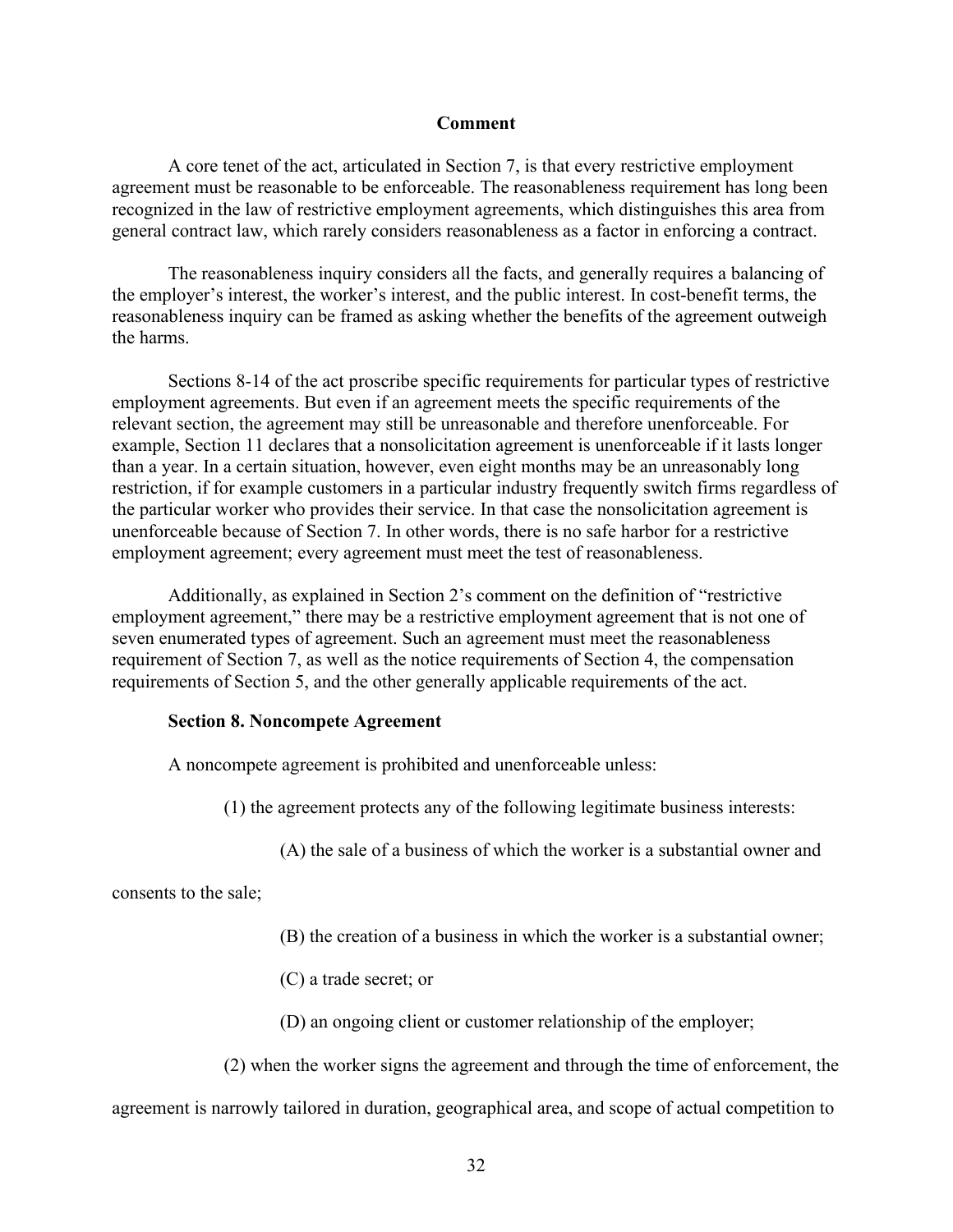protect an interest under paragraph (1), and the interest cannot be protected adequately by

another restrictive employment agreement; and

(3) the prohibition on competition lasts not longer than:

(A) five years after the work relationship ends when protecting an interest

under paragraph (1)(A) or (B); or

(B) one year after the work relationship ends when protecting an interest

under paragraph  $(1)(C)$  or  $(D)$  but not an interest under paragraph  $(1)(A)$  or  $(B)$ .

#### **Comment**

Section 8 details the substantive requirements for the most stringent of restrictive employment agreements, a noncompete agreement. Paragraph 8(1) lists the business interests that can justify a noncompete agreement. Most importantly, the desire to prevent a valued worker from competing against the employer, while understandable, is not a legitimate interest.

 be valid. For example, suppose a senior officer of a close corporation has a 30 percent equity such a noncompete agreement.) The sale of a business is generally recognized as a legitimate interest justifying a noncompete. Indeed, even states that generally prohibit other noncompete agreements will allow for the enforcement of a noncompete pursuant to a sale of business. The seller of a business often will get a higher price if the seller agrees not to compete against the new owner's business. This noncompete benefits the seller/worker with a higher price and protects the new owner who paid this higher price. Paragraph  $8(1)(A)$  outlines the criteria for a valid noncompete based on a sale of a business. First, the seller must be a substantial owner of the business, and thus will substantially benefit from the sale. An employee owning a few shares of company stock cannot enter a valid noncompete agreement based on the sale of a business, because the employee is not a substantial owner. An employee owning 30 percent of a business, by contrast, typically would be a substantial owner. Further, the seller must consent to the sale for a noncompete agreement to stake in the corporation. The corporation decides to sell a controlling stake to a new owner; the senior officer objects to the sale and is unwilling to work for the new owner. A noncompete purportedly justified by the sale of this business would be unenforceable against the senior officer who objects to the sale. (Indeed, it is hard to see why the senior officer would ever sign

 Another legitimate interest that can justify a noncompete occurs when founders create a new business, as articulated in Paragraph 8(1)(B). For example, three founders who each work for the company and own a substantial stake may hesitate to begin unless the others also commit not to quit and work elsewhere.

Protecting a trade secret is another widely recognized legitimate interest justifying an appropriately tailored noncompete agreement (assuming, as required by paragraph 8(2), that the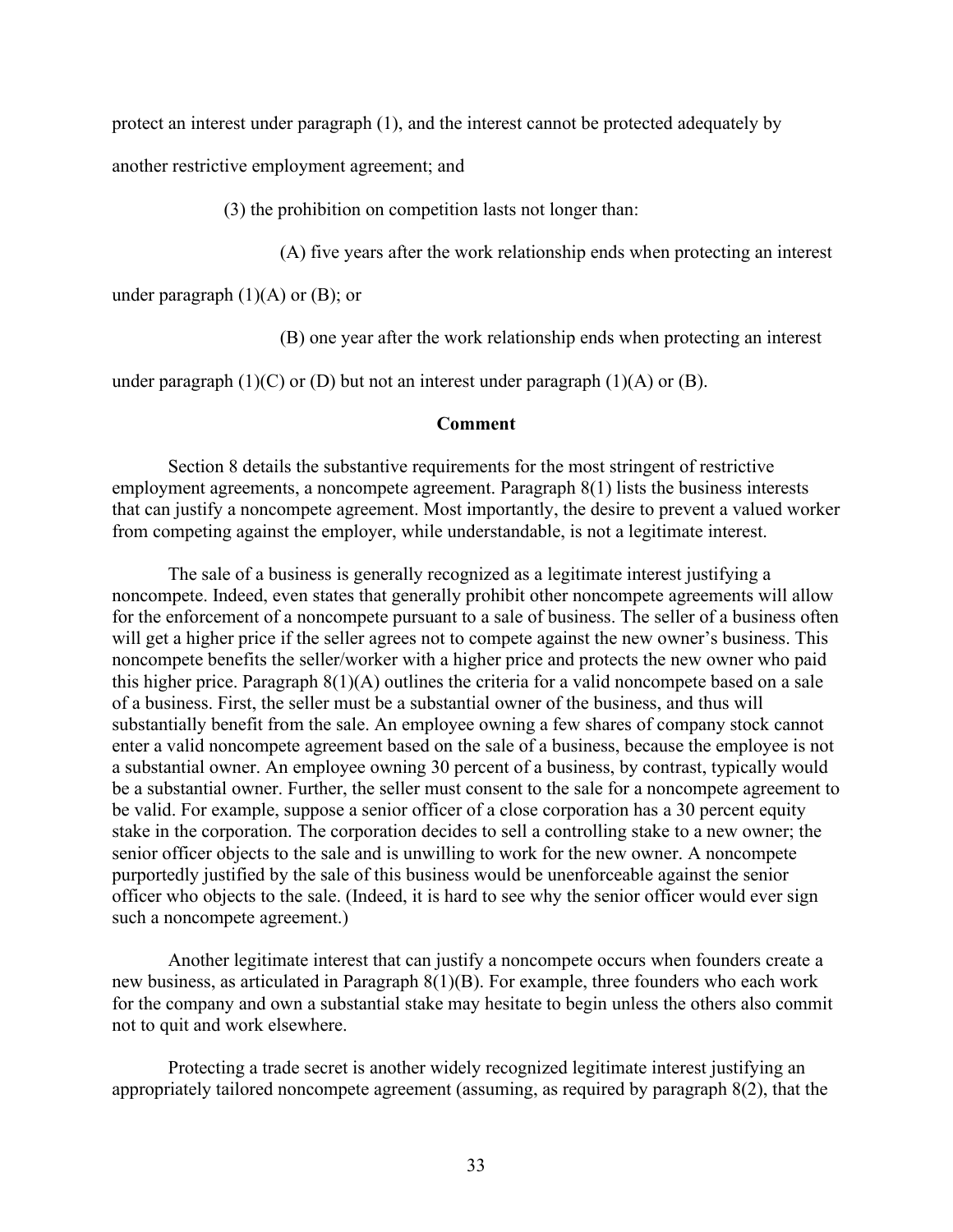trade secret cannot adequately be protected by a confidentiality agreement). For example, a top officer may have access to strategic business plans and other trade secrets. If the officer were to leave for a competing company, it may be hard to identify whether the officer is using the trade secret in violation of the confidentiality agreement. A noncompete can then be a valid response.

Protecting a customer or client relationship is yet another widely recognized legitimate interest for a noncompete agreement. An employer may be reluctant to hire or fully use a worker if there is a substantial risk the worker, after the employer sets the worker up with an important client, will quit and take the client to another firm. A noncompete can protect against this risk. Paragraph 8(1)(D) recognizes and sets limits on this interest. Most importantly, the client or customer must be ongoing in nature. It is not enough that an employer once had a relationship with a certain client or customer. If there is not a likelihood of future business based on past business with the employer, a one-time deal with a customer, no matter how important, will not be considered a legitimate interest and cannot justify a noncompete.

The act does not recognize other interests that are sometimes used to justify a noncompete agreement, because such recognition leads to hairsplitting or confusing verbiage that unduly broadens the applications of noncompete agreements beyond their legitimate uses. Often, another purported legitimate interest is intertwined with one of the legitimate interests the act recognizes. For example, some statutes and common-law courts describe the interest in protecting a trade secret in somewhat broader terms as protecting a "trade secret or other confidential information." This act rejects the broader terminology as confusing at best and possibly pernicious. Much confidential information is a trade secret as defined in the Uniform Trade Secrets Act, and thus can support a noncompete agreement. Indeed, it is hard to articulate a clear example of confidential information sufficient to justify a noncompete but not amounting to a trade secret. Paragraph 8(2) cuts through the verbiage by declaring such an example does not exist, and only a trade secret can justify a noncompete. As Section 9 of the Act provides, a valid confidentiality agreement can cover information beyond that of a trade secret. A noncompete agreement cannot.

 noncompete, because it is not tied to work in which the worker is engaged. "Goodwill" is another example of intertwined interests. Some statutes and common-law courts declare that "goodwill" is a legitimate interest for a noncompete. Goodwill is often defined as the propensity for a customer to give repeat business, and thus is the functional equivalent of protecting a customer relationship, which the act recognizes as a legitimate interest. Sometimes a court might define goodwill more broadly, however, as the overall value of a business beyond the accounting value of its assets. This is too vague a concept to justify a

 agreements, and are better handled as an aspect of confidential information protected by a confidentiality agreement. The act recognizes a customer and client relationship as a legitimate interest, but does not extend this to vendors or business relationships in general. Business relationships are too broad and vague a concept. Vendor relationships are an uncommon issue for worker noncompete

The act does not recognize as a legitimate interest for a noncompete the claim that a worker is the best one at the job. This is dangerously close to the naked goal of preventing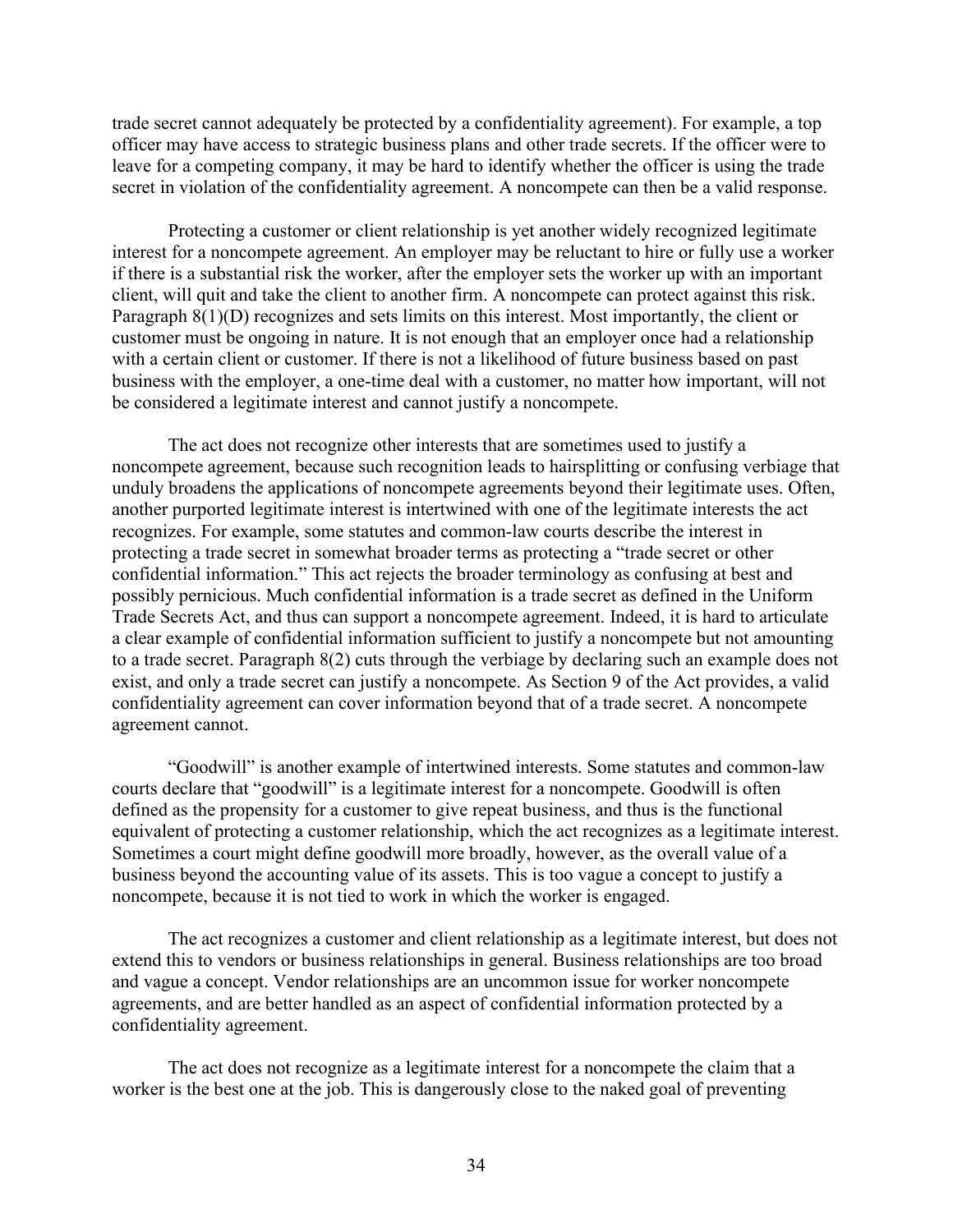"[a]lthough [the worker] received training and experience while employed by plaintiff which competition by a good competitor. For example, if a company tries to bind a welder to a noncompete on the mere basis that he is the most outstanding welder, that alone would not justify such a restriction. See Rem Metals Corp. v. Logan, 565 P.2d 1080 (1977) (reasoning that developed his skill as a repair welder of titanium castings" and was "plaintiff's best welder," the plaintiff did not show special circumstances that justified a noncompete). As Professor Corbin put it in his treatise, "Princeton could not have enjoined Albert Einstein from leaving to take a position at Harvard just because he was famous and his scientific writings enhanced Princeton's reputation." (Arthur L. Corbin, 6A Corbin on Contracts § 1391B (Supp. 1991).

 competes only in Ohio, for example, the noncompete cannot cover Indiana as well. If the trade in oral surgery, the noncompete cannot cover general dentistry as well. Even if a noncompete protects one of the legitimate business interests enumerated in Paragraph 8(1), Paragraph 8(2) sets forth the additional requirement that the noncompete be narrowly tailored. In large part this paragraph codifies the common-law requirement that the geography, duration, and scope of actual competition be narrowly tailored and not go beyond the minimum necessary to protect the actual legitimate interest. Most importantly, the noncompete can cover no more than the actual competitive activities of the employer. If the employer secret loses value in six months, the noncompete cannot last a year. If the employer engages only

Paragraph 8(2) imposes a temporal requirement on the validity of the noncompete as well. To be enforceable, the noncompete must be narrowly tailored at the time it was entered and through the time of enforcement. For example, if the employer at the time of contracting competed in Indiana and Illinois and the noncompete appropriately prevents competition in both states, but the employer no longer does business in Illinois, the employer cannot enforce the noncompete in Illinois.

 but does not prevent the worker from starting or joining a rival business. Therefore, even if a Lastly, a noncompete is prohibited if the legitimate business interest can be adequately protected by another type of restrictive agreement. By completely prohibiting competition, a noncompete is the most onerous type of restrictive agreement. For example, a nonsolicitation agreement or no-business agreement prevents a worker from approaching or working with certain clients, but does not prevent the worker from starting or joining a rival business. Likewise, a confidentiality agreement prevents a worker from using or disclosing a trade secret, noncompete is otherwise narrowly tailored, it is overbroad if a less restrictive agreement would be good enough at protecting the employer's interest in a trade secret or customer relationship. A noncompete should be the last resort to protecting a legitimate employer interest, not the first.

Paragraph 8(3) delineates bright-line outer time limits for a noncompete. The restricted period cannot be longer than five years to protect the sale or creation of a business, and one year for other noncompetes. One year is a significant burden for a worker to be restricted from the industry where the worker is most productive, and at the same time a year often diminishes the value of a trade secret or the strength of a worker's relationship with prior customers. On balance, after a year the detriment to a worker's professional life generally exceeds the continued value to further protecting the employer's trade secrets or customer relationships.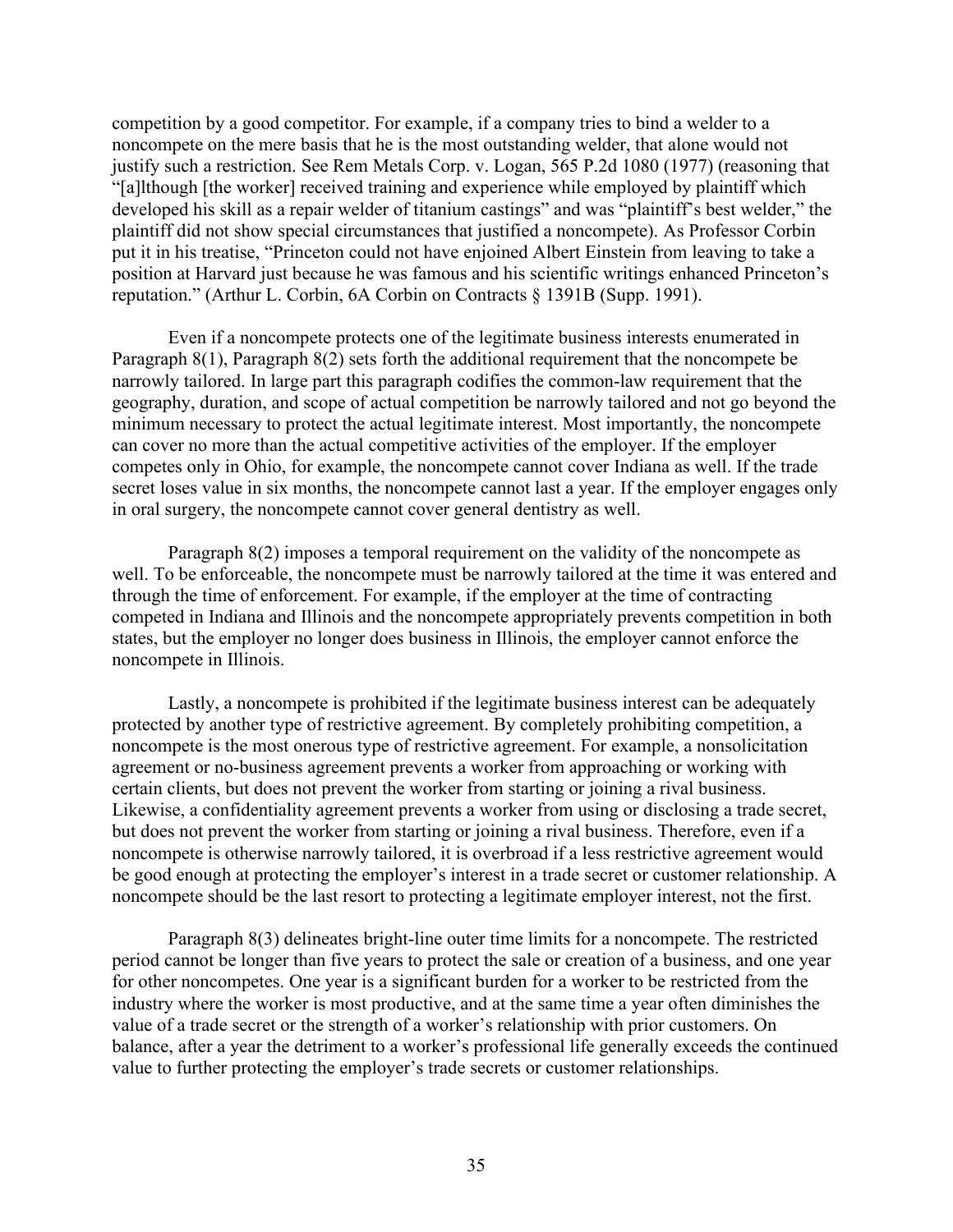The balance is often different in the context of a sale of a business, and the outer limit for a noncompete here is five years rather than one. The sale price is often higher if the seller/worker includes a noncompete. An owner who has created a successful business has demonstrated the ability to create another successful business, and the threat of doing so makes the purchase of the first business without a noncompete a riskier proposition for a buyer. Some observers may indeed argue for a longer maximum period of restriction, such as 10 years, while other observers trumpeting the goal of mobility call for a shorter period. Overall, however, five years is a long time to diminish the original owner's goodwill and skill while simultaneously cementing the purchaser's reputation in the relevant market. The overriding goal of promoting competition calls for a five-year limit.

Some might argue that the noncompete maximum might be longer if the employer paid the worker during the noncompete period—paying so-called garden leave. While the act allows for a noncompete agreement that compensates the worker during this restricted period, and this might affect the reasonableness inquiry under Section 7, garden leave does not extend the maximum allowable period. Not only is it difficult to determine statutorily the appropriate amount of garden leave that might justify an extension, but even with garden leave the social cost remains from excluding a worker from the industry where presumably the worker is most valuable.

 paragraph 8(2) even if the duration of its restricted period is less than the maximum time limit. Great value comes from the certainty and predictability of having a clear, outer time limit. Any noncompete outside the one-year or five-year time limit is prohibited and unenforceable. Again, this is an outer limit rather than a safe harbor. A court may construe a particular noncompete to be unreasonable under Section 7 or not narrowly tailored under

## <span id="page-39-0"></span>**Section 9. Confidentiality Agreement**

A confidentiality agreement is prohibited and unenforceable unless the worker may use

and disclose information that:

(1) arises from the worker's general training, knowledge, skill, or experience,

whether gained on the job or otherwise;

(2) is readily ascertainable to the relevant public; or

(3) is irrelevant to the employer's business.

#### **Comment**

Section 9 covers the specific rules for a confidentiality agreement, also known as a nondisclosure agreement. The fundamental principle, articulated in Paragraph 9(1), is that a confidentiality agreement cannot prevent a former worker from using information derived from the worker's general training, knowledge, skill, or experience. Such information belongs to the worker, even when gained on the job. Admittedly, the line between confidential information and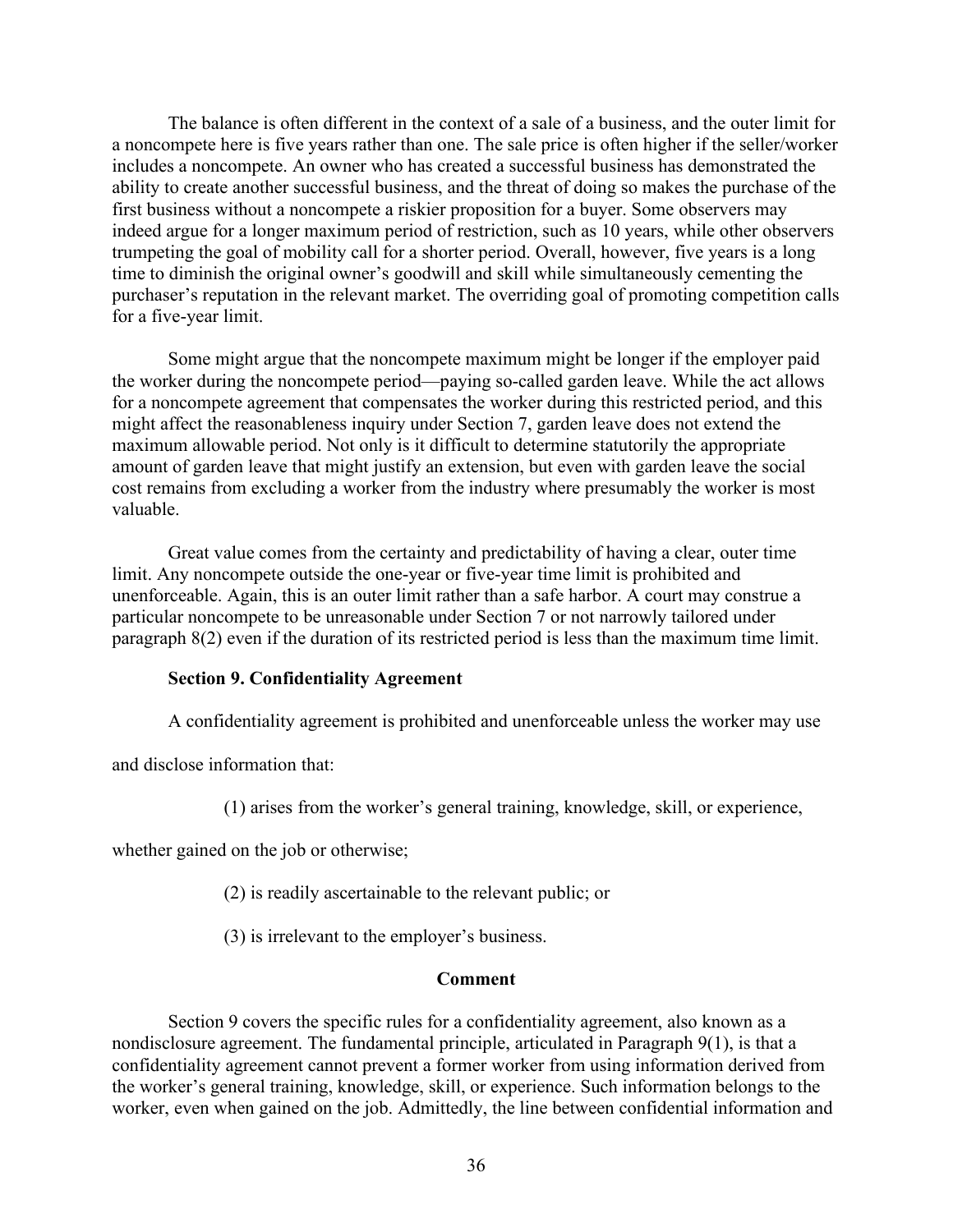general experience or training is sometimes a fine one, but the limitation is essential to ensure that confidential information is not overly expansive.

agreement. Paragraphs 9(2) and 9(3) give other limits for a confidentiality agreement, tracking but going somewhat beyond the definition of trade secret. A confidentiality agreement cannot prevent a worker from using or disclosing information that is known or readily accessible by the relevant public. The relevant public is, in general, competitors or others in the industry or field. Even if most people do not know and cannot find out a piece of information, if a competitor can readily find it, a confidentiality agreement cannot bind a worker from using or disclosing this information. Further, the confidentiality agreement cannot cover information that is not relevant to the employer's business, perhaps because it has nothing to do with the financial success of the business. For example, a confidentiality agreement that says a former worker can say nothing about the firm is undoubtedly too broad. While a protectible piece of confidential information might be an employer's pay practices, the favorite donut of a tech firm's manager is irrelevant to the success of the business and therefore cannot be included as part of a confidentiality

The act places no time limit on a confidentiality agreement. A trade secret, for example, might retain its value indefinitely, and if so the worker can be prevented from using or disclosing it indefinitely. That being said, the moment the piece of protected information becomes readily accessible to the relevant public, the agreement ceases to be enforceable.

#### <span id="page-40-0"></span>**Section 10. No-Business Agreement**

A no-business agreement is prohibited and unenforceable unless the agreement:

(1) applies only to a prospective or ongoing client or customer of the employer

with which the worker had worked personally; and

(2) lasts not longer than six months after the work relationship between the

employer and worker ends.

#### **Comment**

 worked. The proper goal of these agreements is to protect customer relationships, and if there This section covers an agreement that limits a former worker from doing any business with a former client or customer. Such an agreement is similar to but broader than a nonsolicitation agreement. The difference is that, under a nonsolicitation agreement, the worker cannot recruit customers, but could do business with customers that come to the worker of their own accord. Under a no-business agreement, by contrast, the worker cannot do any business with the customer, regardless of who solicited whom. The six-month maximum duration for a nobusiness agreement, compared to the one-year outer limit for a nonsolicitation agreement, reflects the more restrictive nature of the no-business agreement. The act prohibits either type of agreement, however, if it extends beyond clients or customers with whom the worker personally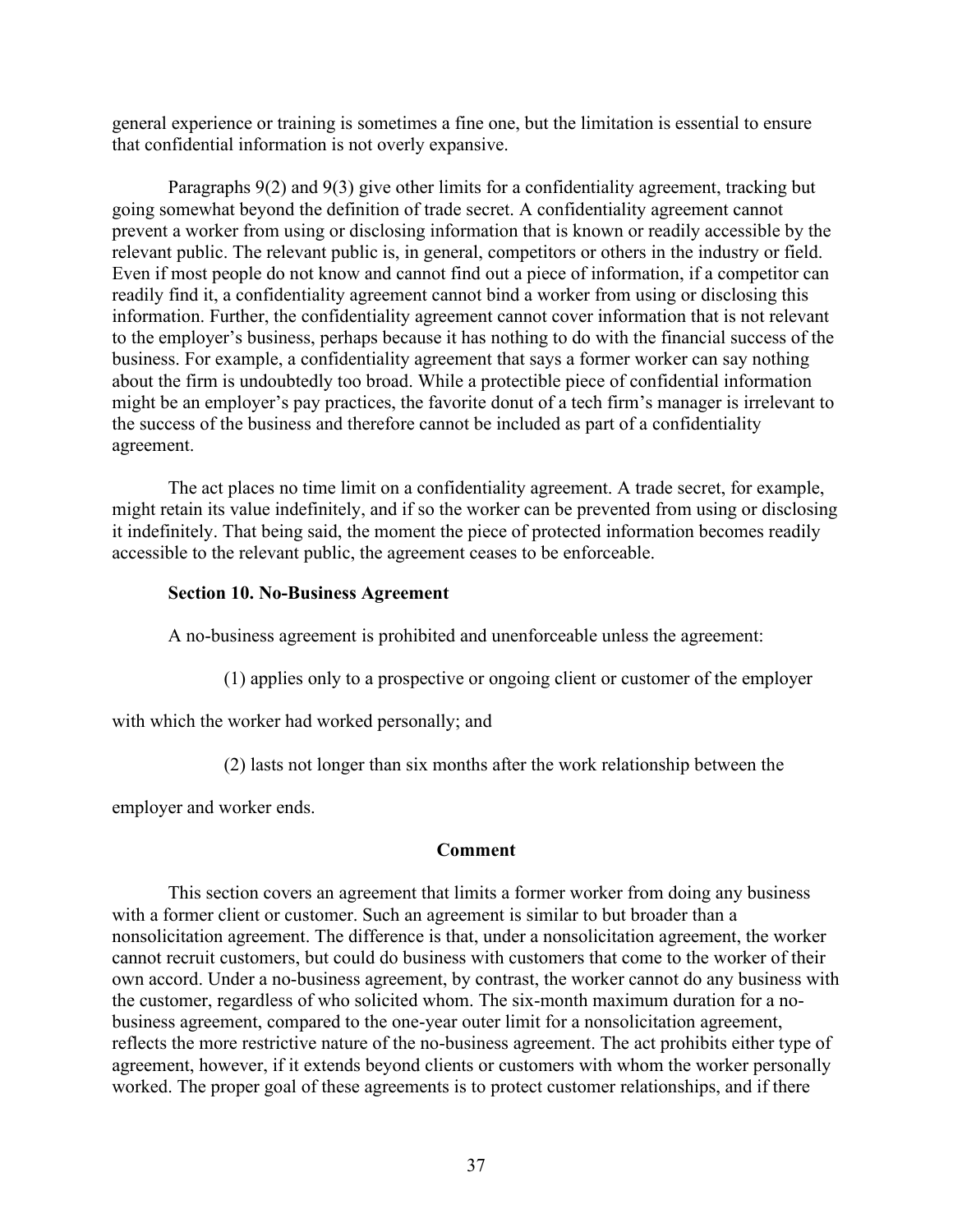was no relationship between the worker and a customer, there is no legitimate interest but only the desire to prevent competition.

 prevent a former worker from doing business with a customer on the ephemeral hope that the This section (as does Section 11 for a nonsolicitation agreement) allows a no-business agreement to protect a prospective as well as ongoing customer relationship with whom the worker had worked personally. For example, consider a firm that has spent substantial time and money courting a major client through its chief salesperson E, but the client has not yet committed to a sales agreement and thus is not an ongoing client. Still, the firm may appropriately prohibit employee E from doing business (or soliciting) the prospective customer if E quits and creates or joins a rival firm. On the other hand, a no-business agreement cannot prospect might become a customer of the first firm.

## <span id="page-41-0"></span>**Section 11. Nonsolicitation Agreement**

A nonsolicitation agreement is prohibited and unenforceable unless the agreement:

(1) applies only to a prospective or ongoing client or customer of the employer

with which the worker had worked personally; and

(2) lasts not longer than one year after the work relationship between the

employer and worker ends.

## **Comment**

 restriction is less onerous; it does not prevent the worker altogether from working with the accord and the accountant could do business with them. The act's treatment of nonsolicitation agreements in this section is similar to that of nobusiness agreements, with the distinction that a no-business agreement may be allowed for only six months whereas a nonsolicitation agreement in some circumstances may be enforceable up to a year after the work relationship ends. This time difference arises because a solicitation employer's former clients or customers. For example, if an accountant signed a nonsolicitation agreement but then opened her own practice, clients could follow the accountant of their own

 done business with the accountant at the former firm. Even within the outer limits of a nonsolicitation agreement, Section 6's basic requirement of reasonableness remains. A court may find unreasonable, for example, an agreement that prevents a former accountant from soliciting work from his mother even though the accountant did his mother's taxes while at the firm. Much depends on case-by-case analysis of such factors as whether the institutional backing of the firm was necessary for the mother to agree to have

# <span id="page-41-1"></span>**Section 12. No-Recruit Agreement**

A no-recruit agreement is prohibited and unenforceable unless the agreement prohibits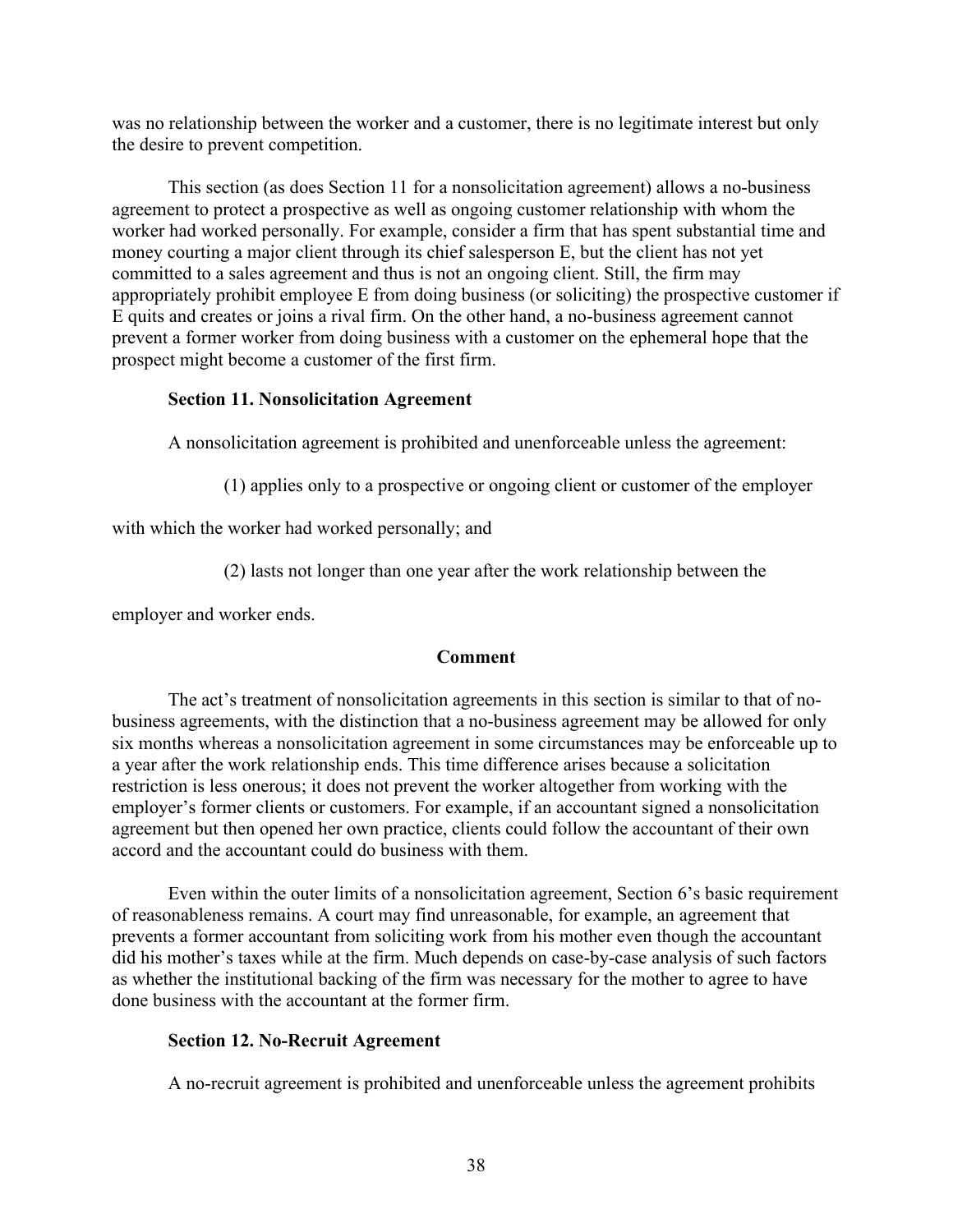hiring or recruiting only:

(1) another worker currently working for the employer with whom the worker had

worked personally; and

(2) lasts not longer than six months after the work relationship between the

employer and worker ends.

#### **Comment**

 reluctant to sanction as a violation of the duty of loyalty an employee who recruits a fellow clients. This section covers an agreement that restricts a worker from recruiting former coworkers. Some courts and commentators use the term "solicit" to cover the enticement of both customers and coworkers. The policy issues are sufficiently distinct, however, that separate terms are preferable. Common-law courts are skeptical of no-recruit agreements, just as they are worker even without a no-recruit agreement. This act provides the outer limits on a no-recruit agreement: it cannot last longer than six months and cannot prohibit recruitment of someone with whom the worker did not work. No legitimate justification exists for an agreement that prohibits the recruitment of someone who never worked with the former worker, given that the employer did not create an environment for the two individuals to meet and create a relationship with each other. The act's shorter six-month limitation reflects that no-recruit agreements are frowned upon. Of note is that the six-month limitation applies to all no-recruit agreements, regardless of whether the former worker first approached the co-worker or vice versa. There is no distinction like that between a no-business agreement and nonsolicitation agreement for customers or

 compete, but also indirectly affects the mobility of the former employer's workforce. Courts should remain skeptical of a no-recruit agreement even within the act's outer limits. A no-recruit may well be unreasonable under Section 7, for example, if it prevents someone from recruiting their former officemate (who might have also been a college classmate) into a new business. In general, only a recruitment that creates a mass defection of key personnel might be reasonably prohibited. A recruitment restriction affects not only the worker's ability to

## <span id="page-42-0"></span>**Section 13. Payment-for-Competition Agreement**

A payment-for-competition agreement is prohibited and unenforceable unless the

agreement:

(1) imposes a financial consequence that is not greater than the actual competitive

harm to the employer; and

 $(2)$  lasts not longer than one year after the work relationship between the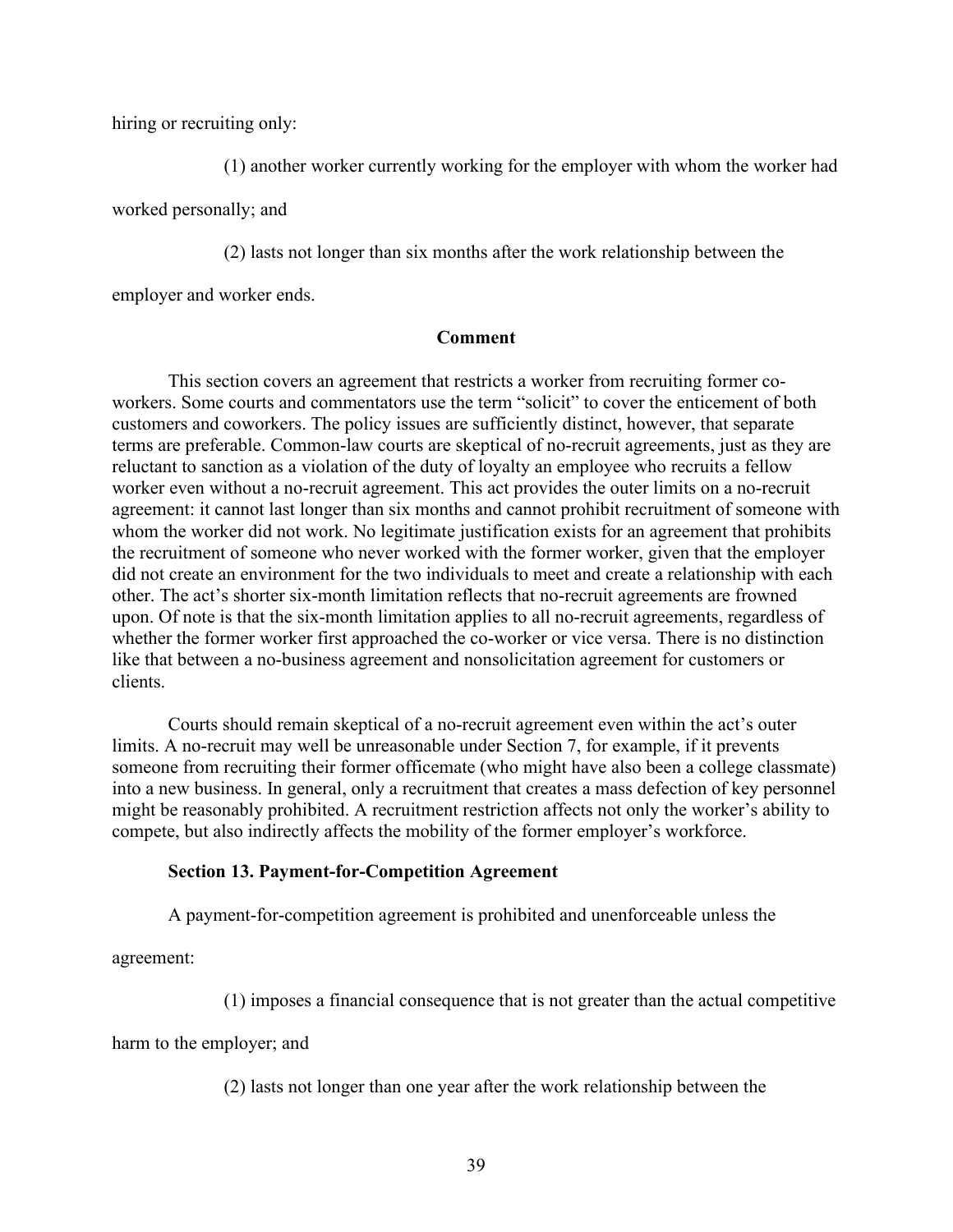employer and worker ends.

## **Comment**

 Disgorgement of greater profits is not allowed. For example, suppose Employer 1 made a net As discussed in the Comment for definition 2(8), a payment-for-competition agreement does not expressly prohibit competition or an action such as solicitation of a customer or recruitment of a coworker, but imposes a financial penalty for such actions. The act allows such an agreement only if the penalty is no greater than the actual competitive harm to the employer. profit of \$X last year from a customer of Employee Jones. Jones then quits and starts a rival firm that takes over the business of this customer, making net profit of \$Y (larger than \$X) in this next year because of Jones's business acumen. A valid payment-for-competition agreement cannot require Jones to pay more than \$X, and cannot call for any payments more than one year after the worker leaves.

 law. Suppose, for example, an agreement calls for a worker not to get payment for unused As Section 3(f) declares, the act does not apply to an agreement requiring payment or forfeiture of a benefit the worker has already accrued while working for the first employer, as distinct from moneys earned from subsequent work. The act leaves these agreements to other accrued vacation if the worker works elsewhere. The act does not regulate this agreement, but virtually every state has wage and hours laws that prohibit such a forfeiture of accrued vacation. As a second example, consider an agreement that says the worker will not receive accrued retirement pay if the worker works elsewhere. The act does not regulate this agreement, leaving it to other law that may or may not prohibit such an agreement. See, e.g., Model Rules of Professional Conduct R. 5.6 (2005) ("A lawyer shall not participate in offering or making: (a) a partnership, shareholders, operating, employment, or other similar type of agreement that restricts the right of a lawyer to practice after termination of the relationship, *except an agreement concerning benefits upon retirement*" (emphasis added)). Robert W. Hillman, Ties that Bind and Restraints on Lawyer Competition: Restrictive Covenants as Conditions to the Payments of Retirement Benefits, 39 Ind. L. Rev. 1 (2005).

#### <span id="page-43-0"></span>**Section 14. Training-Repayment Agreement**

A training-repayment agreement is prohibited and unenforceable unless the agreement:

- (1) requires repayment only of the cost of special training;
- (2) lasts not longer than two years after the special training is completed; and
- (3) prorates the repayment for work done during the post-training period.

## **Comment**

Section 14 covers an agreement that requires a worker to pay back an employer for certain training costs if the worker leaves the employer. The only costs that an employer can recoup are those that were incurred by offering special training as defined in Section 2(15). An employer cannot require repayment for general on-the-job training. Even when training meets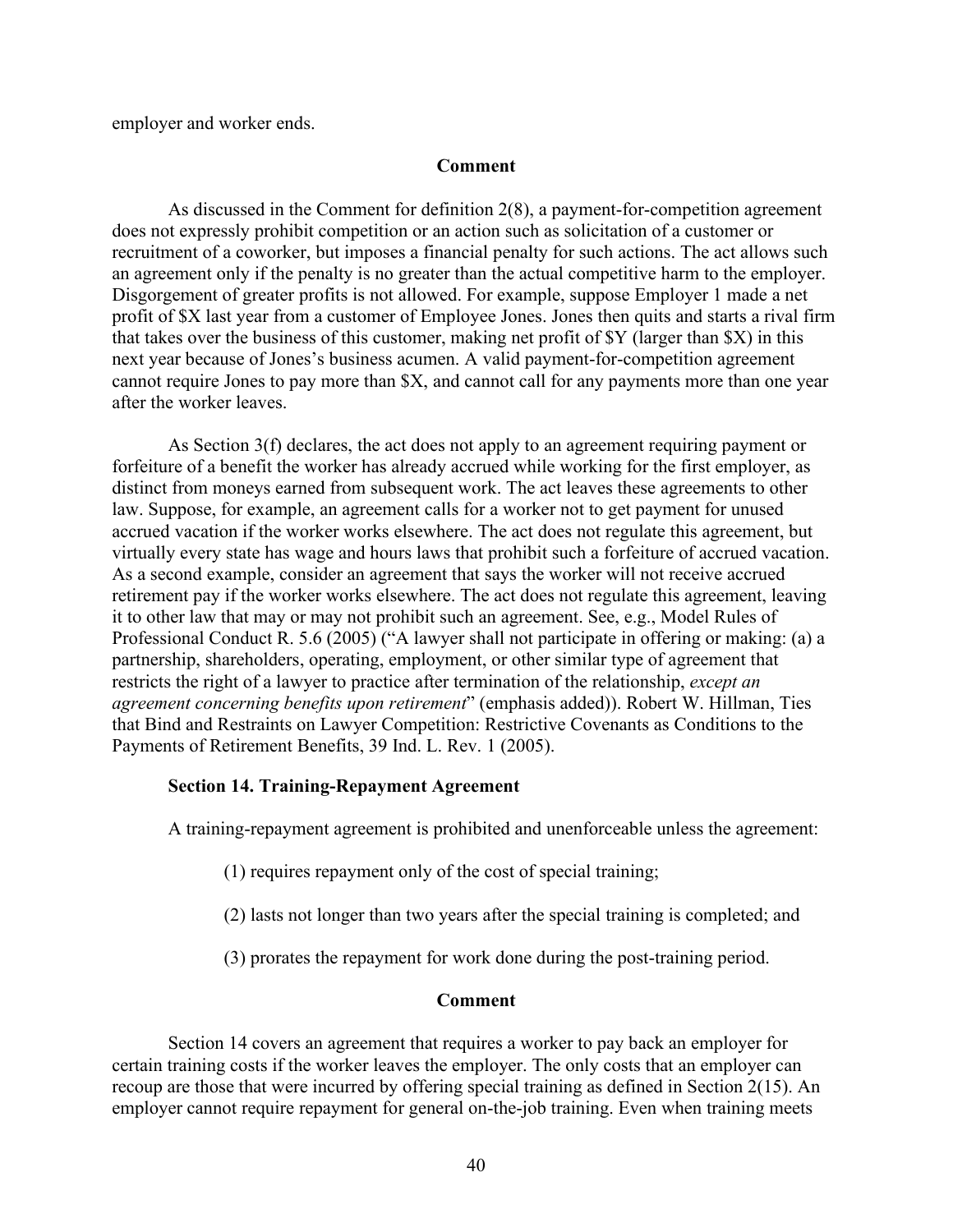the definition of special training, the repayment cannot exceed the actual cost, nor can the employer require repayment if the worker worked for the employer for more than two years after receiving the training.

 cannot keep a worker unduly long under the threat of repayment expenses because this becomes a chokehold on the worker's career. As a policy matter, the act is balancing the goal of Unlike the focus of other restrictive employment agreements on actions after work ends, an important aspect of a training-repayment agreement is on the time after training but before work ends. It is this period where the employer recoups its training investment. An employer encouraging employers to invest in special training with the goal of allowing worker mobility.

The act draws the line at two years after the special training is completed. After two years of continued work for the employer, the worker is deemed to have repaid the special training. The pro rata requirement of paragraph 14(3) means that a worker who stays with the employer for one year after training ends is deemed to have repaid half the costs of special training.

 For example, consider an agreement where the employer agrees to pay \$X for special to leave with no strings. If the worker quits after only Z years  $(Z \le Y)$ , the worker agrees to pay the employer  $[X/Y]^*[Y-Z]$ . Thus, if training X costs \$20,000,  $Y = 2$  years, and the worker quits training now in return for the worker's promise to work for Y years after the training finishes. If the employer works Y years for the employer, the worker owes the employer nothing and is free after 1 year (Z=1), the worker owes  $[$20,000/2] = $10,000$ .

The act has two requirements for repaying special training: First, an agreement cannot require repayments for longer than two years after a worker leaves work (Y must be less than or equal to 2 in the example). Second, the repayment structure can't be back-ended, but must proportionately credit all time worked at the firm after training ends.

#### <span id="page-44-0"></span>**Section 15. Nonwaivability**

Except as provided in Section 4(b) or in the context of resolving an issue in litigation or

other dispute resolution, a party to a restrictive employment agreement may not waive a

requirement of this [act] or stipulate to a fact to avoid a requirement of this [act].

#### **Comment**

This section prevents a worker or employer from waiving a requirement of this act, but for the exception in Section 4(b). The act's requirements are mandatory for the same reason that restrictive employment agreements are not enforceable like other contracts. The overall public interest in competition and mobility in labor markets means that these agreements are prohibited and unenforceable even when agreed to by employer and worker. Those policies would be vitiated if the act's requirements were waivable. On similar grounds, an employee cannot stipulate that the requirements of this act have been met, regardless of whether the stipulation is fact or fiction. If stipulations were generally allowed, an employer could require an employee to sign an agreement stating, for example, that the worker works personally with all customers in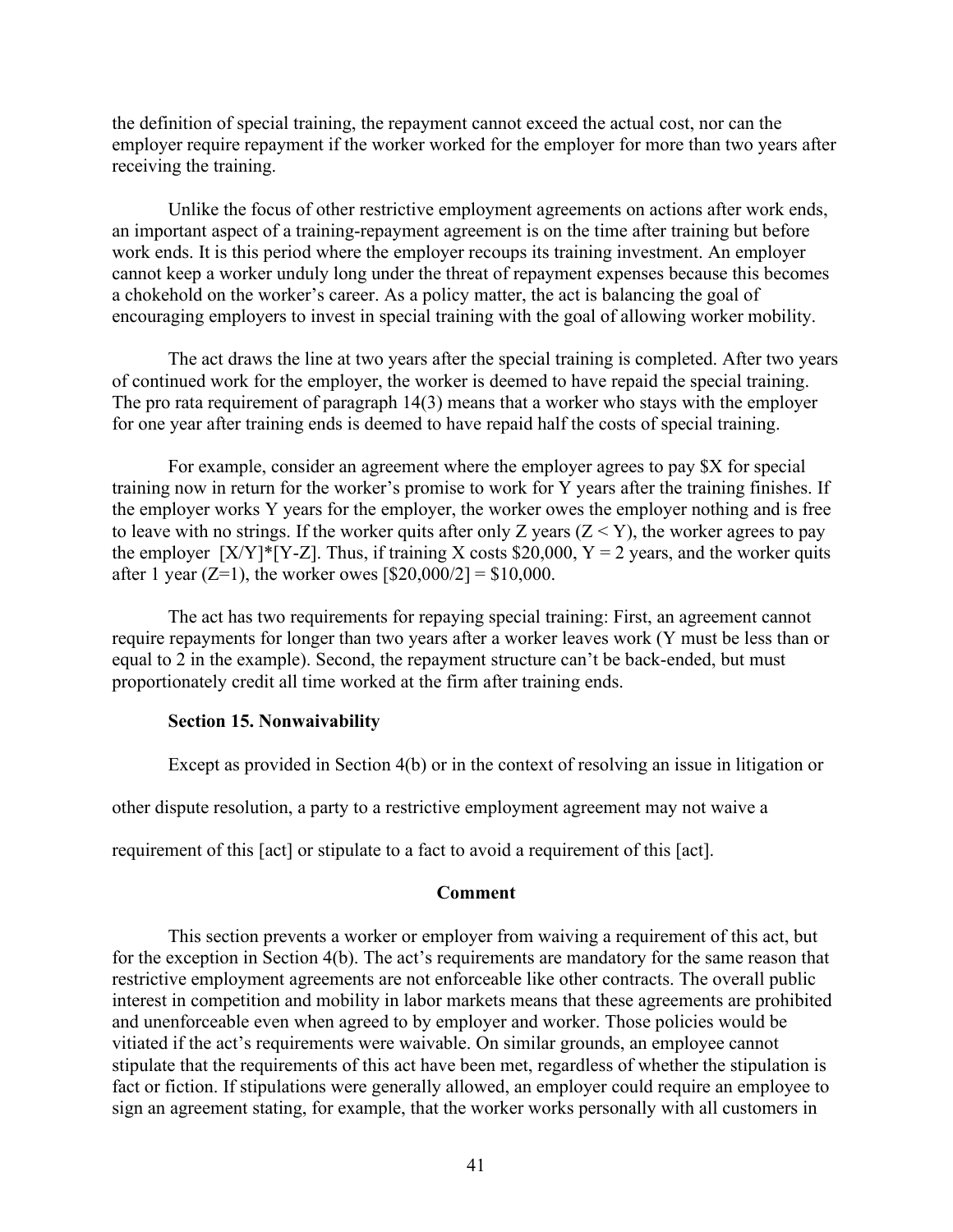the region as required for a valid nonsolicitation agreement under Section 11, when the reality is otherwise and the nonsolicitation agreement is overbroad. Stipulations are allowed during litigation or other dispute resolution to move along the proceedings.

#### <span id="page-45-0"></span>**Section 16. Enforcement and Remedy**

## **Alternative A**

 enforceable. (a) The court may not modify a restrictive employment agreement to make the agreement

## **Alternative B**

(a) The court may not modify a restrictive employment agreement that restricts a worker beyond a period imposed under this [act] to make the agreement enforceable. The court may modify an agreement that otherwise violates this [act] only on a finding that the employer reasonably and in good faith believed the agreement was enforceable under this [act] and only to the extent necessary to protect the employer's interest and render the agreement enforceable.

## **End of Alternatives**

(b) A worker who is a party to a restrictive employment agreement or a subsequent employer that has hired or is considering hiring the worker may seek a declaratory judgment that the agreement is unenforceable.

 (c) In addition to other judicial remedies, a court may award statutory damages under challenges or defends against enforceability of a restrictive employment agreement or proves a violation of this [act]. subsection (e) and in a private action reasonable attorney's fees to a party that successfully

(d) An employer seeking to enforce a restrictive employment agreement has the burden of proving compliance with this [act].

 (e) An employer that enters a restrictive employment agreement that the employer knows or reasonably should know is prohibited by this [act] commits a civil violation. The [Attorney

42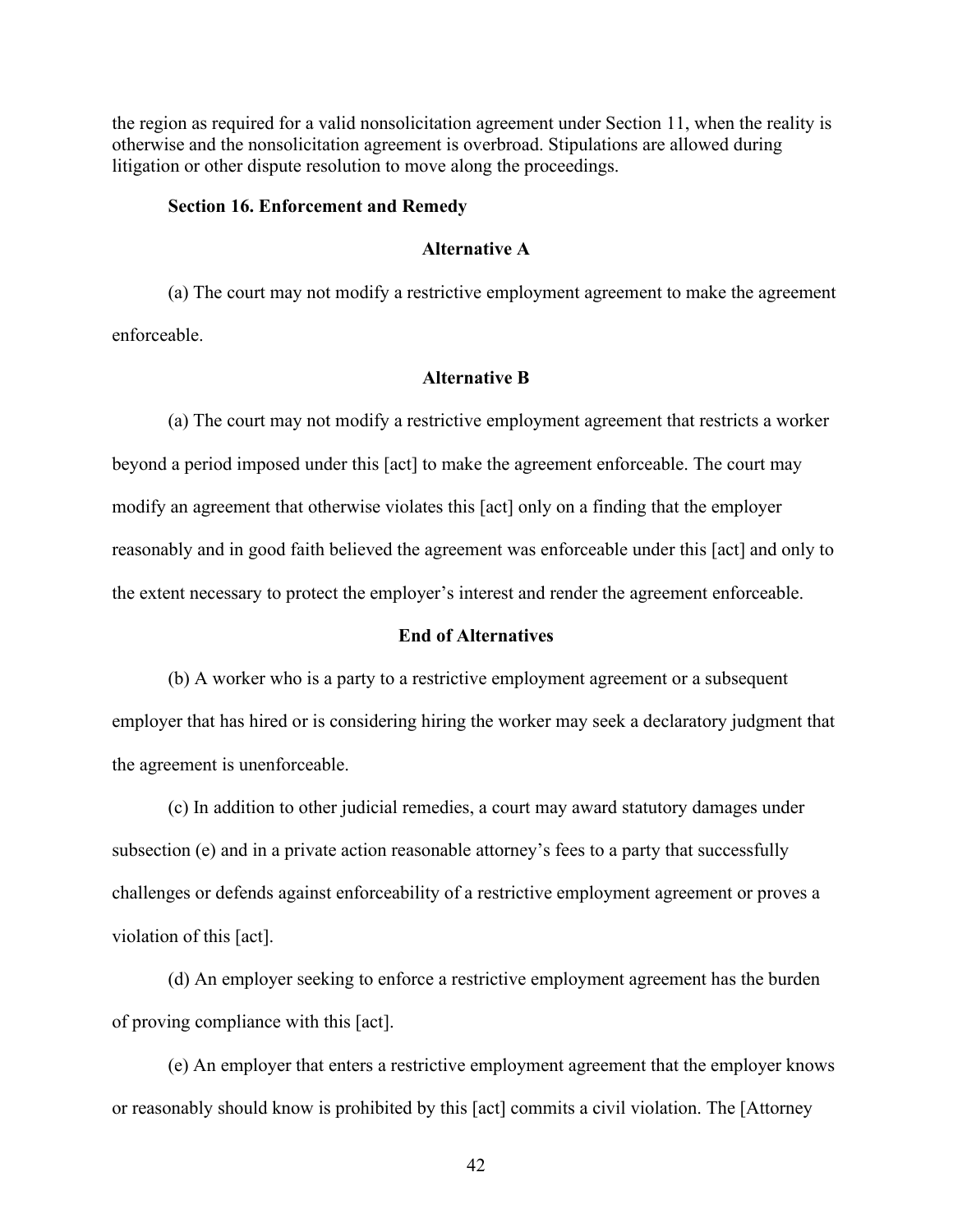The court may award statutory damages of not more than \$[5,000] per worker per agreement for General] [State Department of Labor] [other state official] may bring an action on behalf of the worker, or the worker may bring a private action, against the employer to enforce this subsection. each violation of this subsection.

#### **Comment**

Subsection 16(a) covers the power of courts to modify an overly broad restrictive employment agreement. The various states have two predominant approaches to judicial modification—red pencil and reformation/blue-pencil. The latter approach is sometimes subdivided.

 elsewhere. The noncompete is therefore overbroad and, under the red-pencil approach, the court The red-pencil approach is straightforward. If a restrictive employment agreement is overly broad, a court will not enforce it. For example, suppose a noncompete declares that a worker cannot work in Nebraska but a reasonably tailored agreement would cover only Cheyenne and Kimball counties in western Nebraska because the employer does not compete will not enforce it even in Cheyenne and Kimball. The rationale for the red-pencil approach is that it discourages employers from entering overly broad agreements by risking nonenforcement. Nebraska, Virginia, and Wisconsin are among the red-pencil states.

A danger of the red-pencil approach is that it forces courts into either-or choices that, over time, leads to judicial approval of overly broad clauses. To continue our western Nebraska example, suppose the noncompete includes Cheyenne, Kimball, and also Banner County where the company operated for a short time long ago. A court might think Banner is a stretch but, faced with the only choices of rejecting the noncompete entirely or allowing the slight overreach, feel that justice in this case is better served by enforcing the noncompete. Over time, this can lead to judicial accretion of overly broad agreements.

 sometimes called purple pencil, because it blends red and blue (but has more of a blue tint). Under the reformation approach, a court can modify an overly broad restrictive agreement and enforce the agreement as modified. To continue the example where the noncompete says "Nebraska" but the firm competes only in Cheyenne and Kimball, under the reformation approach the court could limit the agreement to the western counties of Nebraska in which the employer actually competes and enforce the agreement as modified. This approach is

 cannot change any contractual language. If the agreement with the strikeouts is reasonable, the The strict blue-pencil method allows judicial reformation in a specific, limited way. Under this approach, a court can strike out (ideally with a blue pencil) unenforceable terms but court may enforce it. To continue the western Nebraska example, under the strict blue-pencil approach the court could strike the term "Nebraska" but cannot add the names of Cheyenne and Kimball. The noncompete is thus unenforceable. However, if the noncompete had listed each of the 93 counties in Nebraska rather than using the term "Nebraska," under the blue-pencil approach the court could strike the 91 other names and enforce the noncompete for Cheyenne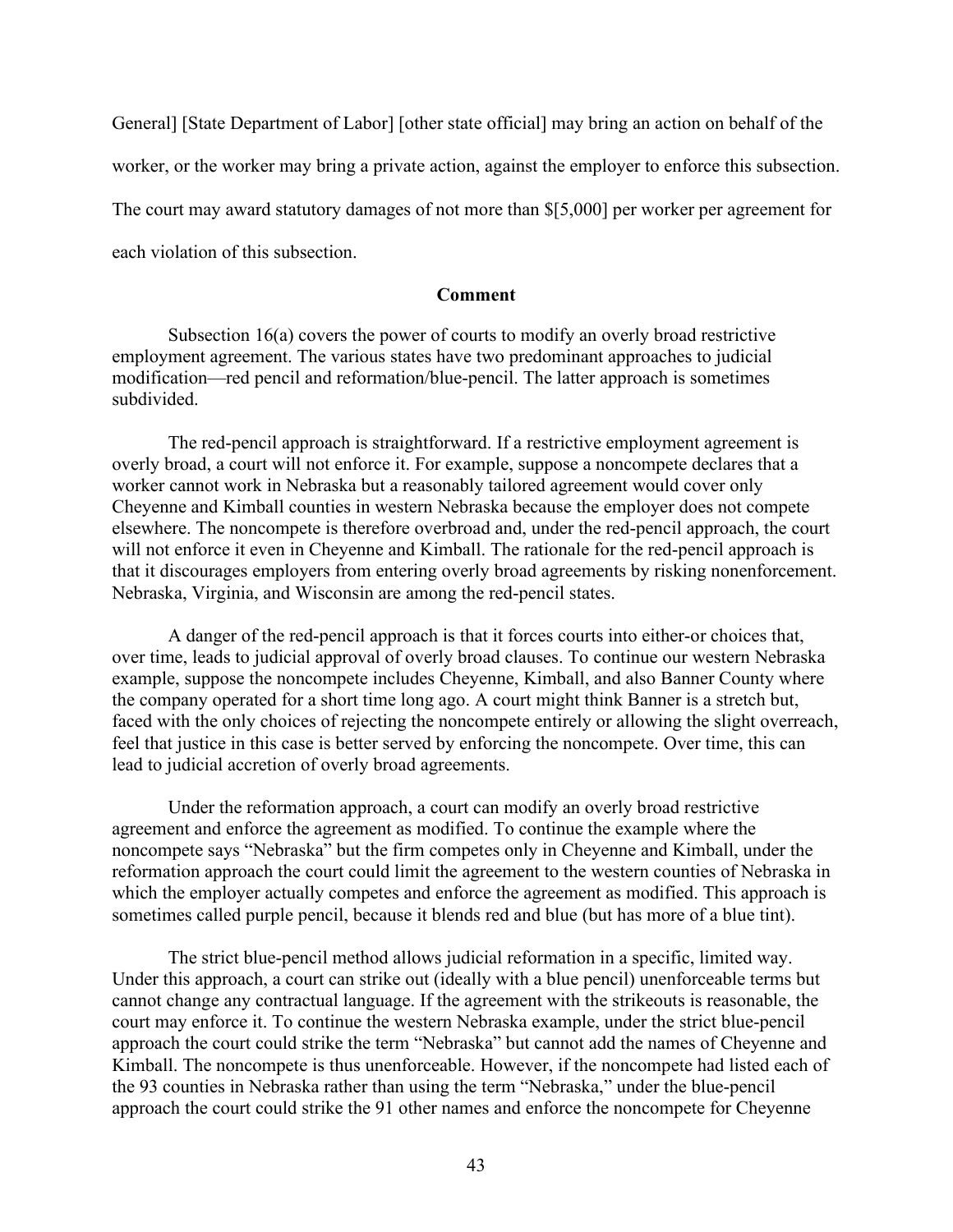and Kimball. A major criticism of the blue-pencil method is that it creates artificial distinctions such as this. Commentators have spent much effort describing fine distinctions between blue pencil and other reformation approaches, although in recent years the trend seems to be away from strict blue pencil towards a reformation approach (or, in other states, towards red pencil).

Under either judicial reformation approach, a court can modify only when the employer can show that, even though the agreement is overbroad, the employer reasonably and in good faith thought it was enforceable. Without this reasonable and good-faith rule, an employer might be tempted towards overly broad clauses. To continue our example where the firm competes only in western Nebraska, an employer might write a noncompete covering the entire United States (or under the strict blue-pencil approach, listing every county in the United States), hoping that this will chill some workers from the firm leaving for Maine, and if litigation ever arises the reformation court will still enforce the noncompete agreement in Cheyenne and Kimball.

 Alternative A allows a state to adopt the red-pencil rule. Again, the rationale is straightforward. This act articulates clear rules for restrictive employment agreements. If the restrictive employment agreement does not comply with the act, the agreement is prohibited and unenforceable and a court will not enforce the agreement.

 Alternative B allows judicial reformation in some circumstances but not others. In limits is prohibited and unenforceable and a court cannot rewrite the agreement. If a particular, Sections 8 through 14 have stated durations that are the outer time durations for the restricted period. A noncompete cannot keep a worker from competing for longer than one year, unless in connection with a sale or creation of a business when it cannot be longer than five years. A nonsolicitation agreement cannot be longer than a year. A no-recruit agreement cannot be longer than six months. And so on. An agreement that exceeds these specified outer time nonsolicitation agreement restricts a worker for 18 months, a court cannot modify it to one year.

Under Alternative B, the courts have greater discretion with an agreement that is overbroad in some other way than the maximum time duration. For example, Section 7 requires all restrictive employment agreements to be reasonable. Suppose, for example, that a noncompete unreasonably prohibits competition for nine months when a court finds that six months would be reasonable, and further finds that the employer reasonably and in good faith thought nine months was enforceable. Under Alternative B, a court can reform the agreement from nine to six months because the nine months did not exceed the stated maximum duration of Section 8.

 A court may use standard remedies, such as an injunction or damages, when a worker fails to Under this act, many restrictive employment agreements are appropriate and enforceable. honor such an agreement. If the agreement calls for liquidated damages, the court can apply ordinary contract doctrine to determine whether to grant liquidated contract damages. This is standard civil procedure not changed by this act, and thus needs no provision under this act.

Subsection 16(b) authorizes a declaratory-judgment action for a worker or second employer that is unsure whether a restrictive agreement is enforceable. The goal here is to promote certainty and clarity and reduce the chilling effect on worker mobility from not knowing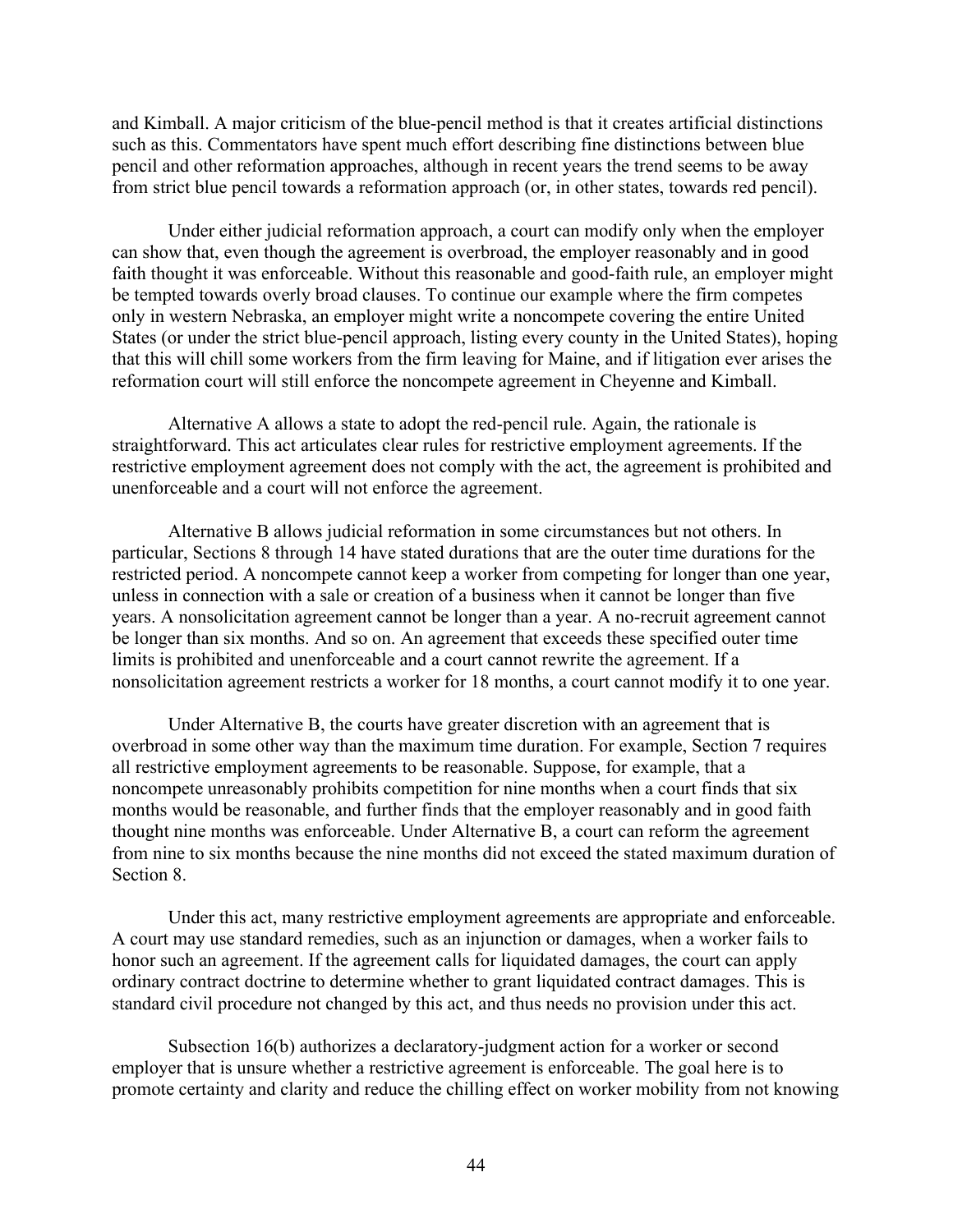whether an agreement is enforceable. Rather than force a worker either to stay put or move and risk being a defendant in a later lawsuit, the subsection allows a worker or potential employer of the worker to obtain a judicial declaration that the restrictive agreement is unenforceable. The act does not state whether or not the first employer can obtain a declaratory judgment that a restrictive agreement is enforceable. This is a matter of state procedural law unaffected by the act. The line here is between an appropriate declaratory judgment and an advisory opinion that some states disallow. Unlike the worker or second employer, the first employer always has the alternative of enforcing the agreement in court upon an actual or threatened breach.

 failure to provide appropriate notice under Section 4 or requiring a low-wage worker to enter a Subsection 16(c) authorizes a court to award attorney's fees to a worker or second employer who successfully challenges or defends against a prohibited agreement. Without access to attorney's fees, a worker often will be unable to contest the enforceability of the agreement, and a second employer may decline to hire a worker under the cloud of even a prohibited restriction. The act only authorizes attorney's fees for a private party. Successful public litigation under subsection 16(e) will not qualify for the award of attorney fees. Additionally, subsection 16(c) allows the worker to receive statutory damages in addition to actual damages. The potential remedies are available when a worker successfully challenges or defends against the substantive enforceability of the agreement and when a violation of the act is shown, such as the employer's prohibited restrictive agreement under Section 5.

employer's business, for it is the employer's own activities. Subsection 16(d) does not alter the general rules on burden of proof, but it does determine that the employer has the burden of proving compliance with the act, regardless of whether the employer is a plaintiff seeking to enforce an agreement or a defendant in an action challenging the agreement. This placement of the burden of proving compliance is consistent with the act's scrutiny of restrictive agreements, and also places the burden on the party that likely has greater access to the relevant information. For example, an employer is in a better situation to explain why a certain geographic area is appropriate or type of activity is truly competitive with the

Subsection  $16(e)$  creates penalties on an employer that enters into a prohibited restrictive employment agreement. Of note, merely offering a prohibited agreement that is not entered into will not create penalties. Furthermore, innocent violations, such as mistakenly suggesting an eight-month restriction when six months would be sufficient, will not create penalties if a reasonable employer would not have realized that such a restriction would be prohibited. However, if the employer suggests a two-year post-employment restriction for a noncompete pursuant to the protection of a trade secret, then the penalty provision is triggered given that it is clearly prohibited under Section 8(3)(B) and no reasonable employer could think otherwise.

Ultimately, the purpose of the penalty provision is to prevent the proliferation of unenforceable restrictive agreements. Merely declaring that an overbroad agreement is unenforceable does not deal with its chilling effect on many workers, deterring them from seeking better job opportunities when it is perfectly appropriate to do so. By bracketing the \$5,000 penalty figure, the act gives states discretion in choosing an appropriate penalty amount. While a single \$5,000 violation may seem insignificant to a large employer, when 20 workers have entered into restrictive agreements in violation of this act, suddenly the employer is faced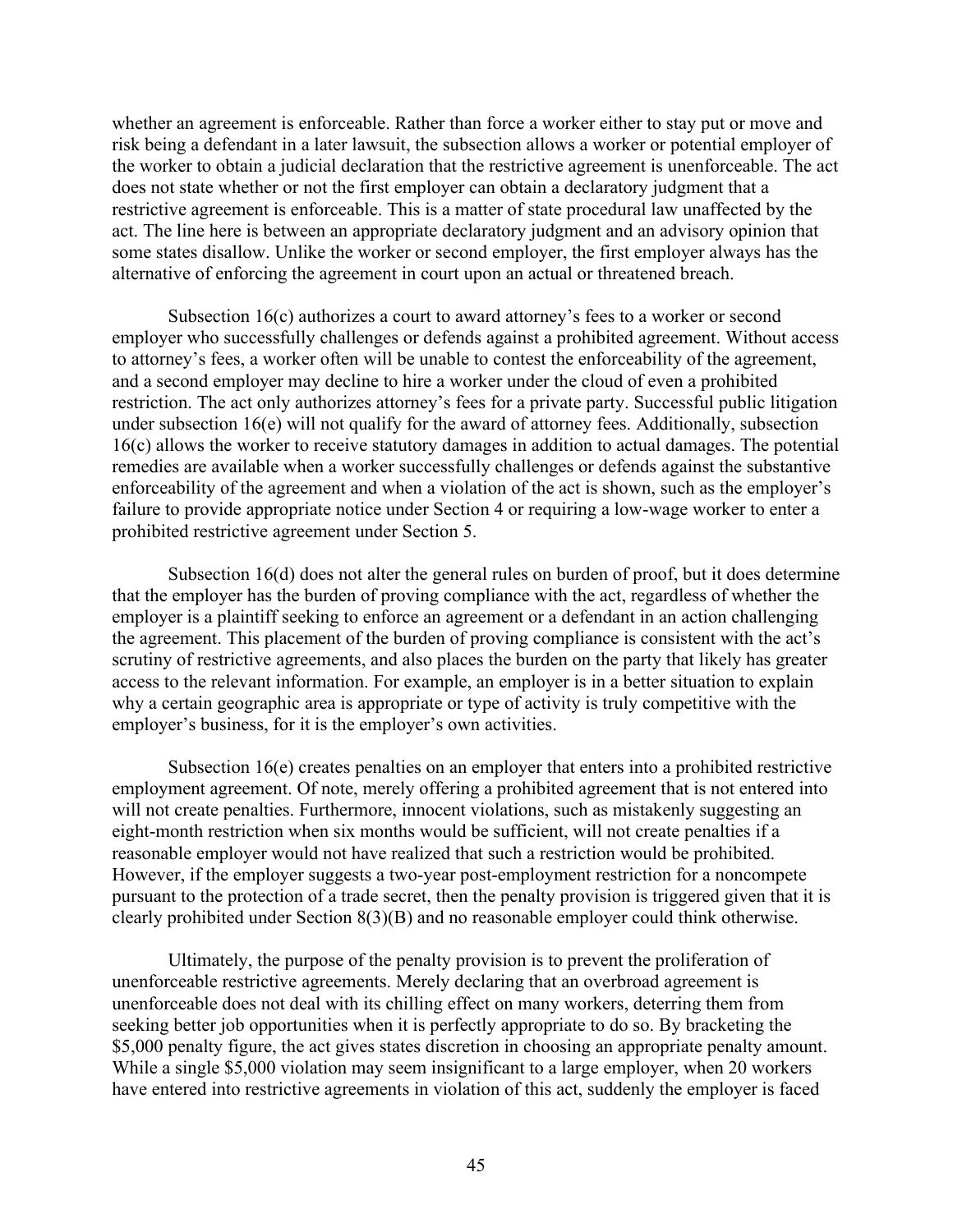with a hefty fine. Similarly, if an employer bundles multiple prohibited restrictive employment agreements (e.g., nonsolicitation, noncompete, and no-recruit) against a single employer, the fines become substantial.

As the bracketed alternatives in subsection  $16(e)$  indicate, each state should determine whether either or both the state Attorney General or Department of Labor should enforce this act. States differ in which agencies enforce employment laws. However a state allocates this enforcement responsibility, the agencies should have all their usual powers of enforcement.

 act therefore also creates a private cause of action, specifically with the potential award of Government agencies do not have unlimited enforcement resources. Importantly, they may not even be aware of violations that occur in the field, especially those of small scale. The attorneys' fees and statutory damages, to create another avenue of enforcement. Of course, the public and private causes of action are not duplicative in that an employer will be subject to only a single set of statutory damages for the same violation.

## <span id="page-49-0"></span> **Section 17. Choice of Law and Venue**

(a) A choice of law provision that applies to a restrictive employment agreement is

prohibited and unenforceable unless it requires that a dispute arising under the agreement be

governed by the law of the jurisdiction where the worker primarily works for the employer or, if

the work relationship has ended, the jurisdiction where the worker primarily worked when the

relationship ended.

(b) A choice of venue provision that applies to a restrictive employment agreement is

prohibited and unenforceable unless it requires that a dispute arising under the agreement be

decided in a jurisdiction where:

(1) the worker primarily works or, if the work relationship has ended, a

jurisdiction where the worker primarily worked when the relationship ended; or

(2) the worker resides at the time of the dispute.

## **Comment**

A central purpose of this act is to have a clear, predictable, and uniform law that governs restrictive employment agreements. If many jurisdictions adopt this uniform act (and courts further the goal expressed in section 18 of applying and construing the act with uniformity in mind), a choice-of-law provision matters less because the law of many jurisdictions will be substantively the same. Until then, each state adopting this act enhances uniformity by insisting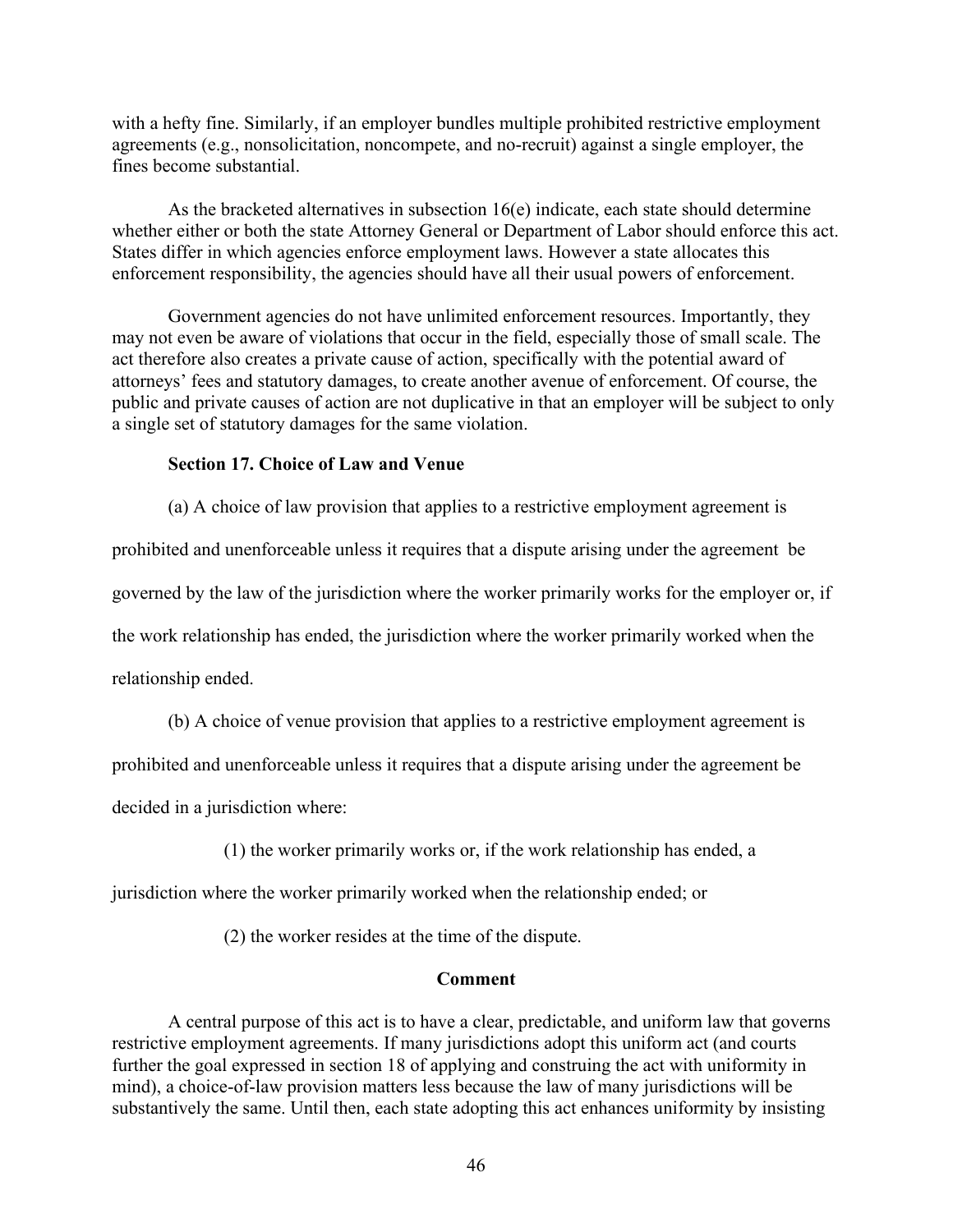that the choice-of-law provision call for the law where the worker works, rather than, for example, the law where the contract was negotiated or signed or where the employer has its principal place of business or incorporation.

The venue provision of subsection 17(b) similarly requires that a dispute be decided in the state where the worker primarily works or worked at the time of termination, or where the worker resides at the time of the dispute. The purpose here is to make the substantive provisions of the act a reality by requiring a venue where a worker can realistically challenge an improper restrictive employment agreement as a practical matter. A right to contest an agreement in a faroff jurisdiction is in many cases not of practical importance because the logistics and costs are insurmountable. In this respect, the venue provision has a similar purpose to the attorney's fee provision of Section 16(c). Each is needed to give a worker a realistic opportunity to challenge a restrictive employment agreement that violates this act.

 Rendition Of Services: "The validity of a contract for the rendition of services and the rights This section does not require the parties to have a choice-of-law or choice-of-venue provision. Nor does it change a state's general choice-of-law or -venue doctrine. See the comment to Section 3(b). Rather, this section focuses on the agreement between employer and worker and declares that the choice-of-law provision, if the parties have made one that applies to a restrictive employment agreement, must choose the law of the state where the worker primarily works or worked. Further, an agreement's choice-of-venue provision, if there is one, must choose that the dispute be decided in the state where the worker primarily works or worked, or where the worker currently resides. If the parties have not included a choice-of-law or -forum provision, or have included a provision that the section makes invalid, then the general choiceof-law and -forum jurisprudence of the state controls. Many states will apply section 196 of the Restatement (Second) of Conflicts in such a situation, which deals with Contracts For The created thereby are determined, in the absence of an effective choice of law by the parties, by the local law of the state where the contract requires that the services, or a major portion of the services, be rendered, unless, with respect to the particular issue, some other state has a more significant relationship under the principles stated in  $\delta$  6 to the transaction and the parties, in which the event the local law of the other state will be applied."

Sometimes a worker, such as a traveling salesperson, works in several states at the same time. Additionally, a worker may work remotely from home in one state while serving clients through an employer in another state. In both situations, the primary place of work supplies the governing law, but this act does not define primary place of work. The issue of multiple worksites and remote work is a major issue in contemporary employment law that goes far beyond the law of restrictive employment agreements.

 enforceable. Additionally, a worker may move between states over time while working for the same employer. If the choice-of-law provision calls for the primary place where the worker works when the dispute occurs, then the governing law changes as the worker changes jurisdictions. However, if the provision calls for a specific state, which the parties may have anticipated as the primary place of work, and the worker moves, the choice-of-law provision is no longer

#### <span id="page-50-0"></span>**Section 18. Uniformity of Application and Construction**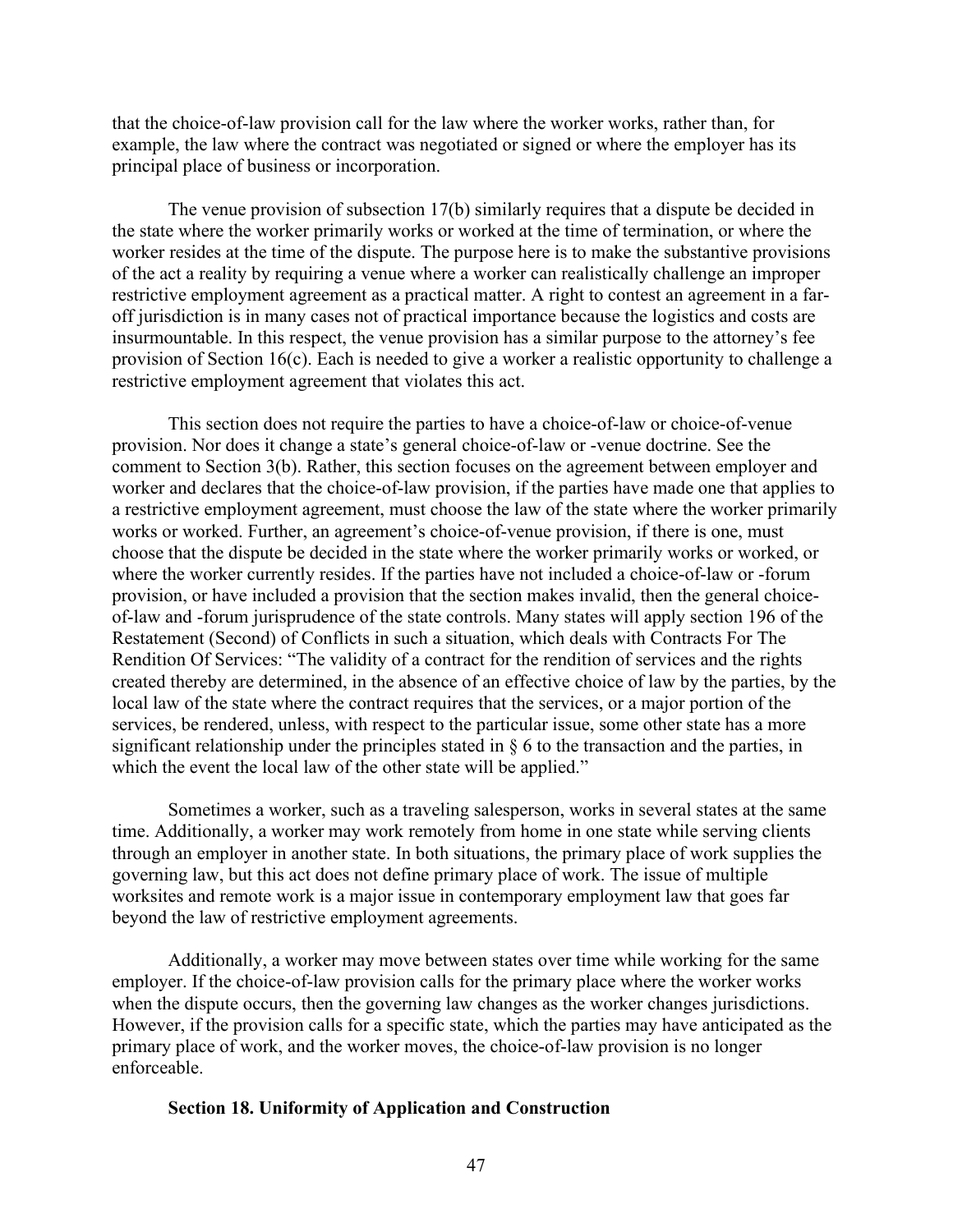In applying and construing this uniform act, a court shall consider the promotion of

uniformity of the law among jurisdictions that enact it.

## <span id="page-51-0"></span>**Section 19. Saving Provision**

Except as provided in Section 20, this [act] does not affect the validity of a restrictive

employment agreement in effect before [the effective date of this [act]].

## **Comment**

Delaying the full applicability of this act only to agreements entered into after its effective date means that the act's policies will take more time to have their full effect. A danger of this delay is that employers might rush to lock in an agreement that will be prohibited by the act. An argument could be made that the act in all its particulars should go into immediate effect. Another option would be to delay the effective date of the act to, say, a year after enactment, and then apply it to all restrictive employment agreements regardless of the date of agreement. The logic with this approach is that it would permit employers time to renegotiate restrictive employment agreements with their workers before an agreement becomes prohibited and unenforceable.

On balance, this section combined with Section 20 on Transitional Provisions applies some core provisions immediately while allowing others to be phased in as agreements are negotiated and entered into after the act's effective date. In particular, Section 4's notice requirements should not apply to otherwise valid agreements entered into before the effective date of the act, when advance notice is no longer possible. Notice is a critical policy, but it is harsh to strike down an otherwise valid restrictive employment agreement entered into before the act solely because the employer did not give the proper notice not required at that time. It is better to give employers and workers time to adjust by allowing pre-act restrictive employment agreements to remain mostly subject to pre-act rules. Except for those situations specified in Section 20, depriving parties of the benefit of their bargain when such agreements may have been entered innocently would cause too much tumult.

## <span id="page-51-1"></span>**Section 20. Transitional Provision**

Sections  $4(a)(5)$  and 5 apply to a restrictive employment agreement entered into before,

on, or after [the effective date of this [act]].

## **Comment**

Section 20 highlights the situations where the act will apply to a restrictive employment agreement regardless of the date entered.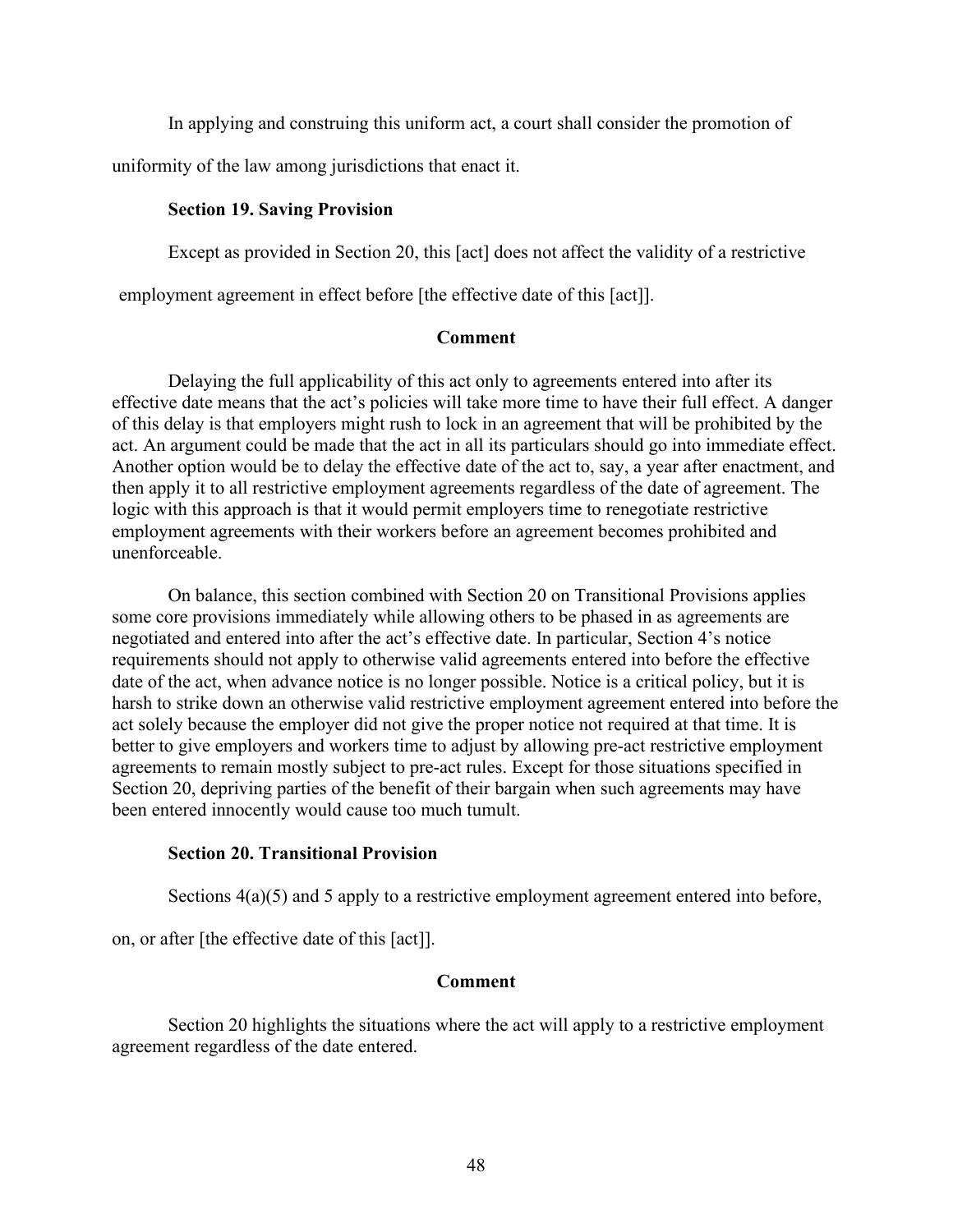First, the act applies immediately to give a worker the right upon written request to receive a copy from the employer of the restrictive employment agreement, even if entered into before the act's effective date. This allows workers to better understand the status of their postemployment restrictions. If the employer does not provide the agreement as specified under Section  $4(a)(5)$ , the agreement will become unenforceable even if it was enforceable under prior law. If the employer cannot produce the agreement in a timely manner, it cannot enforce the agreement.

 cover in any event). This means that an existing agreement as well as a future agreement is Second, Section 5 applies immediately to existing restrictive employment agreements (except confidentiality agreements and training-repayment agreements, which Section 5 does not unenforceable against low-wage workers. Section 5 is one of the most important substantive innovations of the act, reflecting policies of the highest order. The bulk of the agreements prohibited by Section 5 are probably unenforceable anyway under current law. The uncertainty of current law, however, creates a profound chilling effect on the mobility of low-wage and early-career workers that should be eliminated as soon as possible.

 the common weal, or are necessary for the general good of the public, though contracts clause of Article I, Section 10: "That this contention is without merit is now too clearly Enacting this act is a valid exercise of the state's police power, so there is no constitutional issue with applying parts of the act to an existing contract. True, the contract clause of the United States Constitution (Art. I, § 10, Clause 1) says: "No State shall . . . pass any . . . Law impairing the Obligation of Contracts." But as the Supreme Court has explained: "It is the settled law of this court that the interdiction of statutes impairing the obligation of contracts does not prevent the State from exercising such powers as are vested in it for the promotion of previously entered into between individuals may thereby be affected. . . . In other words, that parties by entering into contracts may not estop the legislature from enacting laws intended for the public good." Manigault v. Springs, 199 U.S. 473, 480 (1905). In the famous case of New York Central R.R. v. White, 243 U.S. 188 (1917), the Court upheld state workers' compensation legislation even though the legislation modified existing contracts. As Chief Justice Hughes, speaking for the Court, summarized in Home Building & Loan Ass'n v. Blaisdell, 290 U.S. 398, 444 (1934), "the reservation of the reasonable exercise of the protective power of the state is read into all contracts." In a 1949 case, the Supreme Court upheld state laws forbidding an employer from hiring or firing workers because they are or are not union members, curtly rejecting a challenge that applying these laws to existing union-security contracts violated the contracts established to require discussion." Lincoln Federal Labor Union v. Northwestern Iron & Metal Co., 335 U.S. 525, 531 (1949).

## <span id="page-52-0"></span>**[Section 21. Severability**

If a provision of this [act] or its application to a worker or employer is held invalid, the

invalidity does not affect another provision or application that can be given effect without the

invalid provision.]

*Legislative Note: Include this section only if the state lacks a general severability statute* 

49